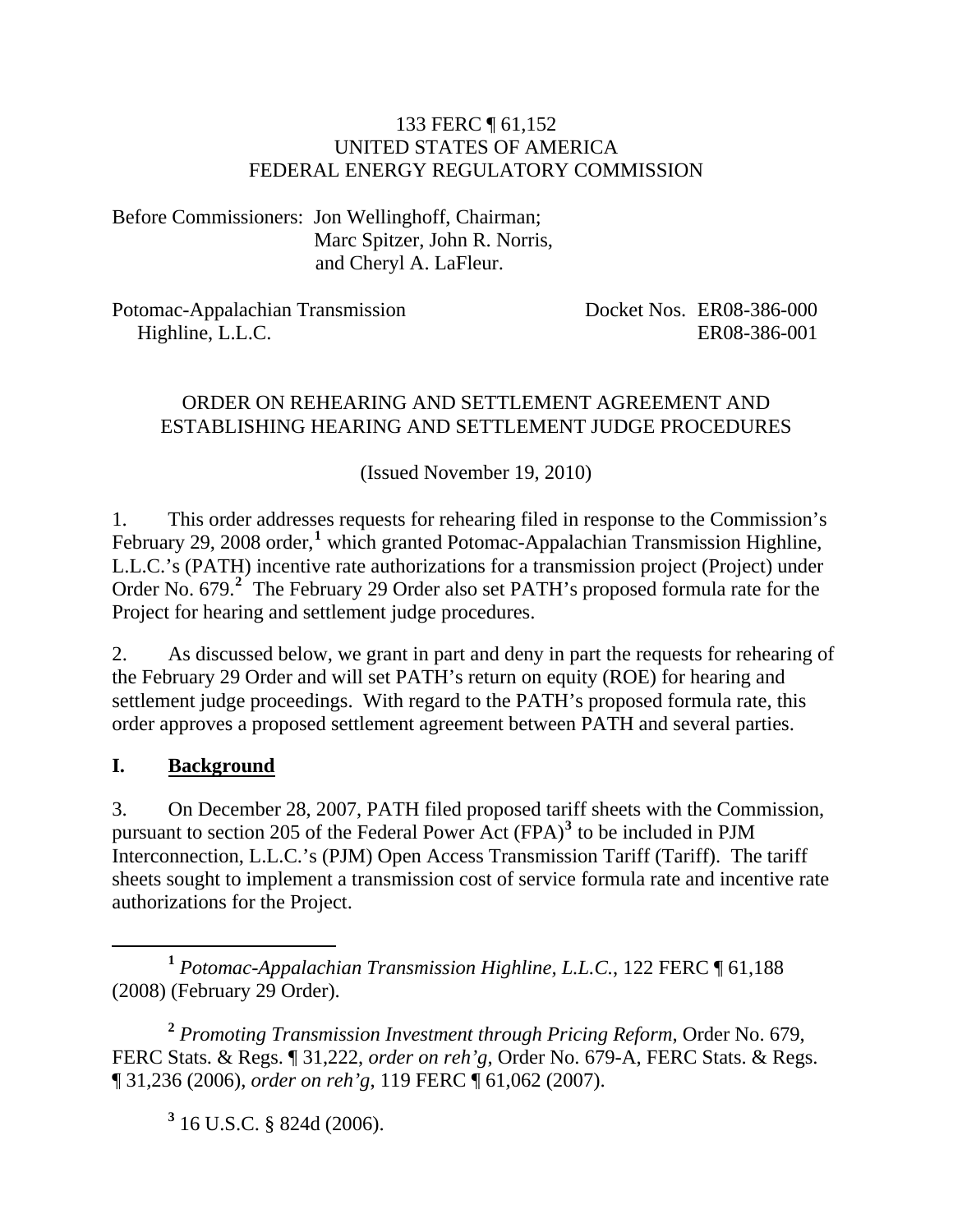4. The proposed Project is a major backbone expansion to PJM's regional electric transmission system. The Project will significantly improve reliability in the region by adding new high-voltage transmission lines from southwestern West Virginia to central Maryland. It will include a 290-mile transmission line that begins at American Electric Power Co., Inc.'s (AEP) Amos substation near St. Albans, West Virginia, with a terminus at the Doubs substation in Kemptown, Maryland. As PATH emphasized in its filing, there are numerous risks incurred with the deploying bulk transmission 765kV lines, such as specialized construction techniques, complex protection and control schemes, and advanced conductor design at 765kV.<sup>[4](#page-1-0)</sup> It also includes numerous upgrades to existing substations along the route, as well as new equipment and a new substation at Kemptown, Maryland. The original estimated cost of the Project was \$1.8 billion.**[5](#page-1-1)**

5. Based on the risks and challenges associated with the Project, PATH requested the following incentive rate authorizations under section 219 of the FPA<sup>[6](#page-1-2)</sup> and Order No. 679: (1) approval of a 50 basis point adder to PATH's authorized ROE for becoming a member of PJM; (2) approval of an ROE at the high end of the zone of reasonableness or, in the alternative, approval of a 150 basis point adder to be added to an ROE of 12.3 percent (along with the 50 basis point adder for RTO participation); (3) authorization to include 100 percent of construction work in progress (CWIP) in rate base; (4) permission to file for recovery of development and construction costs if the project is abandoned for reasons beyond PATH's control; (5) permission to use a hypothetical capital structure of 50 percent debt and 50 percent equity during the construction period; and (6) authorization to include in rate base an unamortized regulatory asset, consisting of deferred pre-commercial expenses not included in CWIP, and to amortize the deferred amounts during the construction period.**[7](#page-1-3)** In addition, PATH sought permission to accrue Allowance for Funds Used During Construction (AFUDC) on the regulatory asset costs until the deferred amounts are included in rate base on the requested effective date of

<span id="page-1-0"></span> **<sup>4</sup>** PATH Filing, Ex. No. PTH-100 at 34-39.

<span id="page-1-1"></span><sup>5</sup> On November 10, 2008, PATH filed an update regarding the Project. According to the letter, PJM has determined that the entire length of the Project will be 765 kV, and 285 miles in length.

**6** 16 U.S.C. § 824s (2006).

<span id="page-1-3"></span><span id="page-1-2"></span><sup>7</sup> PATH did not present its request to expense and recover pre-commercial costs deferred as a regulatory asset as one of its requested transmission rate incentives pursuant to Order No. 679. However, the February 29 Order found that PATH's proposal achieved the same outcome as the Order No. 679 incentive for pre-commercial costs. Therefore, the Commission reviewed PATH's request as an incentive under Order No. 679. February 29 Order, 122 FERC ¶ 61,188 at P 49-50.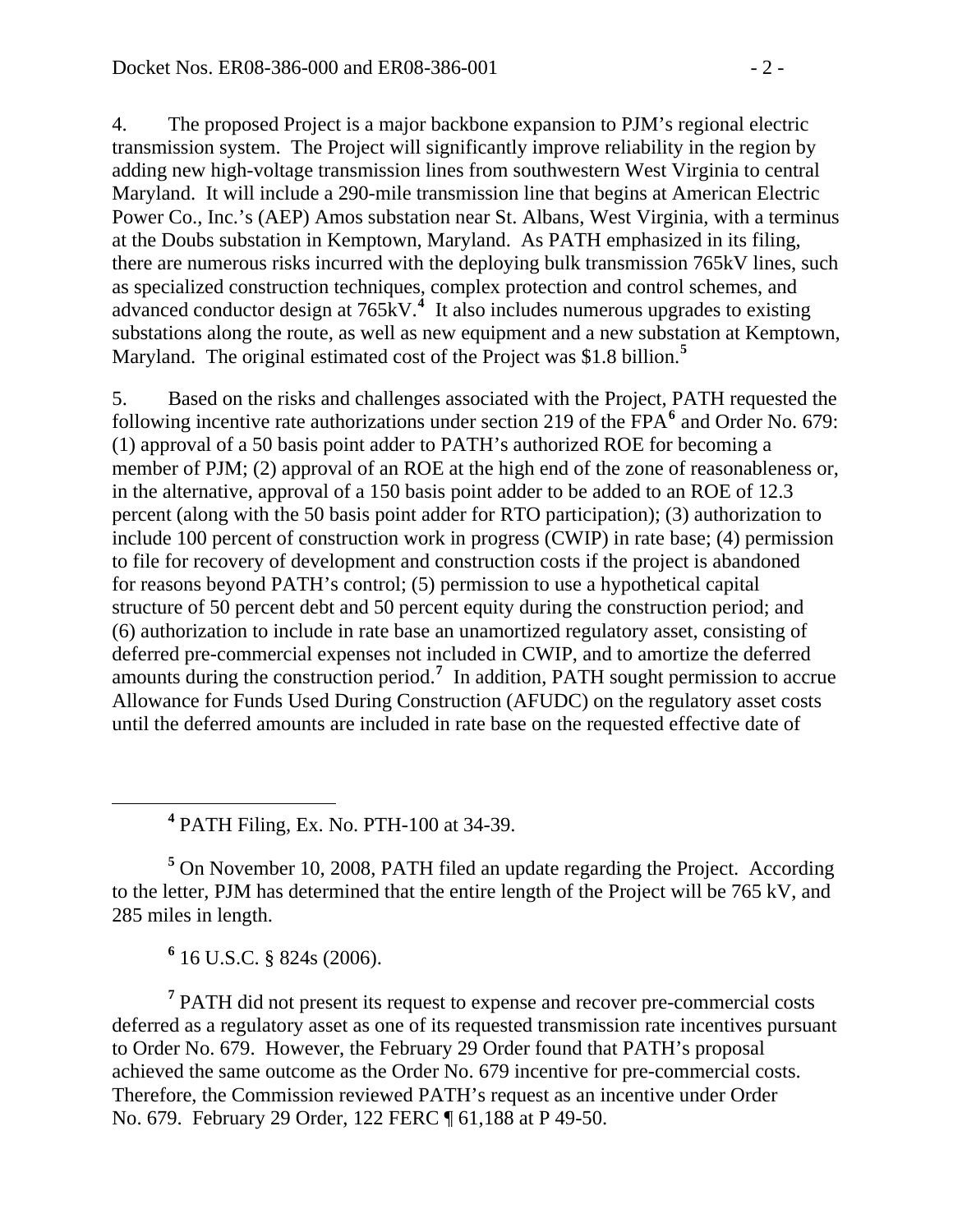March 1, 2008, to reflect the time value associated with these expenditures. Finally, PATH requested that the Commission grant the requested incentive ROE without setting it for hearing.

6. The Commission generally granted PATH's requested incentives in the February 29 Order, and granted the requested effective date of March 1, 2008. It also granted PATH's requested ROE of 14.3 percent which included the 50 basis point adder for PJM membership and was within the high end of the zone of reasonableness based on the risks and challenges associated with the Project. While the Commission found that PATH erroneously calculated its ROE range of reasonableness, the Commission nevertheless found that the PATH's requested ROE of 14.3 percent, inclusive of the 50 basis point adder for RTO participation, was within the high end of the zone of reasonableness based on the Project's risks and challenges and fell within the range of reasonableness for the modified proxy group. Thus, the Commission resolved the ROE through summary disposition and found the 14.3 percent ROE to be just and reasonable. In addition to granting this incentive rate treatment, the February 29 Order granted PATH's request to recover CWIP in rate base, recovery of abandoned plant, hypothetical capital structure, incentive treatment for pre-commercial costs, and also set for hearing and settlement judge procedures PATH's formula rate and protocols, which are set forth in Attachments H-19, H-19-A, and H-19-B of the PJM Tariff.

7. PATH and several parties filed a proposed settlement agreement to resolve the formula rate issues on December 10, 2008. The proposed settlement agreement attempted to resolve the issues related to PATH's formula rate and protocols, as set forth in Attachments H-19, H-19-A, and H-19-B of the PJM Tariff. On December 31, 2008, PATH filed an errata to its December 10, 2008 filing to correct several inadvertent errors in Exhibit 1 (clean revised tariff sheets) and Exhibit 2 (redline revised tariff sheets).

# **II. Requests for Rehearing and Responsive Pleadings**

8. On March 31, 2008, requests for rehearing were filed by Pennsylvania Public Utility Commission (Pennsylvania Commission); American Municipal Power-Ohio, Inc. (AMP-Ohio); Joint Intervenors;**[8](#page-2-0)** Public Service Commission of Maryland (Maryland Commission); and Joint Consumer Advocates.**[9](#page-2-1)** Several parties, including Pennsylvania

<span id="page-2-0"></span>**<sup>8</sup>** <sup>8</sup> Joint Intervenors include: North Carolina Electric Membership Corporation, Southern Maryland Electric Cooperative, Old Dominion Electric Cooperative (ODEC), and Borough of Chambersburg, Pennsylvania.

<span id="page-2-1"></span><sup>&</sup>lt;sup>9</sup> Joint Consumer Advocates include: Pennsylvania Office of Consumer Advocate, Maryland Office of People's Counsel, Office of the Ohio Consumers' Counsel, D.C. Office of the People's Counsel, New Jersey Department of the Public Advocate Consumer Advocate Division, Public Service Commission of West Virginia, and Delaware Division of the Public Advocate.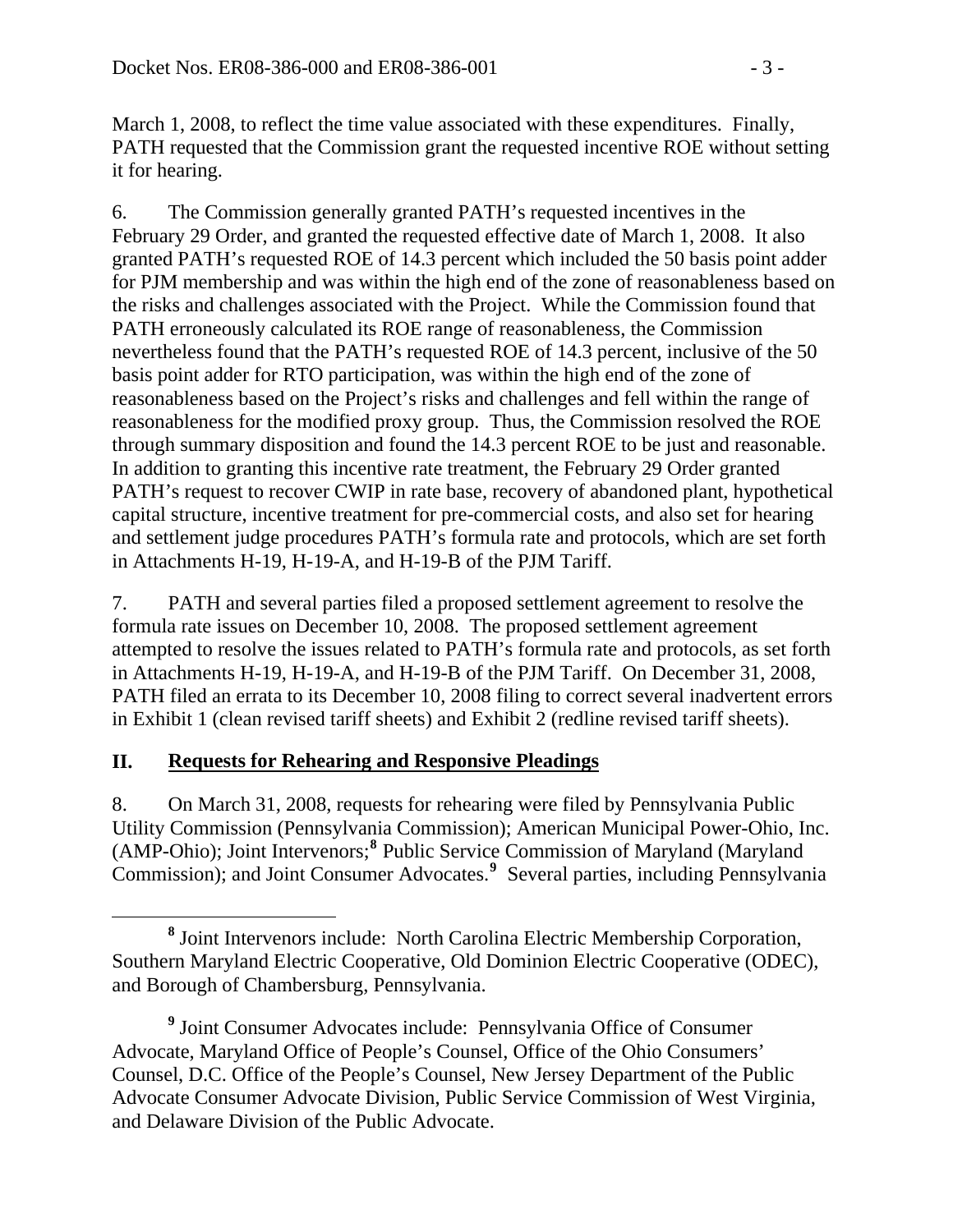Commission, Joint Consumer Advocates, Joint Intervenors, and Maryland Commission, filed affidavits and other evidence in support of their requests for rehearing.

9. The Virginia Division of Consumer Counsel filed a motion to intervene out of time, stating that it was authorized by PATH's counsel to represent that PATH did not oppose the late intervention so long as the Virginia Division of Consumer Counsel did not interfere with the settlement schedule. No party opposed this late motion to intervene.

10. On April 15, 2008, PATH filed a motion for leave to answer the requests for rehearing. PATH argues that the Commission has permitted such answers when a rehearing request raises a factual dispute and will assist the Commission in its decisionmaking. PATH notes that several parties filed affidavits in their requests for rehearing. PATH states that because these affidavits were intended to provide new information for the Commission's consideration, the Commission should allow PATH to answer the new factual assertions and arguments.

11. AMP-Ohio, Maryland Commission, and ODEC filed oppositions to PATH's motion to file an answer. In addition, ODEC filed an answer to PATH's answer. While these parties do not challenge PATH's contention that the requests for rehearing raise new factual issues, they assert that PATH's answer does not address these factual issues. PATH's answer, in their opinion, is nothing more than a reply brief that should be denied under the Commission's Rules of Practice and Procedure. However, even if factual disputes do exist, the parties assert that such factual issues should be resolved in a hearing. Finally, AMP-Ohio requests that "the Commission modify its procedural rules to prohibit the filing of a motion for leave to answer a rehearing request in the same document as the answer itself."

12. On September 16 and September 22, 2008, the Commission received late-filed comments from Ms. Kourtney Lowery and Ms. Orpha Wade, respectively. These comments raise various challenges regarding the location of the Project, the need for the Project, and its costs.

# **III. Discussion**

# **A. Procedural Matters**

13. When late intervention is sought after the issuance of a dispositive order, the prejudice to other parties and burden upon the Commission of granting the late intervention may be substantial. Thus, movants bear a higher burden to demonstrate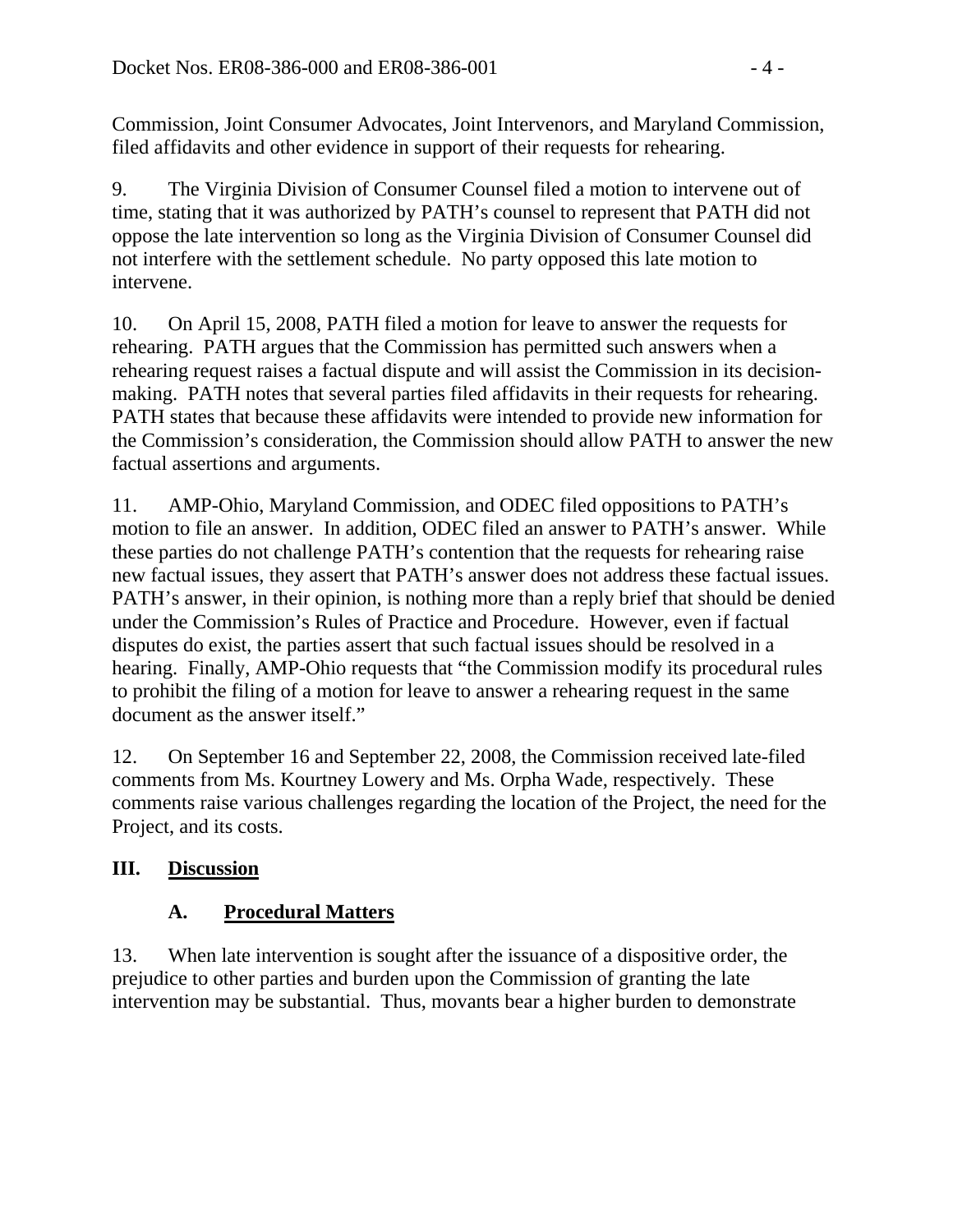good cause for granting such late intervention.**[10](#page-4-0)** The Virginia Division of Consumer Counsel has met this higher burden of justifying its late intervention and, thus, we will grant its motion.

14. Rule 713(d) of the Commission's Rules of Practice and Procedure, 18 C.F.R. § 385.713(d) (2010), provides that the Commission will not permit answers to requests for rehearing. Accordingly, we will reject PATH's answer to the requests for rehearing and ODEC's answer to PATH's answer.

15. Several parties, including Pennsylvania Commission, Joint Consumer Advocates, Joint Intervenors, and Maryland Commission, filed affidavits in support of their requests for rehearing. We will reject these affidavits as the Commission generally does not permit parties to introduce new evidence for the first time on rehearing.**[11](#page-4-1)**

16. As for AMP-Ohio's request to modify the Commission's procedural rules, we will deny that request. AMP-Ohio's request is outside the scope of this proceeding. Nor has AMP-Ohio shown good cause to require such a change.

17. Finally, we reject Ms. Lowery's and Ms. Wade's written comments. By not requesting intervenor status, neither Ms. Lowery nor Ms. Wade is a party to this proceeding and, thus, they lack standing to seek rehearing of the February 29 Order under the FPA and the Commission's regulations.**[12](#page-4-2)** Moreover, their comments were filed after the statutory deadline for rehearing requests. Finally, they take issue with the siting of the PATH Project, which is outside the scope of this rate proceeding.

<span id="page-4-1"></span>**<sup>11</sup>** *See, e.g.*, *Ocean State Power II*, 69 FERC ¶ 61,146, at 61,548 & n.64 (1994) (stating that "[t]he Commission generally will not consider new evidence on rehearing, as we cannot resolve issues finally and with any efficiency if parties attempt to have us chase a moving target.").

<span id="page-4-2"></span>**<sup>12</sup>** *See* 16 U.S.C. § 825(a); 18 C.F.R. § 385.713(b); *Southern Co. Servs., Inc.*, 92 FERC ¶ 61,167 (2000).

<span id="page-4-0"></span>**<sup>10</sup>** *See Midwest Indep. Transmission Sys. Operator, Inc.*, 102 FERC ¶ 61,250, at P 7 (2003).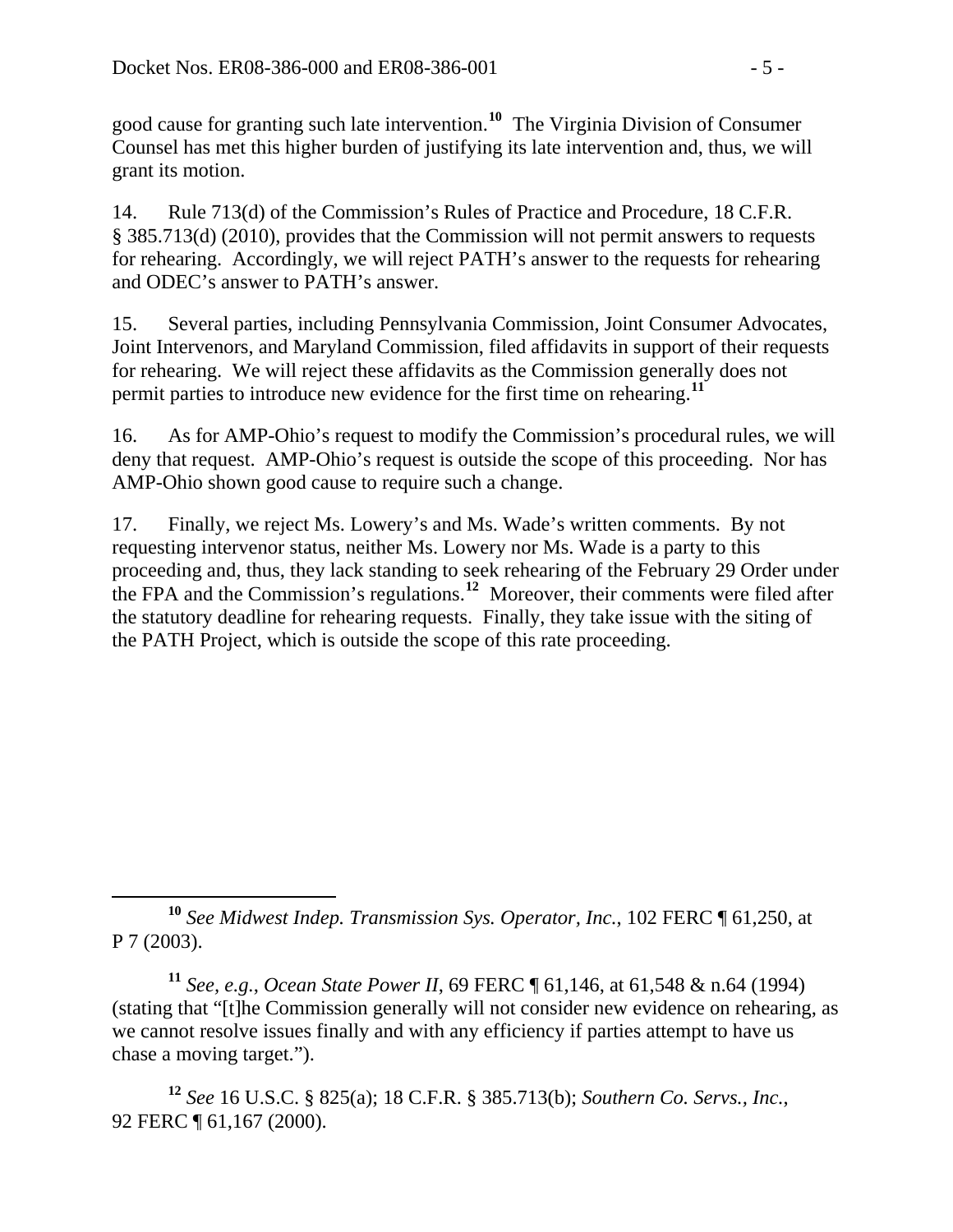#### **B. Rehearing**

#### **1. Failure to Set ROE for Hearing and Other Errors Related to the PATH's Discounted Cash Flow (DCF) Analysis**

#### **a. February 29 Order**

18. In the February 29 Order, the Commission found that PATH's proposed 15 company proxy group**[13](#page-5-0)** was "a good starting point for companies in PJM to use to develop an individual proxy [group] that takes into account comparable risks."**[14](#page-5-1)** This proxy group, according to the order, appropriately included entities from interrelated regional transmission organization (RTO) markets operated by PJM, ISO New England, Inc. (ISO-NE) and the New York Independent System Operator, Inc. (New York ISO).**[15](#page-5-2)** The Commission further found that PATH's initial screening criteria were consistent with Commission policy and precedent.**[16](#page-5-3)** This initial screen included the elimination of: (1) those utilities that are not currently paying cash dividends; (2) utilities that have announced a merger during the six-month period used to calculate the dividend yields; (3) utilities primarily operating as natural gas companies; and (4) utilities that do not have both an IBES growth rate and Value Line data.**[17](#page-5-4)**

19. However, the Commission also found that PATH failed to apply certain additional risk screens required by Commission policy. The Commission found that PATH failed to apply an appropriate corporate credit rating screen and, thus, included several companies that were not comparable to PATH.**[18](#page-5-5)** The Commission noted that PATH's parent companies had corporate credit ratings ranging from BBB- (Allegheny) to BBB (AEP), which meant that PATH should have excluded companies falling outside the range of

<span id="page-5-1"></span>**<sup>14</sup>** February 29 Order, 122 FERC ¶ 61,188 at P 105.

<span id="page-5-2"></span>**<sup>15</sup>** *Id*. P 95.

<span id="page-5-3"></span> $16$  *Id.* 

<span id="page-5-4"></span> $17 \, \text{Id}$ 

<span id="page-5-5"></span>**<sup>18</sup>** *Id*. P 96.

<span id="page-5-0"></span>**<sup>13</sup>** These companies included: American Electric Power Co.; Central Vermont Public Service Corp.; Consolidated Edison, Inc.; Constellation Energy Group, Inc.; Dominion Resources, Inc.; DPL Inc., (DPL); Exelon Corp. (Exelon); FirstEnergy Corp.; FPL Group, Inc., (FPL Group); Northeast Utilities; NSTAR; Pepco Holdings, Inc.; PPL Corporation; Public Service Enterprise Group (PSEG); and UIL Holdings Corp. (UIL Holdings).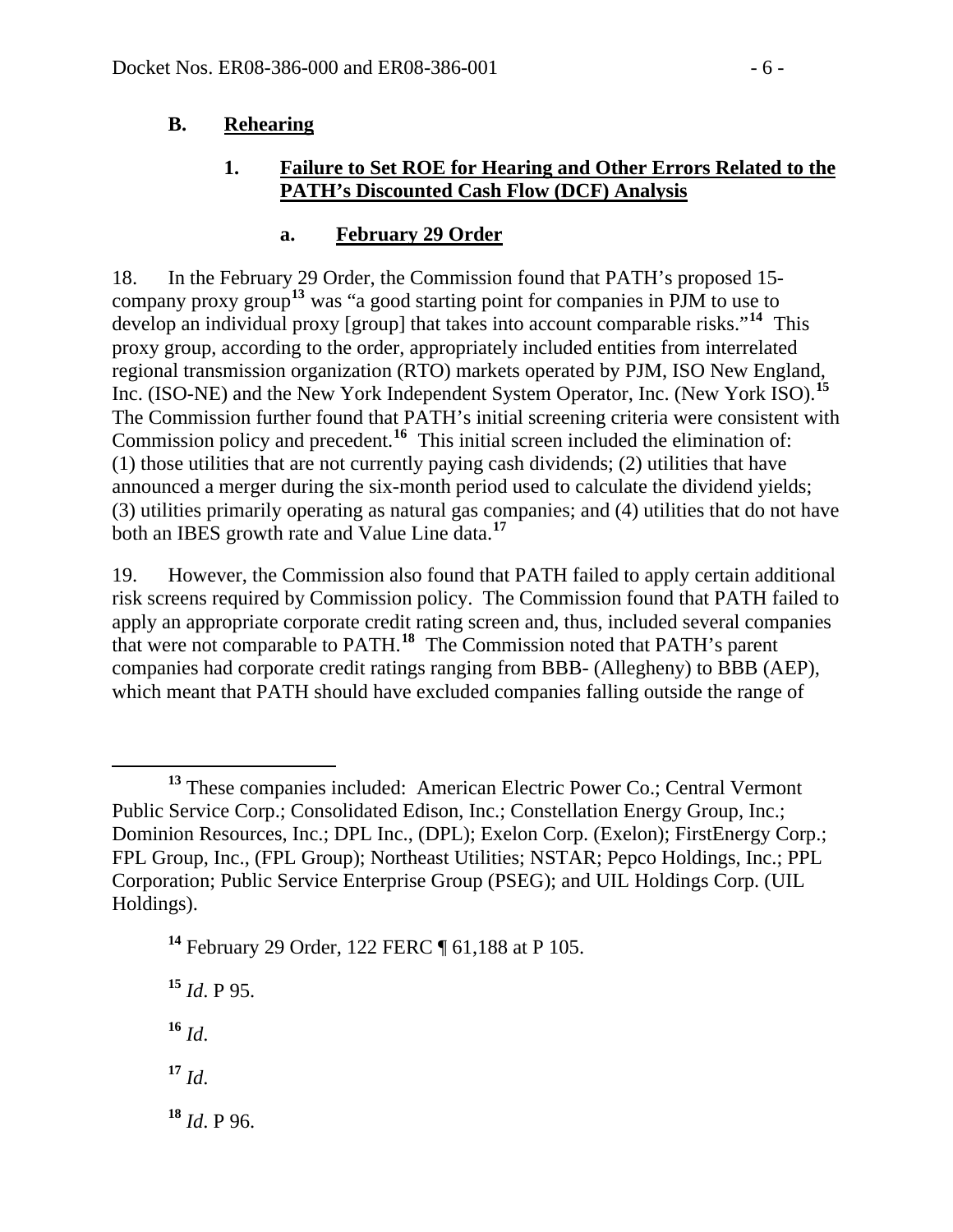BBB- to BBB+ or the equivalent Moody's rating.**[19](#page-6-0)** This required the elimination of Dominion Resources, Consolidated Edison, NSTAR, and FPL Group from PATH's proxy group.**[20](#page-6-1)**

20. In addition, the Commission found that PATH's proxy group did not sufficiently screen for unsustainable growth rates.<sup>[21](#page-6-2)</sup> The February 29 Order reiterated the Commission's longstanding view that companies should be excluded from a proxy group if they have unsustainable growth rates in excess of 13.3 percent.**[22](#page-6-3)** Based on this precedent, the Commission found that PSEG and Constellation Energy Group should have been excluded from PATH's proxy group.<sup>[23](#page-6-4)</sup> The Commission disagreed, however, with parties claiming that PPL Corporation should have been excluded.<sup>[24](#page-6-5)</sup> The Commission noted that parties miscalculated PPL Corporation's growth rate based on data from a different time period. Had they used the correct data, they would have seen that PPL Corporation's growth rate was below the 13.3 percent threshold.**[25](#page-6-6)**

21. The Commission also found that PATH erred by excluding UIL Holdings' lowend ROE from its proxy group, even though it included UIL Holdings' high-end ROE. The Commission found that, by excluding UIL Holdings' low-end ROE, PATH's method for determining when a low-end ROE was too close to the cost of debt was speculative. Therefore, the Commission determined that PATH should have included both UIL Holdings' high end ROE and its low end ROE in its proxy group.**[26](#page-6-7)**

22. Based on these findings, the Commission determined that the following companies should have been in PATH's proxy group: American Electric Power Corporation; Central Vermont Public Service Corporation; DPL Inc.; FirstEnergy Corporation; Northeast Utilities; Pepco Holdings; UIL Holdings; and PPL Corporation.**[27](#page-6-8)** These

**<sup>19</sup>** *Id*. P 98 (citing PATH Filing, Ex. No. PTH-400 at 37).

<span id="page-6-3"></span><span id="page-6-2"></span><span id="page-6-1"></span><span id="page-6-0"></span>**<sup>20</sup>** *Id*. P 99 (citing *Southern California Edison Co*., Opinion No. 445, 92 FERC ¶ 61,070, at 61,264 (2000)).

**<sup>21</sup>** *Id*. P 98.

**<sup>22</sup>** *Id.* P 100 (citing *ISO New England, Inc.*, 109 FERC ¶ 61,147 (2004)).

<span id="page-6-4"></span>**<sup>23</sup>** *Id*.

<span id="page-6-5"></span>**<sup>24</sup>** *Id*.

<span id="page-6-6"></span> $^{25}$  *Id.* 

- <span id="page-6-7"></span>**<sup>26</sup>** *Id*. P 102.
- <span id="page-6-8"></span>**<sup>27</sup>** *Id*. P 103.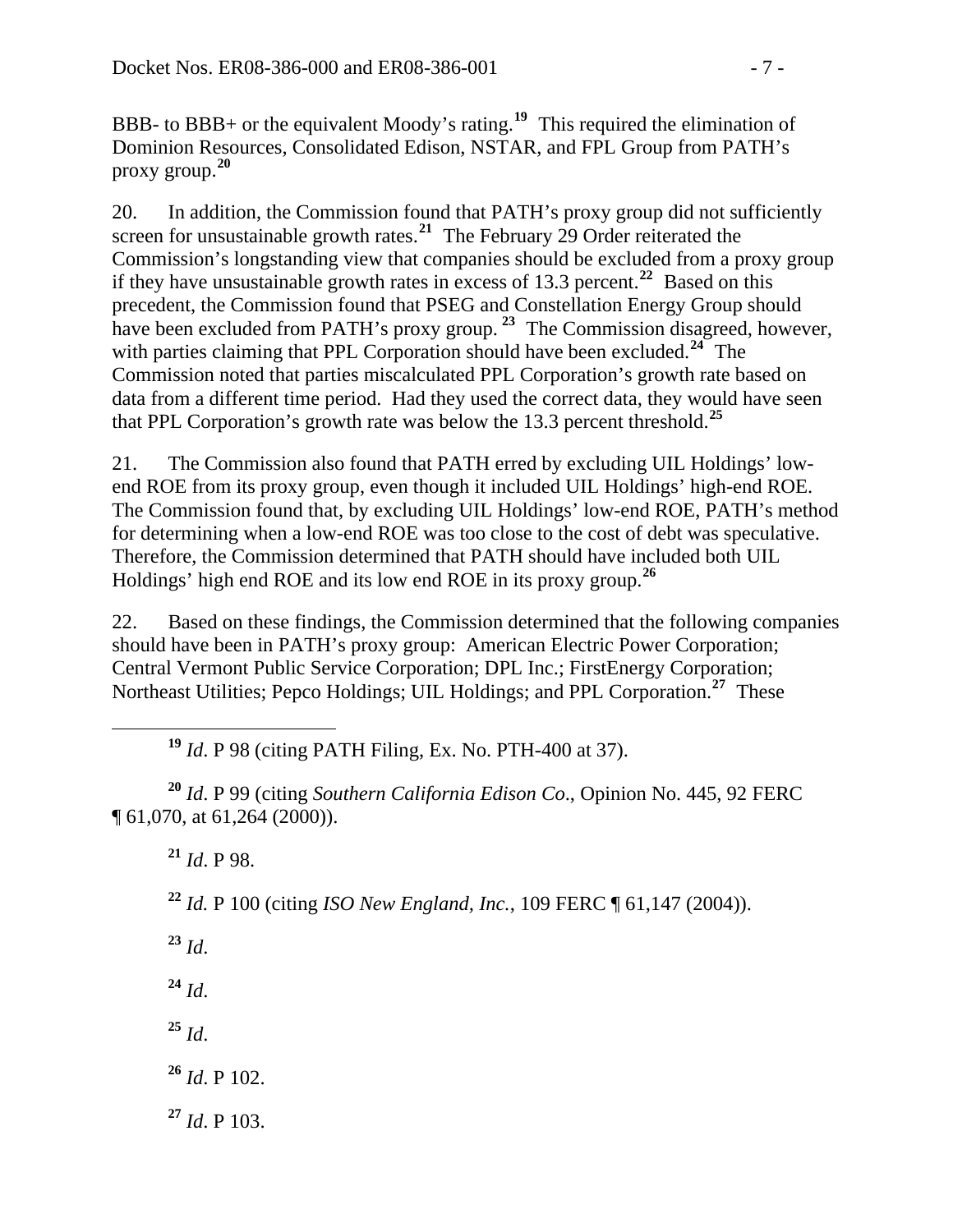companies established a zone of reasonable returns between 6.7 percent and 16 percent.**<sup>28</sup>** Since PATH's requested ROE of 14.3 percent fell within that zone, the Commission granted PATH's requested ROE.**<sup>29</sup>** As noted above, the ROE of 14.3 percent included the 50 basis point adder for PJM membership and was within the high end of the zone of reasonableness based on the risks and challenges associated with the Project.

### **b. Arguments on Rehearing**

### **i. Failure to Set Proxy Group and ROE for Hearing**

23. Parties raise various arguments regarding the Commission's failure to set PATH's requested ROE and its proxy group for hearing. They claim that due process was violated because the Commission did not require PATH to produce its underlying work papers, nor did the Commission provide them with an opportunity to submit evidence. In short, parties like AMP-Ohio claim a violation of due process because there "was no suitable opportunity through evidence and argument to challenge the result."**[30](#page-7-0)** They assert that due process requires the Commission to submit all ROE cases to trial-type hearings so that the parties can seek discovery and challenge "the self-serving and onesided information provided" in the application.**[31](#page-7-1)**

24. AMP-Ohio claims that the Commission's decision violates well settled precedent from the Supreme Court in *Mathews v. Eldrige*, which sets forth a three-part test for determining whether due process has been satisfied.**[32](#page-7-2)** In this context, AMP-Ohio argues that private interests in this case are enormous because the 14.3 percent ROE will impose millions of dollars of additional costs onto consumers. It further emphasizes that the risk to those private interests has been greatly increased by the lack of process (i.e., hearing) in the proceeding. Finally, it does not believe that a hearing would have been a significant burden to the Commission or PATH.

**<sup>28</sup>** *Id*.

**<sup>29</sup>** *Id*. P 104.

<span id="page-7-0"></span>**<sup>30</sup>** AMP-Ohio March 31, 2008 Request for Rehearing at 4 (quoting *Ohio Bell Tel. Co. v. Pub. Util. Comm'n*, 301 U.S. 292 (1937)).

**<sup>31</sup>** Joint Consumer Advocates March 31, 2008 Request for Rehearing at 4-6.

<span id="page-7-2"></span><span id="page-7-1"></span>**<sup>32</sup>** AMP-Ohio March 31, 2008 Request for Rehearing at 3-7 (citing *Mathews v. Eldridge*, 424 U.S. 319, 333 (1976)). AMP-Ohio states that the factors to be balanced are: (1) the private interests affected by the agency action; (2) the risk of erroneous deprivation of such interest from the procedures used; and (3) the government's interest, including the fiscal and administrative burdens required from additional procedural requirements.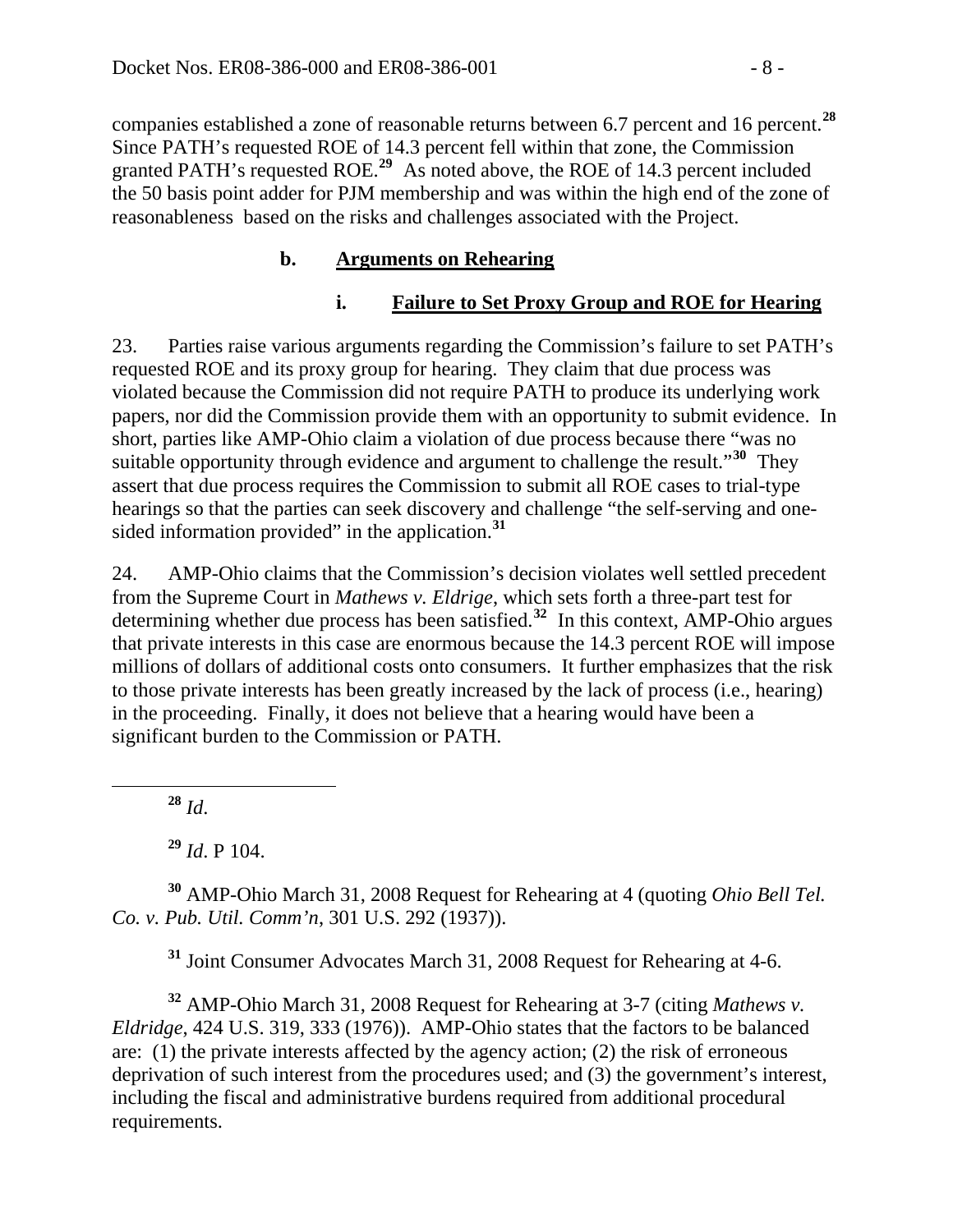25. Nor do the parties believe that the ability to file a protest, by itself, satisfies due process. They argue that a protest is merely a vehicle to raise factual disputes. Joint Intervenors state that applications of the light-most-favorable-to-protestants inference at the protest stage is reflected in 18 C.F.R. §35.8(a) governing protests to FPA section 205 rate filings, only requiring that a protest "state the basis for the objection," not that the protest must include affidavits or other detailed evidentiary submissions to establish the existence of disputed issues of material fact.<sup>[33](#page-8-0)</sup> They assert that "[i]nformal comments simply cannot create a record that satisfies the substantial evidence test. Even if controverting information is submitted in the form of comments by adverse parties, the procedure employed cannot be relied upon as adequate."**[34](#page-8-1)** According to the parties, only a trial-type hearing is sufficient to resolve factual disputes.

26. Parties also claim that the Commission violated due process by impermissibly modifying the record through *sua sponte* reformulating companies' proffered proxy group, using data outside the record after finding the proposed proxy group to be unjust and unreasonable, and not giving parties an opportunity to offer a contrary presentation to the Commission's modified proxy group. In support of this claim, they point to the Commission's decision to exclude Dominion Resources, Consolidated Edison, NSTAR and FLP Group on the grounds that their corporate credit rating fell outside the BBB- to BBB+ range, even though PATH did not provide evidence of these companies corporate credit ratings.**[35](#page-8-2)** Parties claim that they did not have a reasonable opportunity to rebut this new evidence or check its veracity.

27. Several parties, including the Joint Intervenors and the Pennsylvania Commission, argue that due process was violated by the short comment period. These parties note that intervenors only had 21 days—14 days from the Commission's notice—to respond to PATH's application.<sup>[36](#page-8-3)</sup> They argue that such a short time period was insufficient.

28. In addition, parties claim that the Commission's up-front determination of PATH's proxy group, as well as its ROE, violated Rule 217 of the Commission's Rules of Practice and Procedure,**[37](#page-8-4)** which they argue requires the Commission to notify and afford participants with an opportunity to comment on any proposed summary

**<sup>35</sup>** Joint Consumer Advocates March 31, 2008 Request for Rehearing at 27-29.

<span id="page-8-4"></span><span id="page-8-3"></span><span id="page-8-2"></span>**<sup>36</sup>** Joint Intervenors March 31, 2008 Request for Rehearing at 15; Pennsylvania PUC at March 31, 2008 Request for Rehearing 8.

**<sup>37</sup>** 18 C.F.R. § 385.217 (2010).

<span id="page-8-1"></span><span id="page-8-0"></span> $\overline{a}$ **<sup>33</sup>** Joint Intervenors at 14. Joint Intervenors contrast this with 18 C.F.R. § 602(f)(4) governing a party's challenge to a proposed offer of settlement.

**<sup>34</sup>** *Id.* at 5; *see also* Joint Intervenors March 31, 2008 Request for Rehearing at 14.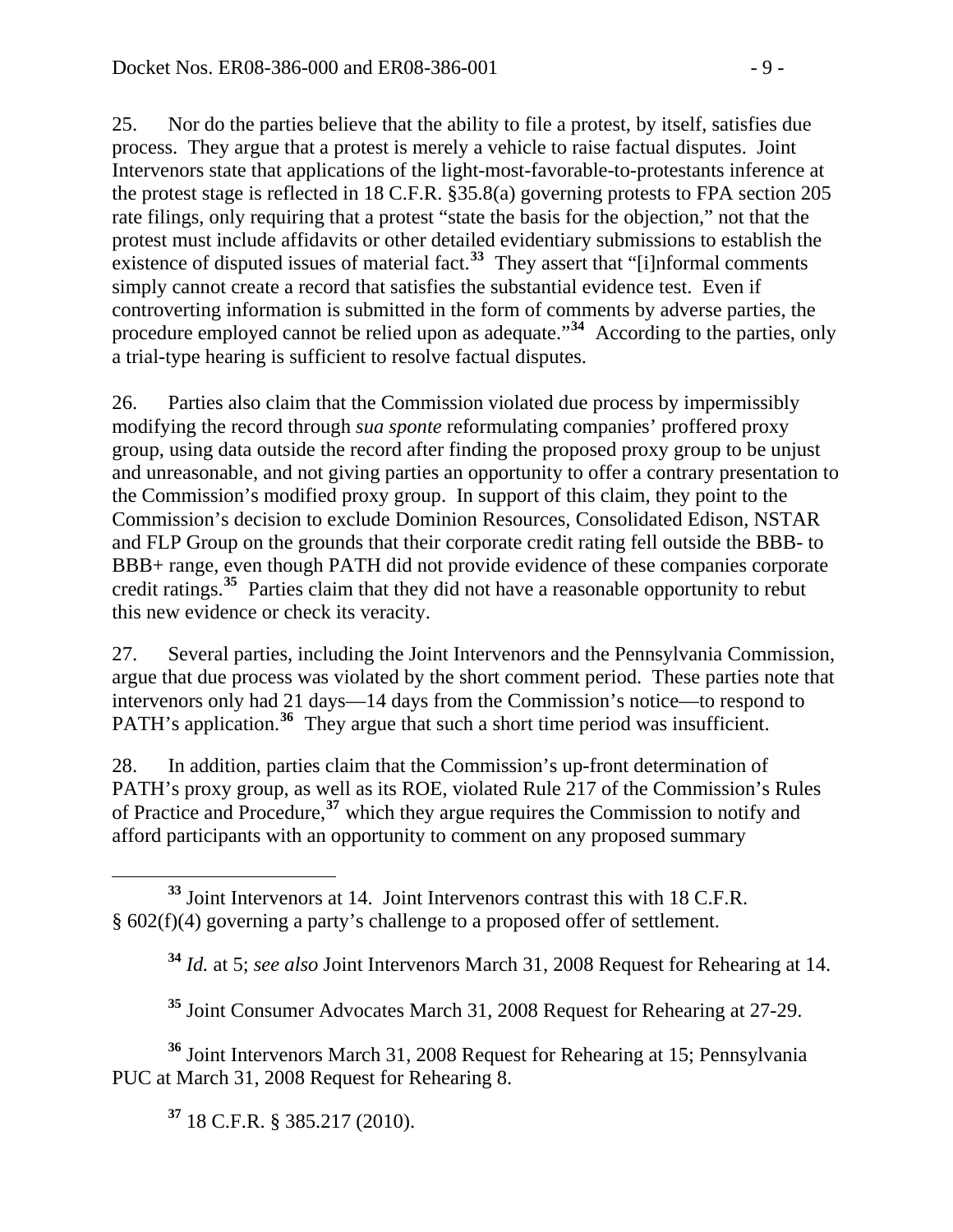disposition.**<sup>38</sup>** Joint Consumer Advocates and AMP-Ohio argue that no participant moved for summary judgment, no notice was provided that there would be summary disposition, and the Commission failed to provide any reason why it should dispense with the notice and comment period.

29. Joint Consumer Advocates and Joint Intervenors state that any attempt by the Commission to construe Rule 217's opportunity to comment as permissive, rather than mandatory, would be unlawful because it is analogous to Rule 56 of the Federal Rules of Civil Procedure, where the burden of summary disposition rests on the moving party, and the evidence must be viewed in the light most favorable to the party opposing the summary judgment. In the context of section 205 rate filings, Joint Intervenors claim that a protest need only "state the basis for the objection," but does not have to include affidavits or other detailed evidentiary submissions to establish the existence of disputed issues of material fact.**[39](#page-9-0)**

30. Joint Intervenors further claim that the Commission may not summarily dispose of a case where there are issues of material fact. Joint Intervenors and the Maryland Commission note that ROE cases frequently involve "*uniquely* factual issue[s]," which cannot be summarily decided.**[40](#page-9-1)**

31. Parties also argue that the Commission ignored and arbitrarily departed from its precedent by not setting the proxy group and ROE for hearing.**[41](#page-9-2)** In particular, parties cite to several recent cases where the Commission set equity returns for hearing.**[42](#page-9-3)** They

<span id="page-9-0"></span>**<sup>39</sup>** Joint Intervenors March 31, 2008 Rehearing Request at 14. Joint Intervenors contrast this with 18 C.F.R. § 602(f)(4) governing a party's challenge to a proposed offer of settlement.

<span id="page-9-1"></span>**<sup>40</sup>** *Id.* at 12-13 (citing *CNG Transmission Corp.*, 67 FERC ¶ 61,030, at 61,098 (1994) (emphasis added)); Maryland PSC March 31, 2008 Rehearing Request at 11.

<span id="page-9-2"></span>**<sup>41</sup>** *See* Joint Consumer Advocates March 31, 2008 Rehearing Request at 36-37; Joint Intervenors March 31, 2008 Rehearing Request at 8-12; AMP-Ohio March 31, 2008 Rehearing Request at 3-7.

<span id="page-9-3"></span>**<sup>42</sup>** Joint Intervenors March 31, 2008 Rehearing Request at 9 (citing *Southern California Edison Co.*, 122 FERC ¶ 61,187, at P 27 (2008); *Commonwealth Edison Co.*, 119 FERC ¶ 61,238 (2007), *order on reh'g*, 122 FERC ¶ 61,037 (2008); *Trans-Allegheny Interstate Line Co.*, 119 FERC ¶ 61,219 (2007) (*TrAILCo.*); *Duquesne Light Co.*, 118 FERC ¶ 61,087 (2007)); Maryland PSC March 31, 2008 Rehearing Request at 11.

 $\overline{a}$ **<sup>38</sup>** Joint Consumer Advocates March 31, 2008 Request for Rehearing at 32; Joint Intervenors March 31, 2008 Request for Rehearing at 12; AMP-Ohio March 31, 2008 Request for Rehearing at 13.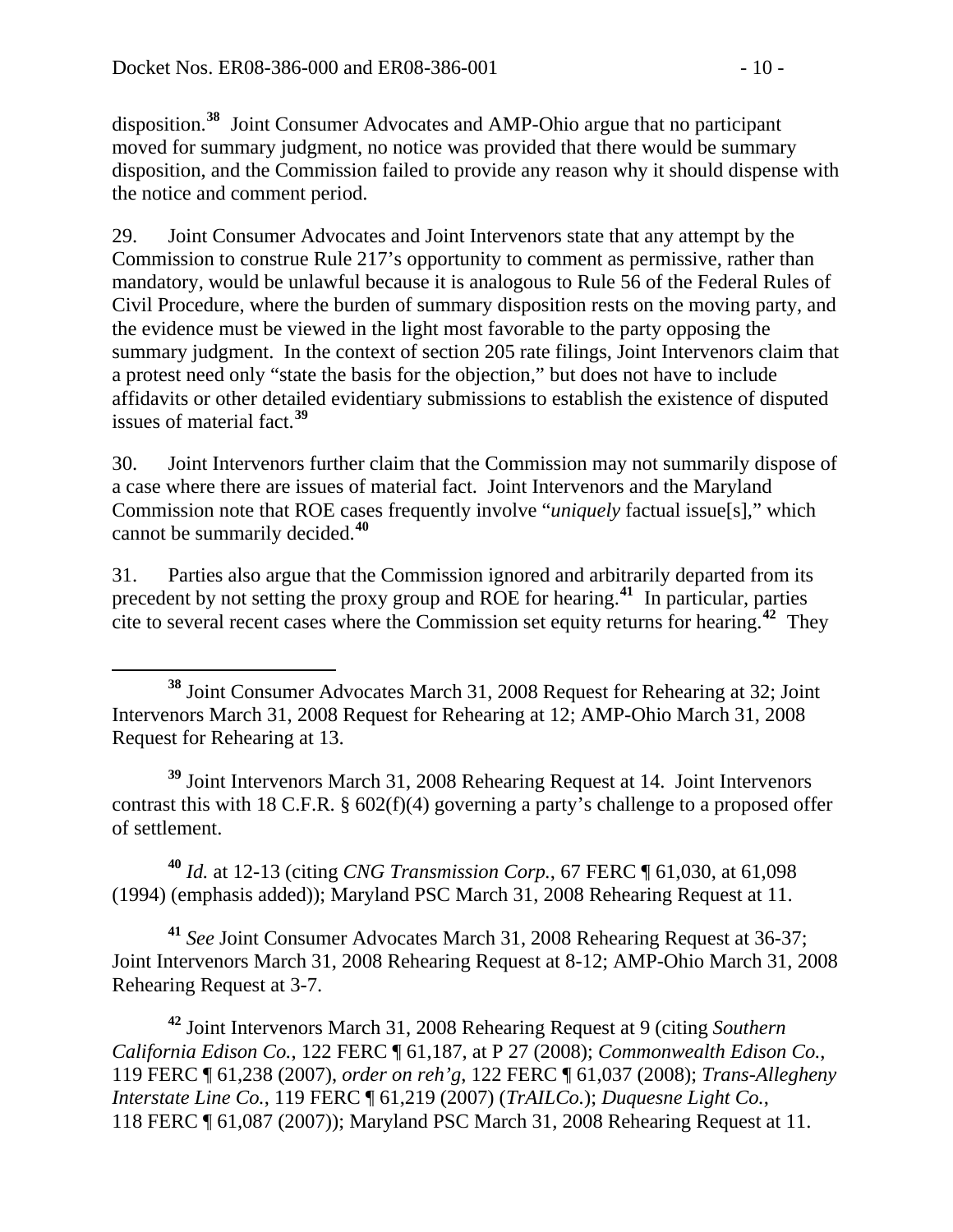state that the Commission's action was particularly arbitrary in light of the fact that this case presents precisely the same evidence that was presented in another transmission incentives case, *TrAILCo.*, where the Commission set the matter for hearing.**<sup>43</sup>** Parties note that in both *TrAILCo*. and PATH the companies relied upon the same proxy group and the same methodology to support their ROEs, but the Commission set one for hearing (i.e., TrAILCo.) and denied a hearing in the other (i.e., PATH).

32. Parties argue further that the Commission failed to consider the extent to which parties relied on the Commission's old policy of setting the ROE for hearing before making a summary judgment on the ROE.**[44](#page-10-0)** AMP-Ohio argues that the Commission failed to give notice of its change in policy prior to making an upfront determination in this case.**[45](#page-10-1)**

33. Joint Intervenors argue that the Commission's up-front ROE determination is not consistent with Order No. 679-A. Joint Intervenors argue that while Order No. 679-A indicates that a public utility may receive an up-front ROE determination concerning its proposed ROE through a petition of declaratory order, it does not obviate the need for a hearing in this case. For one thing, the Commission did not say such a petition for declaratory order would not itself be set for hearing, and this case does not involve a petition for declaratory order but rather a rate case. Further, utilities seeking such a determination are required under the nexus test to show that an up-front ROE determination "is important for the investment decision."**[46](#page-10-2)**

### **ii. Composition of Proxy Group**

34. Parties challenge the companies that were included in PATH's initial proxy group, as well as the companies that were included in PATH's final proxy group as decided by the February 29 Order. In particular, Joint Intervenors argue that the Commission failed to justify its selection of proxy companies by "considering and examining" relevant factors, such as whether the proxy company and applicant "share common risks." Joint

<span id="page-10-0"></span>**<sup>44</sup>** Joint Consumer Advocates March 31, 2008 Request for Rehearing at 36; Pennsylvania PUC March 31, 2008 Request for Rehearing at 11; and Joint Intervenors March 31, 2008 Request for Rehearing at 12.

**<sup>45</sup>** AMP-Ohio March 31, 2008 Request for Rehearing at 9-12.

<span id="page-10-2"></span><span id="page-10-1"></span>**<sup>46</sup>** Joint Intervenors March 31, 2008 Request for Rehearing at 10 n.46 (quoting Order No. 679-A, FERC Stats. & Regs. ¶ 31,236 at P 70)).

**<sup>43</sup>** Joint Consumer Advocates March 31, 2008 Rehearing Request at 37-38; AMP-Ohio March 31, 2008 Rehearing Request at 11; Pennsylvania PUC March 31, 2008 Rehearing Request at 10; Maryland PSC March 31, 2008 Rehearing Request at 6-7; and Joint Intervenors March 31, 2008 Rehearing Request at 11.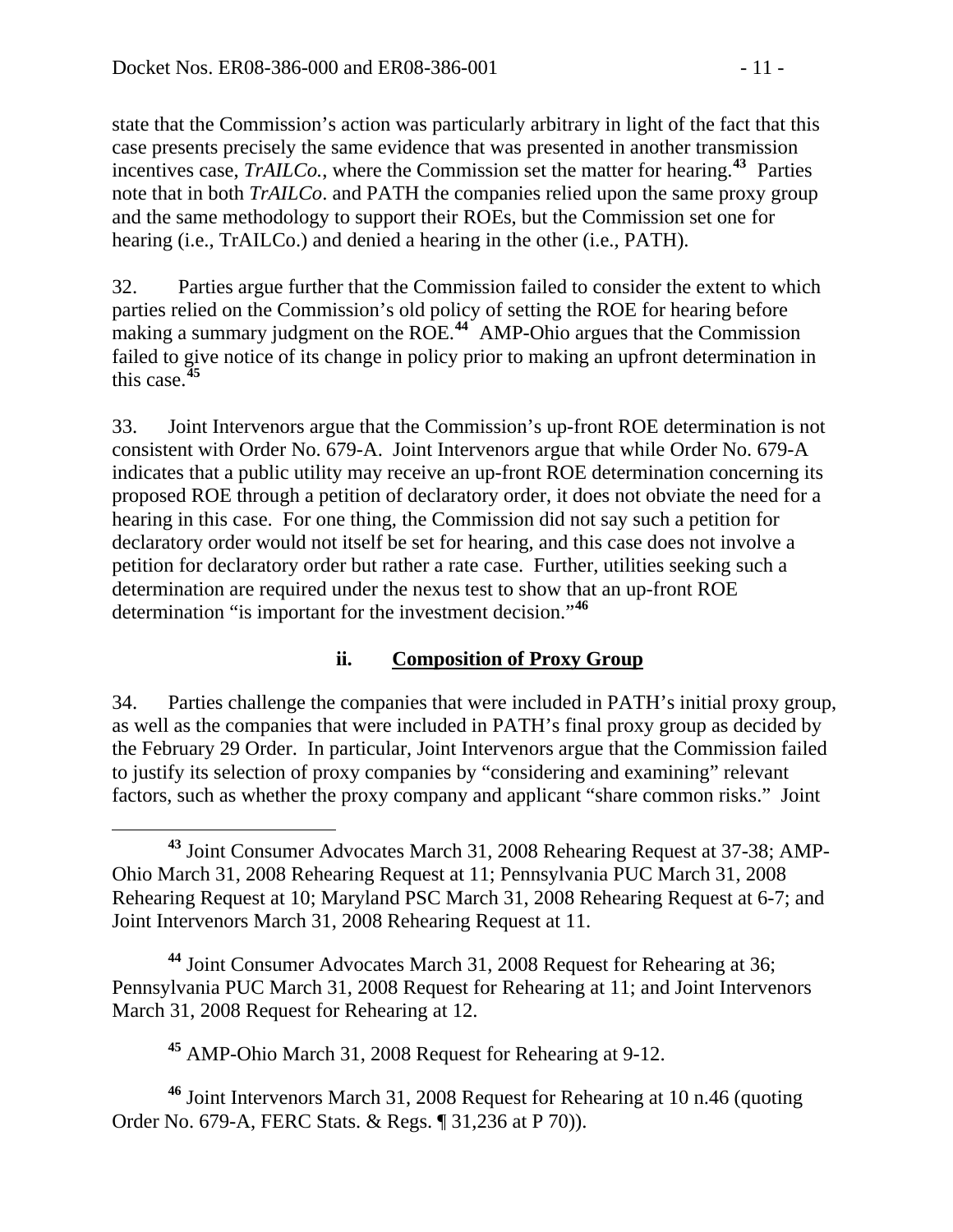Intervenors argue that unsupported reliance on "mere geographic proximity," for instance, is "insufficient to survive arbitrary and capricious review."**<sup>47</sup>** Joint Intervenors and AMP-Ohio also argue that the Commission did not adequately address prior protests that PATH's proposed formula rates allow a flow through of actual costs. This automatic flow through of costs through the formula rates virtually eliminates uncertainty on earnings, thereby eliminating risks associated with the inability to recover costs. Joint Intervenors argue this reduction in risk should be taken into account in determining PATH's ROE.

35. Joint Consumer Advocates further argue that the Commission violated its precedent in *TrAILCo.* by accepting a proxy group of companies with limited or no connection to PJM. They note that in *TrAILCo.* the Commission specifically stated that it would "not expect such [non-PJM] companies to be included in TrAILCo's proxy group unless there is compelling evidence to support a deviation from our general policy of requiring a proxy group to be comprised of transmission owners with a direct link to the same RTO or Independent System Operator in which the applicant is located."**[48](#page-11-0)** Joint Consumer Advocates argue that the February 29 Order failed to provide a "principled reason" or "reasoned analysis" for its departure from this precedent.**[49](#page-11-1)**

36. Joint Intervenors argue that the Commission's approval of PATH's initial proxy group was contrary to its decision in *Westar*, which was issued less than a month after the February 29 Order. Joint Intervenors point out that in *Westar* the Commission accepted a proxy group that included companies located in PJM, Southwest Power Pool, and the Midwest ISO, but did not include—like it did in the February 29 Order—companies from the New York ISO or ISO-NE. AMP-Ohio claims that the Commission failed to show that a different proxy group was not more representative, including a group with companies from the Midwest ISO.

37. Parties also challenge the Commission's decision to exclude and include certain companies in PATH's final proxy group. Joint Consumer Advocates argue that PATH failed to meet its burden of persuasion because the Commission rejected numerous companies in PATH's proposed proxy group.**[50](#page-11-2)** They allege that the Commission should have rejected PATH's proxy group as a whole or set the case for full evidentiary hearing.

**<sup>49</sup>** *Id.* at 39.

**<sup>47</sup>** Joint Intervenors March 31, 2008 Request for Rehearing at 17 (citing *Pacific Gas & Elec. Co.*, 306 F.3d 1112, 1120-21 (D.C. Cir. 2002)).

<span id="page-11-2"></span><span id="page-11-1"></span><span id="page-11-0"></span>**<sup>48</sup>** Joint Consumer Advocates March 31, 2008 Request for Rehearing at 38 (citing *TrAILCo*., 119 FERC ¶ 61,129).

**<sup>50</sup>** Joint Consumer Advocates March 31, 2008 Request for Rehearing at 27.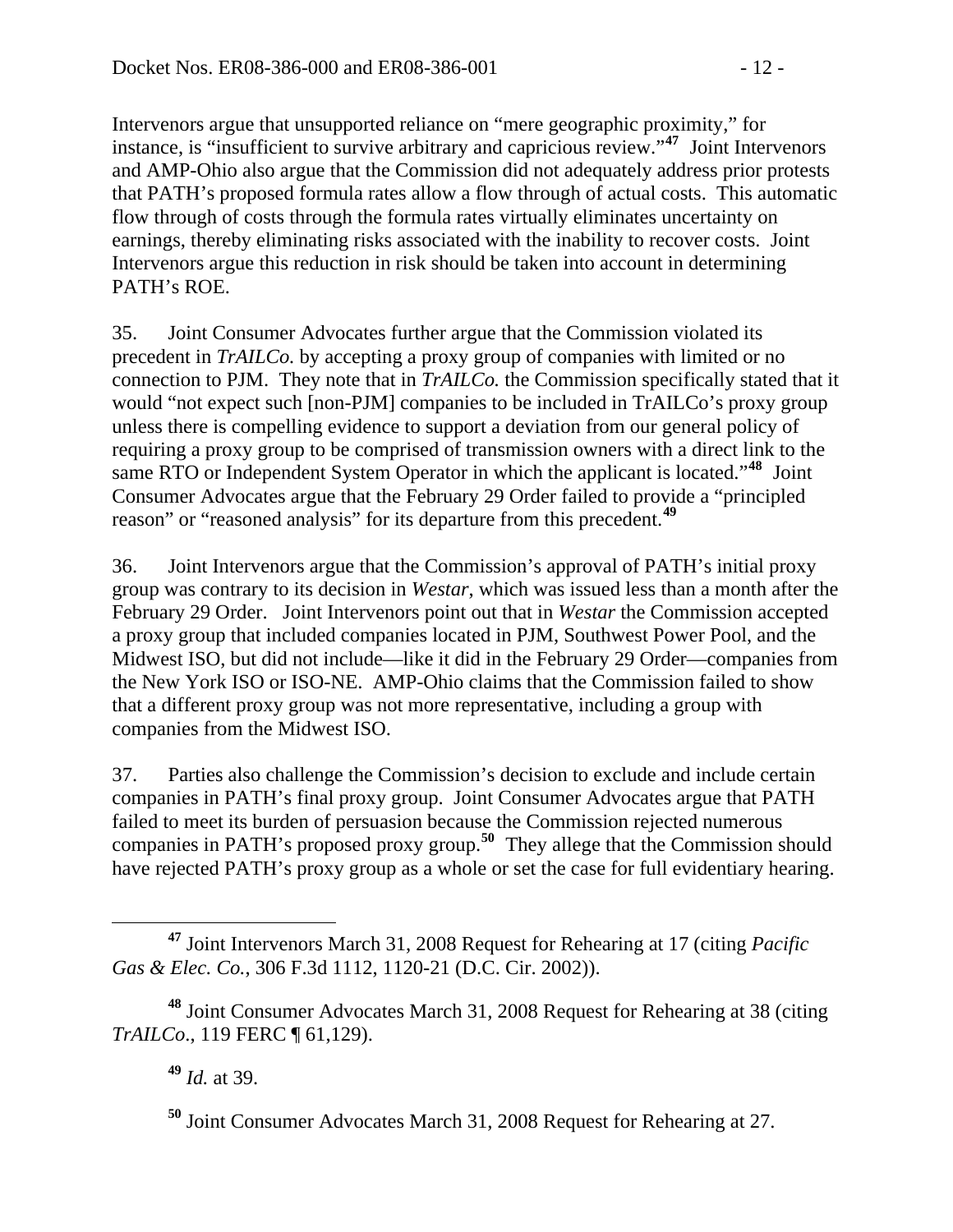38. Parties argue that UIL Holdings was erroneously included in PATH's final proxy group. Joint Intervenors raise two concerns with the Commission's retention of UIL Holdings: (1) its low ROE is only 30 basis points above the index cost of debt in contravention of Opinion No. 445, where the Commission excluded a company from a proxy group because its ROE was 36 basis points above the indexed cost of debt; and (2) the extremely wide spread between UIL Holdings' low and high ROE results (930 basis points), which allowed UIL Holdings to set both the low and high points in the range of reasonable returns.**[51](#page-12-0)** Similarly, the Maryland Commission questions the Commission's decision to allow UIL Holdings to set both the low-end and the high-end range of reasonable returns for PATH.**[52](#page-12-1)**

39. Joint Consumer Advocates further note that UIL Holdings experienced unusually high growth because, since 2006 it has realized overall gains from the sale of some of its non-core businesses (e.g., Bridgeport Energy, Cross Sound Cable, and Xcelecom Systems Integration). Also, in July 2007, UIL Holdings authorized a five-for-three stock split to make the company more attractive to investors. Joint Consumer Advocates argue that the Commission's policy for excluding companies in the process of merger proceedings should apply to UIL Holdings—that is, at least as it relates to UIL Holdings' implied cost of equity.**[53](#page-12-2)**

40. Joint Intervenors argue that in determining whether a growth rate was "sustainable" in the February 29 Order, the Commission merely pointed to a figure of 13.3 percent derived in another proceeding. Joint Intervenors state that while they recognize the wisdom of eliminating proposed proxy companies with unsustainable growth rates, what is "unsustainable" may change from one proxy company to another, and thus is a matter of fact that should be addressed at hearing.**[54](#page-12-3)**

41. The Pennsylvania Commission argues that several companies, including Central Vermont and UIL Holdings, had unsustainable growth rates and should have been excluded from PATH's proxy group. With regard to UIL Holdings, the Pennsylvania Commission notes that the company's growth rate is unusually high (10 percent) for the high dividend yield, indicating that the earnings growth was calculated from a depressed earnings base.**[55](#page-12-4)**

<span id="page-12-0"></span>**<sup>51</sup>** Joint Intervenors March 31, 2008 Request for Rehearing at 22.

<span id="page-12-1"></span>**<sup>52</sup>** Maryland PSC March 31, 2008 Request for Rehearing at 16.

<span id="page-12-2"></span>**<sup>53</sup>** Joint Consumer Advocates March 31, 2008 Request for Rehearing at 42.

<span id="page-12-3"></span>**<sup>54</sup>** Joint Intervenors March 31, 2008 Request for Rehearing at 21.

<span id="page-12-4"></span>**<sup>55</sup>** Pennsylvania PUC March 31, 2008 Request for Rehearing at 13.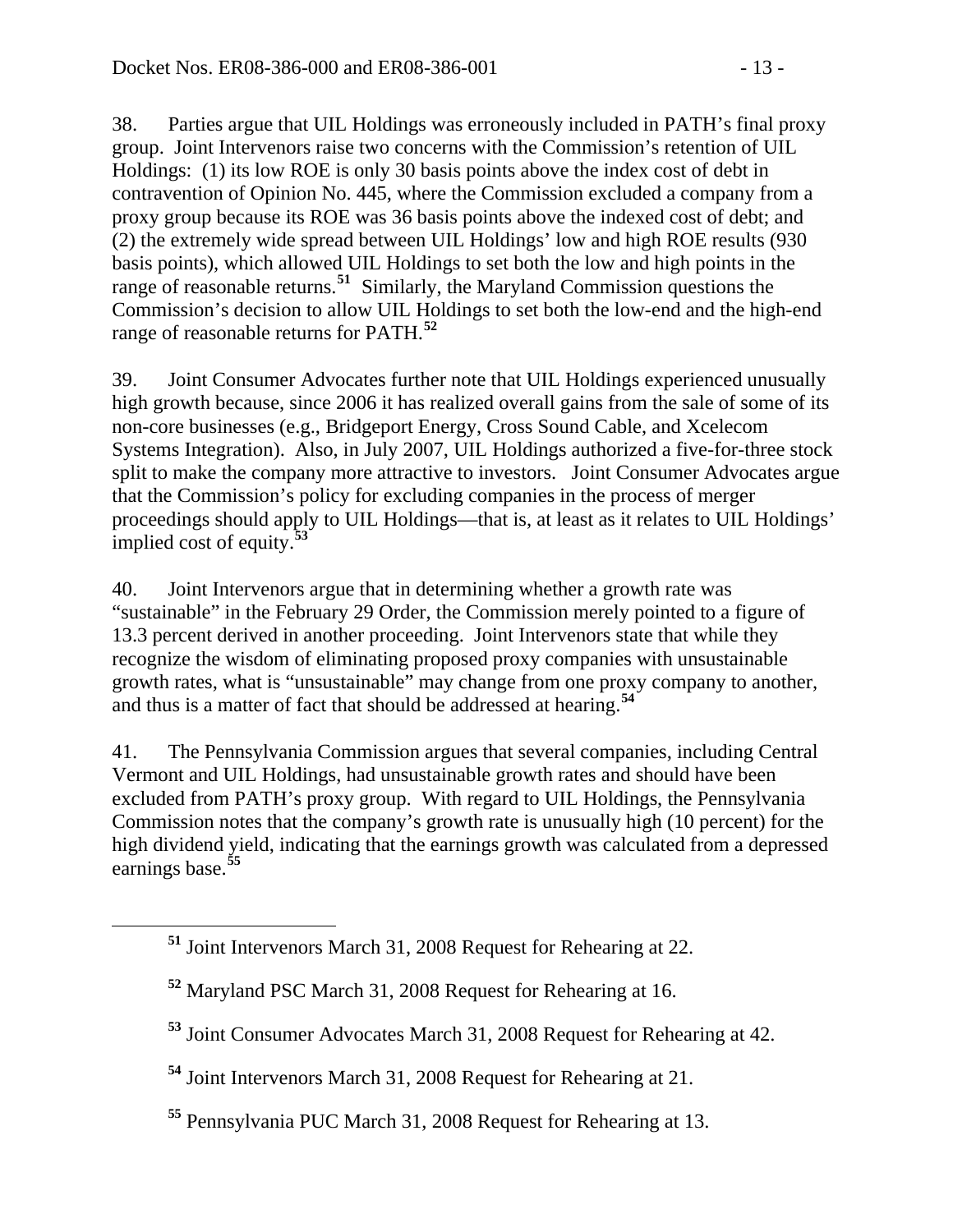42. Parties also challenge the inclusion of PPL Corporation in PATH's proxy group. Joint Intervenors argue that PPL Corporation should have been excluded based on volatility in its growth rate over the last several years. The Maryland Commission asserts that the Commission failed to address protesters' earlier concerns about the inclusion of PPL Corporation in the proxy group, reiterating that PPL Corporation's business is made up predominantly of power generation, marketing, and foreign electricity distribution in the United Kingdom and Latin America, which are completely different business risks than the domestic wholesale business of PATH. Maryland Commission further notes that PPL Corporation has 3.7 million foreign electric distribution customers, which is three times the 1.4 million distribution customers it has in the United States.**[56](#page-13-0)**

43. Joint Intervenors argue that a more searching risk analysis than just corporate credit ratings is necessary to determine a "risk appropriate" proxy group.**[57](#page-13-1)** Joint Intervenors argue that the Commission has previously declined to place determinative weight on corporate credit ratings as the arbiter of risk comparability.<sup>[58](#page-13-2)</sup> Joint Intervenors argue that corporate credit ratings are insufficient to determine a risk-comparable proxy group. Joint Intervenors state that if corporate credit ratings are used as the sole criterion for risk comparability, companies with BBB credit ratings that have nothing to do with electric transmission could nonetheless be considered risk comparable to PATH.

44. Several parties argue that there are disputed issues of material fact pertaining to the development of the ROE, which merit a full evidentiary hearing. For example, AMP-Ohio claims that several issues of material fact still exist: (1) whether the higher risks associated with electric demands in the Northeast impact PATH; (2) whether the Commission should re-evaluate whether regulated transmission service is less risky than other aspects of the electric utility business; (3) whether other companies in the proxy group are inherently more risky because they engage in varying amounts of unregulated energy business; and (4) whether PATH has less risk because of its parent companies.**[59](#page-13-3)** Maryland Commission raises concerns regarding unresolved factual issues, saying that

<span id="page-13-0"></span>**<sup>56</sup>** Maryland PSC March 31, 2008 Request for Rehearing at 13 (internal citations omitted).

**<sup>57</sup>** Joint Intervenors March 31, 2008 Request for Rehearing at 19-21.

<span id="page-13-3"></span><span id="page-13-2"></span><span id="page-13-1"></span>**<sup>58</sup>** *Id.* (citing *Northwest Pipeline Corp.*, 87 FERC ¶ 61,266, at 62,068 (1999); *Transcontinental Gas Pipeline Corp.*, Opinion No. 414, 80 FERC ¶ 61,157, at 61,675 (1997)).

**<sup>59</sup>** AMP-Ohio March 31, 2008 Request for Rehearing at 17-18.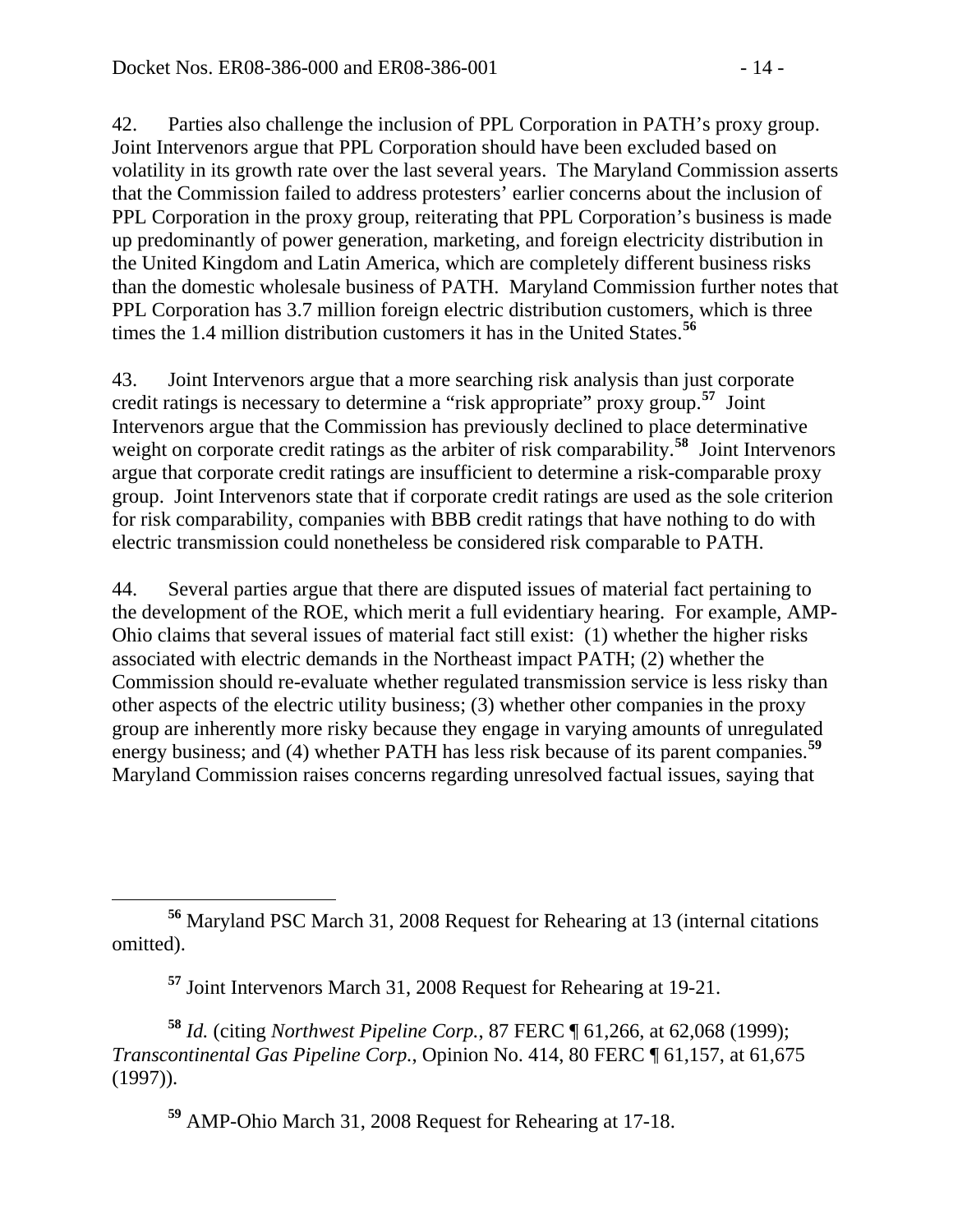"[t]he issues raised by protesters are not the type of policy questions that the Commission should decide on its own; they are complex factual questions which must be explored further."**[60](#page-14-0)**

## **iii. Calculation of Range of Reasonableness**

45. Pennsylvania Commission argues that the growth rates for certain companies in PATH's proxy group were excessive, in part, because PATH overstated the "r" value (i.e., the expected earned ROE component of the  $g = br + sv$  growth rate formula)<sup>[61](#page-14-1)</sup> for these companies in the growth rate formula. Pennsylvania Commission also argued that PATH did not share the same risk profile with several other companies. Pennsylvania Commission also challenged PATH's use of data from certain forecasting agencies because these agencies "tend to produce rosy earnings growth estimates that fail to materialize."**[62](#page-14-2)**

46. Joint Intervenors likewise challenge PATH's calculation of the "r" value.**[63](#page-14-3)** They further assert that the Commission failed to address material facts related to PATH's level of riskiness as compared to other companies in the proxy group. Joint Intervenors claim that PATH's overall risk profile is greatly reduced by its transmission-only business model, but also by the transmission incentives granted by the February 29 Order.**[64](#page-14-4)**

47. Joint Consumer Advocates generally assert that factual disputes exist in this case. For example, they assert inputs for growth factors are factual issues that require expert witnesses to "exercise a great deal of judgment about investor expectations for future dividends when rendering an opinion on an ROE derived from the application of a DCF methodology."<sup>[65](#page-14-5)</sup> They note that the ROE is frequently a source of controversy. In addition, Joint Consumer Advocates argue that its expert could not reproduce many of

**<sup>60</sup>** Maryland PSC March 31, 2008 Request for Rehearing at 12.

<span id="page-14-2"></span><span id="page-14-1"></span><span id="page-14-0"></span><sup>61</sup> The  $g = br+sv$  growth rate is also referred to as the Fundamental Growth Rate or Sustainable Growth Rate.

**<sup>62</sup>** Pennsylvania PUC March 31, 2008 Request for Rehearing at 11.

**<sup>63</sup>** Joint Intervenors March 31, 2008 Request for Rehearing at 37-38.

**<sup>64</sup>** *Id*. at 27.

<span id="page-14-5"></span><span id="page-14-4"></span><span id="page-14-3"></span>**<sup>65</sup>** Joint Consumer Advocates March 31, 2008 Request for Rehearing at 38-39 (citation and internal quotation marks omitted).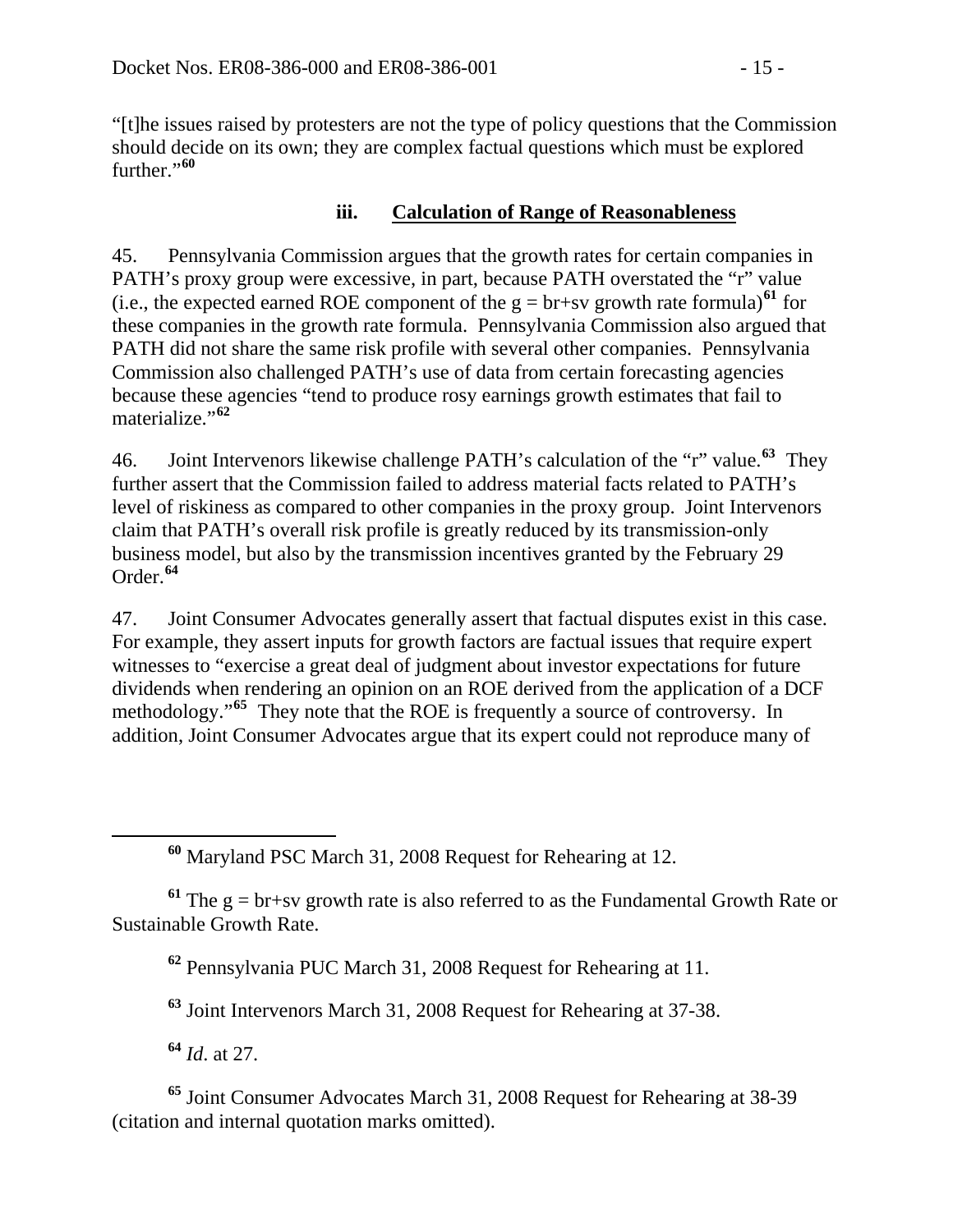PATH's growth rate inputs, even though their expert also acknowledged that he may have used data from a different time period.**<sup>66</sup>**

### **iv. Failure to Use Midpoint or Median**

48. Joint Consumer Advocates state that despite PATH's reliance on establishing the midpoint of the zone of reasonableness as crucial to its ROE request, the Commission disregarded any measure of central tendency in granting an ROE of 14.3 percent, an unprecedented adder award of 245 basis points above the midpoint.**[67](#page-15-0)** The Maryland Commission asserts that the rate impact of this is tremendous; a 10 basis point increase in ROE costs ratepayers \$900,000 per year, and every 100 basis point increase in ROE costs ratepayers \$9 million per year.**[68](#page-15-1)**

49. Parties state that the Commission should have considered the median in establishing the ROE for PATH.**[69](#page-15-2)** Joint Intervenors state that under the comparable earnings test, which was used here, the point of the proxy group is to show "companies with comparable risk to that of PATH."<sup>[70](#page-15-3)</sup> The test's next step requires determining from a range of returns, "the most refined measure of central tendency,"**[71](#page-15-4)** to be applied as the ROE to the applicant, subject to adjustments for possible risk differences. Thus, and contrary to the February 29 Order's reasoning, a determination of a baseline return on equity for the proxy group is required whenever the comparable earnings test is applied, not only when incentive adders are used to adjust the return.

50. Joint Intervenors argue that under Commission precedent, the baseline return for the proxy group is "calculated by using either the mean (midpoint) or the median."**[72](#page-15-5)**

**<sup>66</sup>** *Id*. at 40.

**<sup>67</sup>** Joint Consumer Advocates March 31, 2008 Request for Rehearing at 29-31.

<span id="page-15-1"></span><span id="page-15-0"></span>**<sup>68</sup>** Maryland PSC March 31, 2008 Request for Rehearing at 6 (explaining the basis for this calculation, which presumes a rate base of \$1.8 billion, and 50 percent financed by common equity).

<span id="page-15-2"></span>**<sup>69</sup>** *Id.*; Joint Intervenors March 31, 2008 Request for Rehearing at 34; AMP-Ohio March 31, 2008 Request for Rehearing at 18; Maryland PSC March 31, 2008 Request for Rehearing at 17-19.

<span id="page-15-5"></span><span id="page-15-4"></span><span id="page-15-3"></span>**<sup>70</sup>** Joint Intervenors March 31, 2008 Request for Rehearing at 34 (citing the February 29 Order, 122 FERC ¶ 61,188 at P 93).

**<sup>71</sup>** *Id.* at 35 (internal citations omitted).

 $72$  *Id.*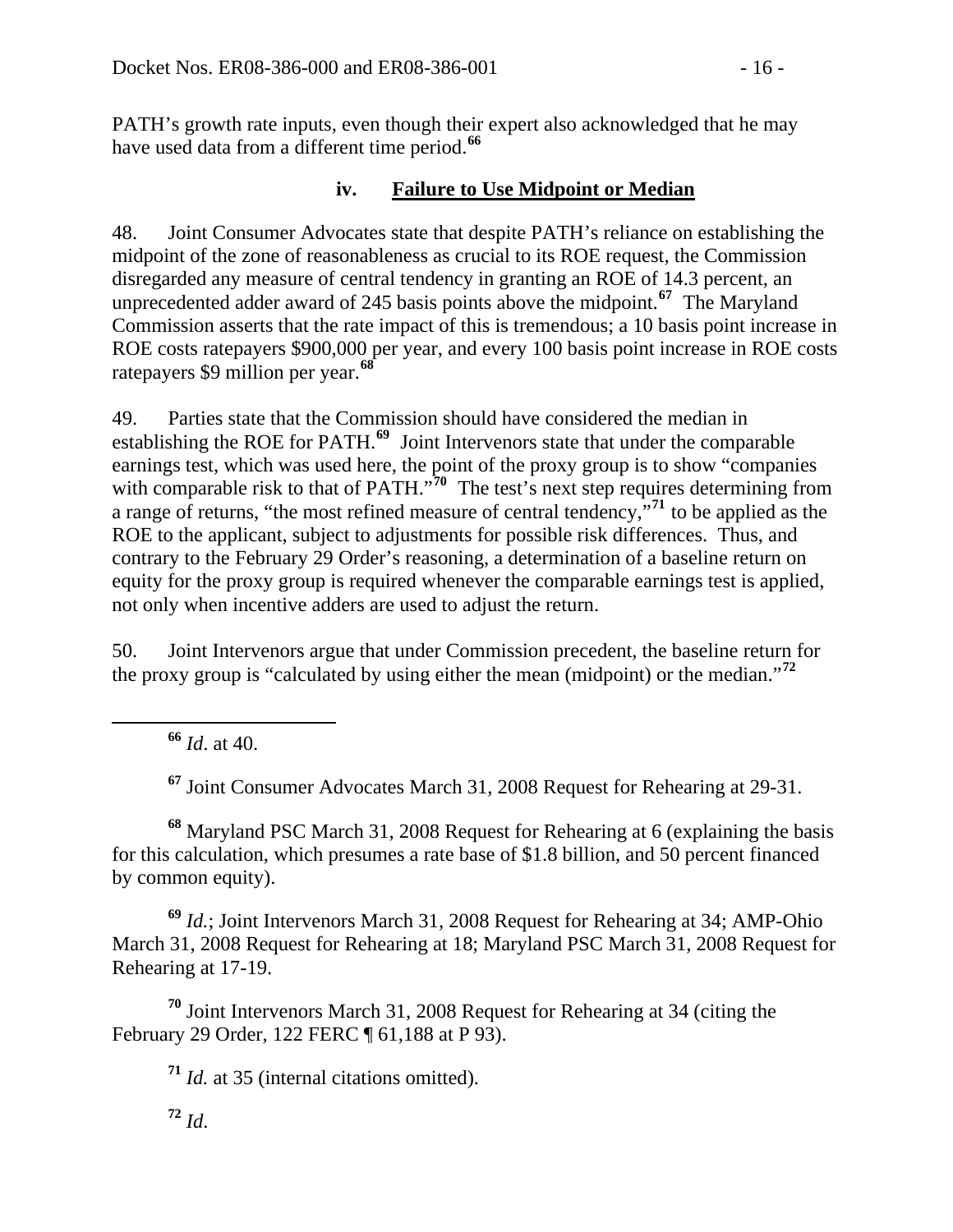Joint Consumer Advocates argue that adding more companies to the proxy group creates an upward bias to the midpoint, but not the median, and therefore, the median is the best measure of central tendency.<sup>73</sup> AMP-Ohio argues that the median should be used based on the Commission's prior ruling that the midpoint is the preferable measure of central tendency only when establishing a return for a group of companies, rather than a single company, such as here.**<sup>74</sup>** The Maryland Commission states that the Commission has never justified why the median would not be appropriate for determining an ROE for single electric utilities.**<sup>75</sup>**

51. The Pennsylvania Commission states that it is clear from Order No. 679 that the Commission's justification for a higher ROE is not based on a risk assessment; the risk assessment is part of a traditional DCF analysis. Given that language, the Pennsylvania Commission argues that if the Commission is going to add basis points to permit a higher than average ROE, it should at least start from the median as a base return, and not one that includes returns that are based on unreasonable growth rates or one that is a midpoint of unreasonable extremes.

# **v. Failure to Apply the Treasury Bond Update**

52. Parties argue that the Commission failed to undertake an analysis of whether present financial and market conditions require additional or alternative modifications to the proxy group.**[76](#page-16-0)** Joint Consumer Advocates argue that "while use of the latest available financial information is the Commission's stated preference" in constructing the proxy group and the respective inputs for the DCF formula, the Commission relied on stale data.**[77](#page-16-1)** Specifically, Joint Consumer Advocates state that PATH's witness prepared his testimony before or on December 19, 2007, using data for the six month period May – October 2007 to calculate dividend yields. However, the 10-year Treasury bond value has decreased from 4.53 percent in October 2007 to 3.74 percent in February 2008.**[78](#page-16-2)** Joint Consumer Advocates also state that Commission policy required PATH to adjust the ROE, either upward or downward, to reflect changed bond yields.

**<sup>74</sup>** AMP-Ohio March 31, 2008 Request for Rehearing at 18.

**<sup>75</sup>** Maryland PSC March 31, 2008 Request for Rehearing at 20.

<span id="page-16-0"></span>**<sup>76</sup>** AMP-Ohio March 31, 2008 Request for Rehearing at 16; Joint Consumer Advocates March 31, 2008 Request for Rehearing at 48.

<span id="page-16-2"></span><span id="page-16-1"></span>**<sup>77</sup>** Joint Consumer Advocates March 31, 2008 Request for Rehearing at 48 (citing *Bangor Hydro-Elec. Co*., Opinion No. 489, 117 FERC ¶ 61,129, at P 79 (2006)).

**<sup>78</sup>** *Id.* at 48 (internal citations omitted).

**<sup>73</sup>** Joint Consumer Advocates March 31, 2008 Request for Rehearing at 45-47.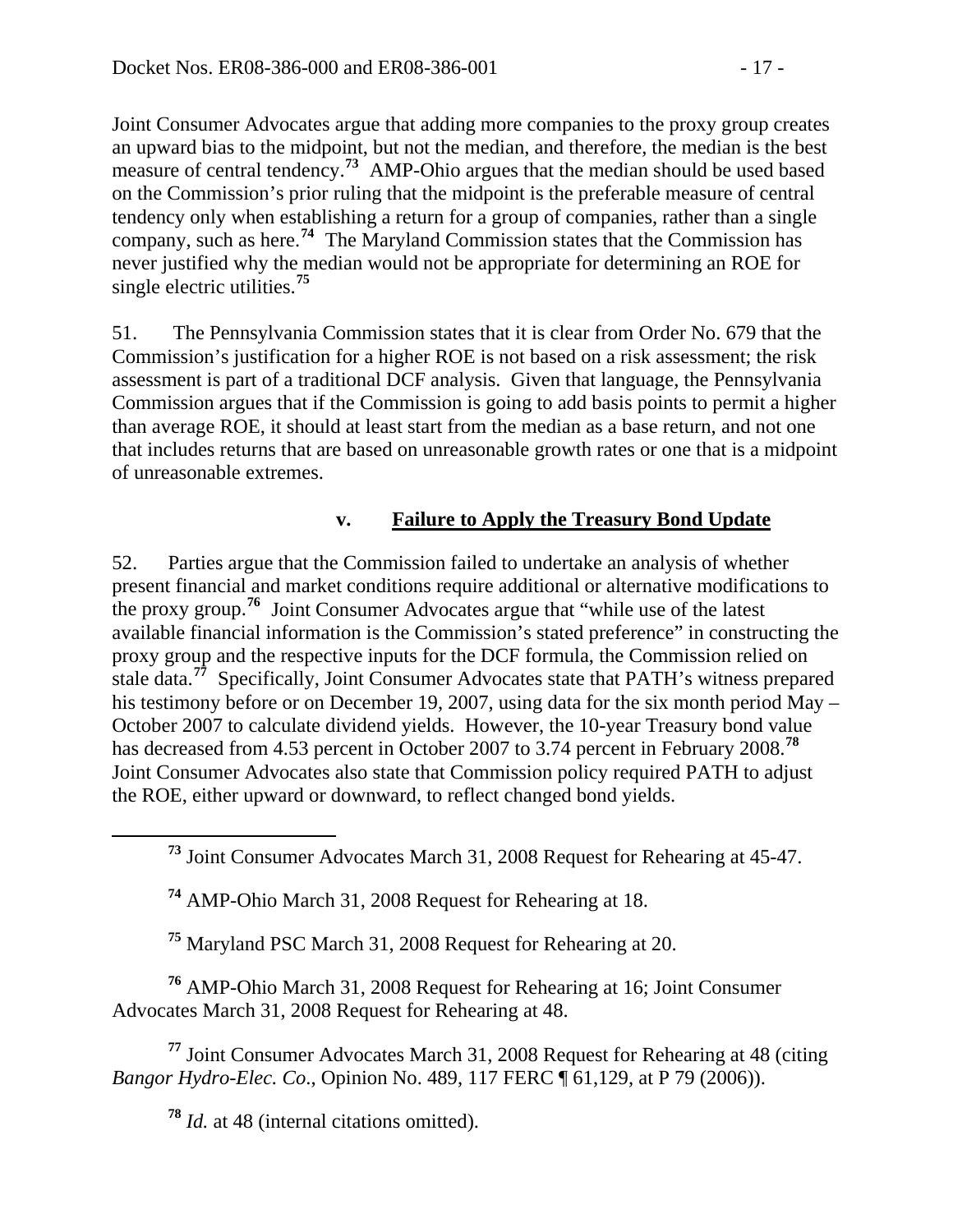### **c. Commission Determination**

53. Numerous parties challenge the Commission's up-front determination policy under Order No. 679 and argue that the February 29 Order violated due process and the Commission's Rules of Practice and Procedure by applying that policy. They further argue that the Commission acted arbitrarily and capriciously by deciding PATH's ROE without a trial-type hearing. They also generally argue that there were factual disputes related to the February 29 Order. Parties generally believe that the protest process, by itself, provides them with insufficient opportunity to present evidence and argument to challenge PATH's requested incentives and ROE.

54. The Commission recently addressed similar challenges in *Pioneer Transmission*  LLC.<sup>[79](#page-17-0)</sup> In that order, the Commission rejected the claim that it must always order trialtype hearings in ROE cases. As the Commission noted in *Pioneer*, Federal courts have held that a formal trial-type hearing is unnecessary where there are no material facts in dispute.**[80](#page-17-1)** The Commission further emphasized that it is not sufficient for a protesting party to merely allege an issue of disputed fact—parties "must make an adequate proffer of evidence to support them."**[81](#page-17-2)** The *Pioneer* order emphasized, "The Commission is only required to provide a trial-type hearing if the material facts in dispute cannot be resolved on the basis of written submissions in the record."**[82](#page-17-3)**

55. Based on the limited facts in this case, we will grant rehearing of our up-front determination of the ROE in the February 29 Order and set for hearing PATH's proposed proxy group and its base ROE for a full evidentiary hearing. As noted above, parties raised several issues of material fact related to the inputs used by PATH for its DCF analysis.**[83](#page-17-4)** Because these issues could not be decided based on the written record, the ROE should have been set for hearing.

**<sup>79</sup>** 130 FERC ¶ 61,044 (2010) (*Pioneer*).

**<sup>80</sup>** *Id.* P 35 (citing *Moreau v. FERC*, 982 F.2d 556, 568 (D.C. Cir. 1993)).

<span id="page-17-2"></span><span id="page-17-1"></span>**<sup>81</sup>** *Id*. (quoting *Cerro Wire & Cable Co. v. FERC*, 677 F.2d 124, 129 (D.C. Cir. 1982)).

**<sup>82</sup>** *Id*. n.73.

<span id="page-17-0"></span> $\overline{a}$ 

<span id="page-17-4"></span><span id="page-17-3"></span>**<sup>83</sup>** Typically, the inputs for a company's DCF analyses are based on data such as stock prices, dividend yields, and certain historical and projected earnings data from Value Line, among other things. This data is generally available to the public, as required under 18 C.F.R. § 35.13h(22) (2010). In this case, however, we cannot determine the source of PATH's data.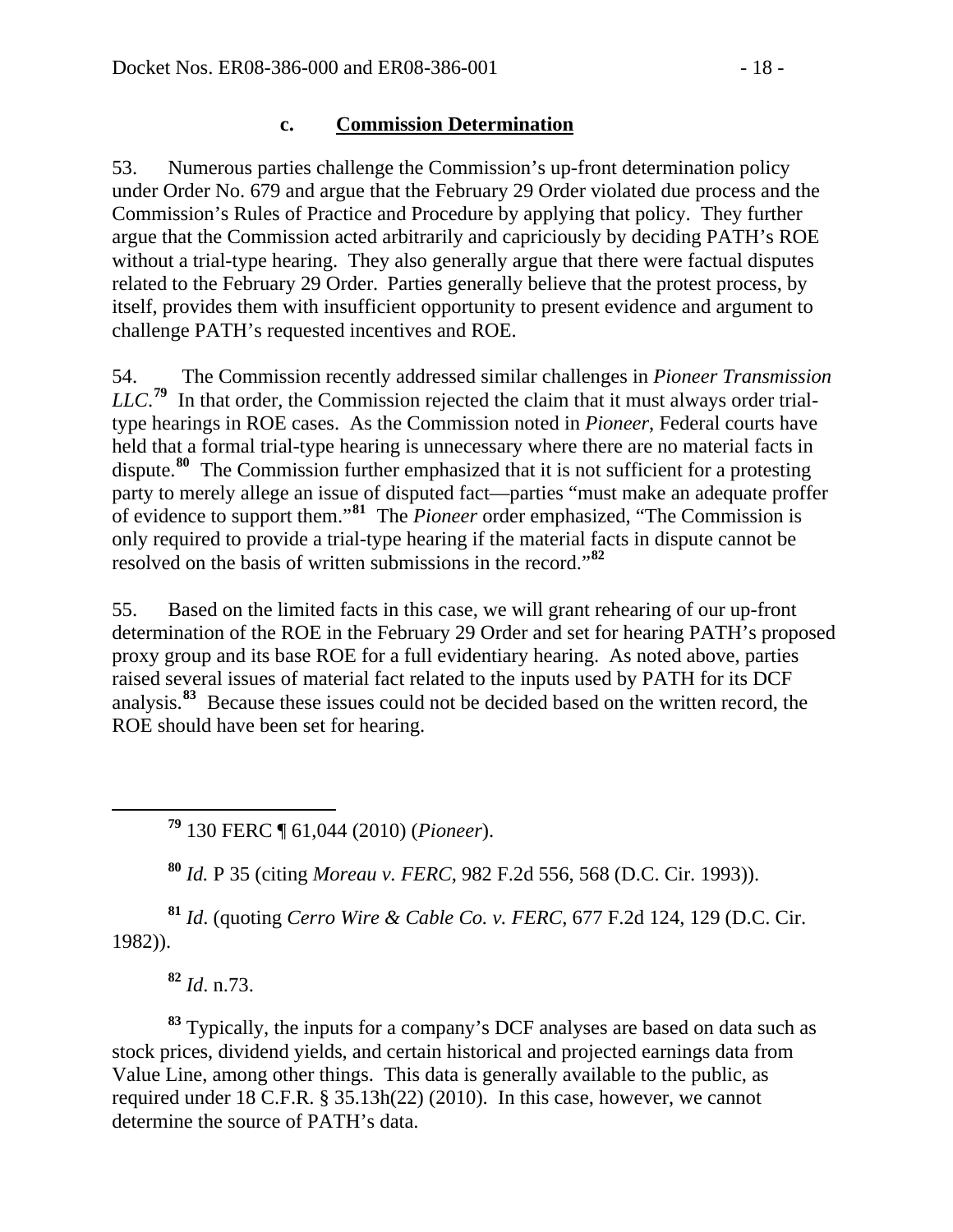56. Parties raise several issues of material fact with respect to the proxy group used in the February 29 Order. Parties argue that the February 29 order should not have included UIL Holdings and Central Vermont in PATH's proxy group. Several parties also argue that these companies should have been excluded because their ROEs were approximately at or below the cost of debt. As part of the hearing and settlement proceedings discussed below, we direct parties to consider the Commission's most recent guidance in *Pioneer* regarding this issue.**[84](#page-18-0)** In addition, Joint Intervenors raise the concern that PPL Corporation should have been excluded because a significant portion of the company's earning per share—at least at the time of PATH's filing in 2008—were derived from the delivery of power in foreign countries. They argue that the February 29 Order failed to address this issue and PATH failed to provide any underlying facts to support its inclusion in the proxy group.

57. To address these issues, we will set PATH's proposed proxy group and its base ROE for a full evidentiary hearing. In the hearing, PATH should be allowed to propose a new proxy group that is consistent with Commission policy and our guidance herein. Moreover, because PATH will be filing a new proxy group with updated data as part of the hearing, parties will have an opportunity to raise or re-raise issues regarding the composition of the proxy group and the risk relationship between PATH and the proxy group companies. We will not prejudge those issues here. Rather, subject to the guidance issued herein, parties will have ample opportunity to raise their factual and legal issues related to the companies in PATH's proposed proxy group.

58. In the February 29 Order, the Commission accepted PATH's proposed formula rate, including its proposed ROE, and suspended it for a nominal period. Consistent with those actions in the February 29 Order, PATH's rates are subject to refund.

59. With regard to PATH's baseline proxy group, parties raise questions regarding whether PATH should have been permitted to include certain companies based on their physical location. Joint Intervenors, for example, argue that the PATH erred by relying on "mere geographic proximity" to support its initial proxy group. Other parties, such as Joint Consumer Advocates, question how PATH could have used proxy companies with limited or no physical connection to PJM.

60. The Commission agrees with Joint Intervenors that "mere geographic proximity" is not the sole basis for inclusion of companies in a proxy group. As explained in a concurrently issued order on rehearing in *Atlantic Path 15, LLC*, **[85](#page-18-1)** the Commission's

<span id="page-18-1"></span><span id="page-18-0"></span> **<sup>84</sup>** *Pioneer*, 130 FERC ¶ 61,044 at P 37-39 (excluding any company whose lowend ROE failed to exceed the average bond yield by about 100 basis points or more, but took into account the extent to which the excluded low-end ROEs are outliers from the low-end ROEs of other proxy group companies).

**<sup>85</sup>** *Atlantic Path 15, LLC*, 133 FERC ¶ 61,153 (2010) (*Atlantic Path 15*).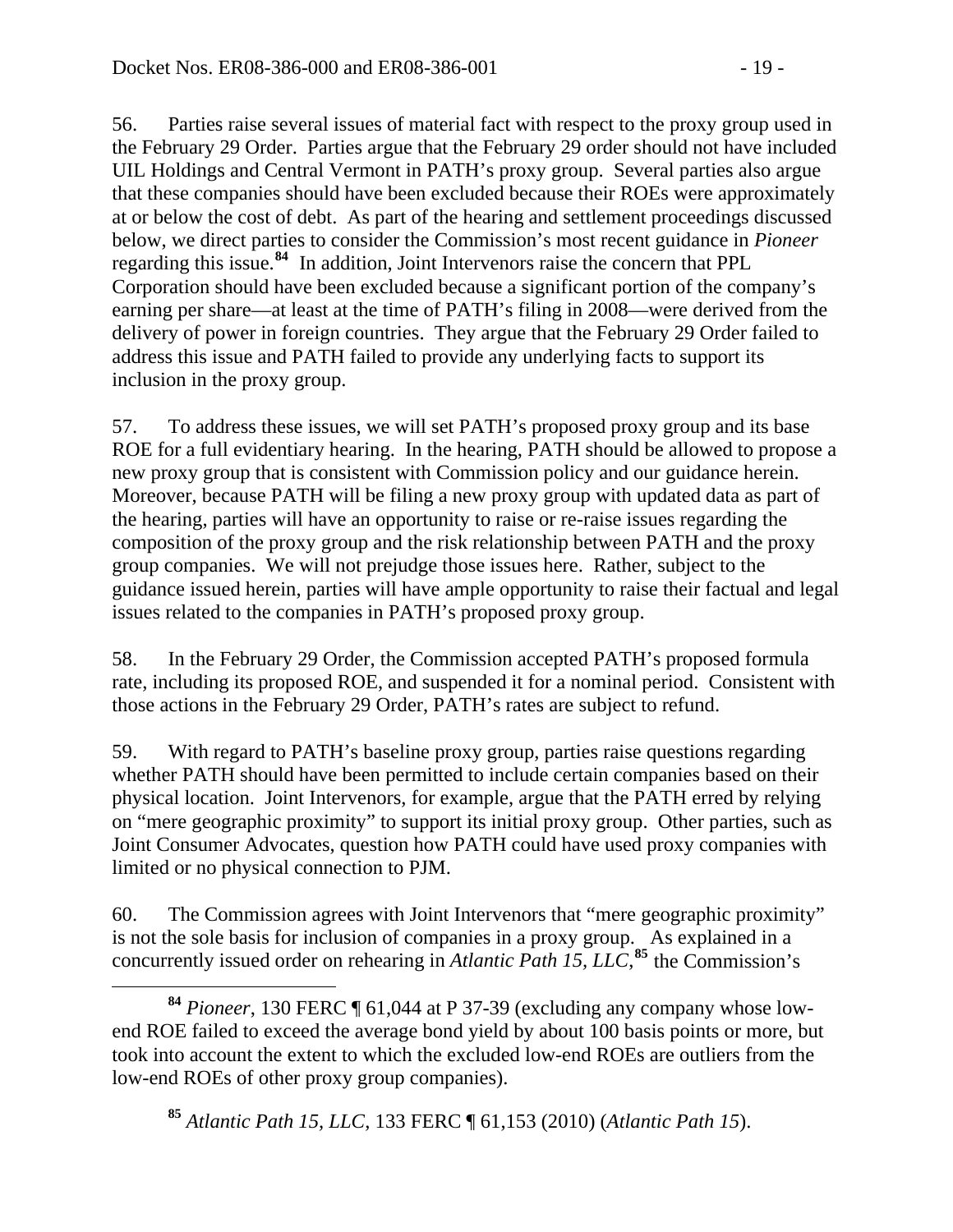obligation is to ensure that a filing company's proxy group consists of companies with comparable risks to those facing the applicant.**<sup>86</sup>** While geographic proximity may be a relevant factor in identifying companies with comparable risks, it is not the sole basis for inclusion of companies in a proxy group. Thus, the Commission will not mandate that a proxy group must be composed of companies in the same geographic region as the filing company.

61. Elaborating on this point, we also note in today's *Atlantic Path 15* rehearing order:

The question of which companies should be included in a proxy group is properly resolved based on the facts and circumstances of each case. In some cases, a filing company may rely solely on companies in its region to form a proxy group and to perform its DCF analysis, after demonstrating that these companies have comparable risk to the filing company. In other cases, a filing company may identify companies with comparable risk by looking beyond its geographic region. The filing company must, of course, fully support its choice of a proxy group, and intervenors are free to challenge the reasonableness of the filing company's choice.**[87](#page-19-0)**

62. At this point, we will not prejudge PATH's proxy group or the companies that should be included in that group. PATH has the burden of proposing a proxy group and justifying the companies in that proxy group. Parties will have the opportunity to challenge those companies in the evidentiary hearing.

63. We also provide guidance on the use of corporate credit ratings when determining PATH's ROE. Notwithstanding the arguments raised by several parties, we find that corporate credit ratings are a reasonable measure to use to screen for investment risk in incentive ROE cases. The Commission made this finding in the February 29 Order<sup>[88](#page-19-1)</sup> and it is consistent with our established precedent.**[89](#page-19-2)** While parties note that we have used

**<sup>87</sup>** *Id.* P 14 (internal footnote omitted).

**<sup>88</sup>** *See* February 29 Order, 122 FERC ¶ 61,188 at P 97.

<span id="page-19-2"></span><span id="page-19-1"></span><span id="page-19-0"></span>**<sup>89</sup>** *See Tallgrass Transmission, LLC*, 125 FERC ¶ 61,248 (2008); *Pepco Holdings, Inc.*, 125 FERC ¶ 61,130 (2008); *Virginia Elec. and Power Co.*, 123 FERC ¶ 61,098, at P 60 (2008); *Southern California Edison Co.*, 131 FERC 61,020, at P 50-53.

**<sup>86</sup>** *See id.* P 13.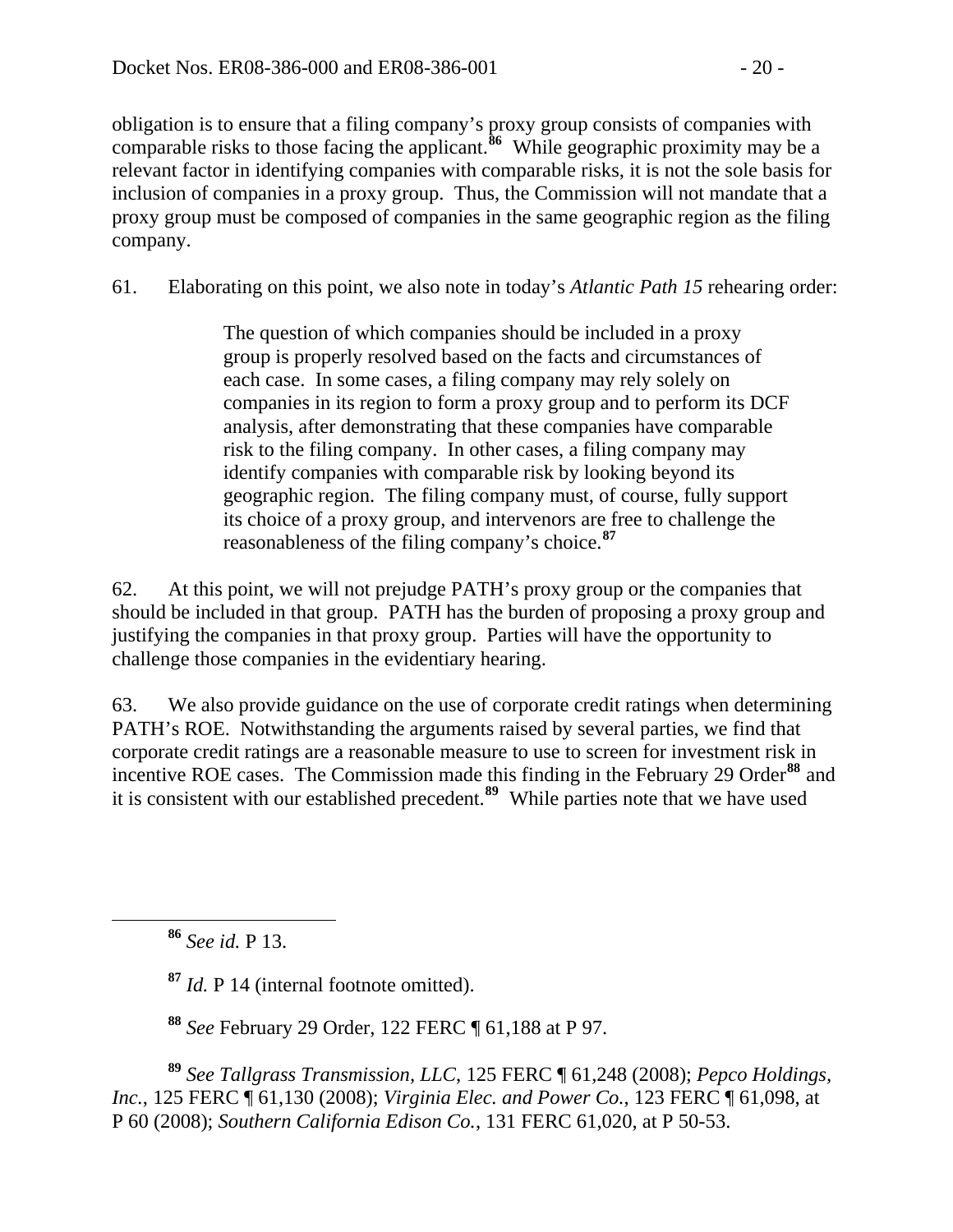other measures of risk in traditional rate cases (e.g., Value Line Safety Ranking**[90](#page-20-0)**), our incentive ROE cases have used corporate credit ratings as one basis for analyzing a company's financial and business risk.**[91](#page-20-1)** We disagree with parties that this was the sole arbiter of risk applied in the February 29 Order. Credit ratings are a key consideration in developing a proxy group that is risk-comparable. However, as we stated in the February 29 Order and reiterate herein, we considered multiple risk criteria in the final proxy group composition. We also considered the operations (business risk) and ensured that the proxy group consisted of only electric companies. We also considered the equity holders of the Project, excluded companies in the process of merger proceedings and natural gas companies, and considered proxy group companies with formula rates as representative in risk to PATH. Parties are free to consider in the hearing proceedings what companies should be included or excluded from the PATH proxy group based on corporate credit ratings.

64. In addition, as we stated in the February 29 Order and re-emphasize here, PATH's proxy group should be screened for unsustainable growth rates.**[92](#page-20-2)** The Commission found in the February 29 Order that a growth rate of 13.3 percent was unsustainable over time and, thus, did not meet the test of economic logic.<sup>[93](#page-20-3)</sup> This finding is consistent with Commission precedent and was reaffirmed recently in *Southern California Edison Co.***[94](#page-20-4)** The Commission continues to find that a 13.3 percent growth rate is unsustainable and serves as a basis for excluding companies from PATH's proxy group. Parties are free to consider in the hearing proceedings what companies should be included or excluded from the PATH proxy group having growth rates below 13.3 percent.

<span id="page-20-1"></span>**<sup>91</sup>** *See* February 29 Order, 122 FERC ¶ 61,188 at P 97. *See also* Standard & Poor's General Description of Corporate and Government Ratings Credit Rating Methodology [\(http://www2.standardandpoors.com/spf/pdf/fixedincome/general\\_description\\_corpgovt\\_](http://www2.standardandpoors.com/spf/pdf/fixedincome/general_description_corpgovt_rating_methodology.06.26.07.pdf) [rating\\_methodology.06.26.07.pdf\)](http://www2.standardandpoors.com/spf/pdf/fixedincome/general_description_corpgovt_rating_methodology.06.26.07.pdf).

**<sup>92</sup>**February 29 Order, 122 FERC ¶ 61,188 at P 98.

<span id="page-20-3"></span><span id="page-20-2"></span>**<sup>93</sup>** *Id*. P 100 (citing *Bangor Hydro-Elec. Co*., 109 FERC ¶ 61,147 at P 205). *See also Bangor Hydro-Elec. Co*., 111 FERC ¶ 63,048, at P 62-63 (2005) (*Initial Decision*), *Bangor Hydro-Elec. Co.*, Opinion No. 489, 117 FERC ¶ 61,129, at P 24 (2006), *order on reh'g*, 122 FERC ¶ 61,265 (2008), *order granting clarification*, 124 FERC ¶ 61,136 (2008).

<span id="page-20-4"></span>**<sup>94</sup>** 131 FERC ¶ 61,020, at P 57 (2010).

 $\overline{a}$ 

<span id="page-20-0"></span>**<sup>90</sup>** *See, e.g.*, *Southwestern Pub. Serv. Co.*, 37 FERC ¶ 63,012, at 65,128 (1986) (stating that staff determined a company was less risky than the industry average based upon, among other criteria, the Value Line Safety Rank). *See also Kern River Gas Transmission Co.*, Opinion No. 486-B, 126 FERC ¶ 61,034, at P 137 (2009).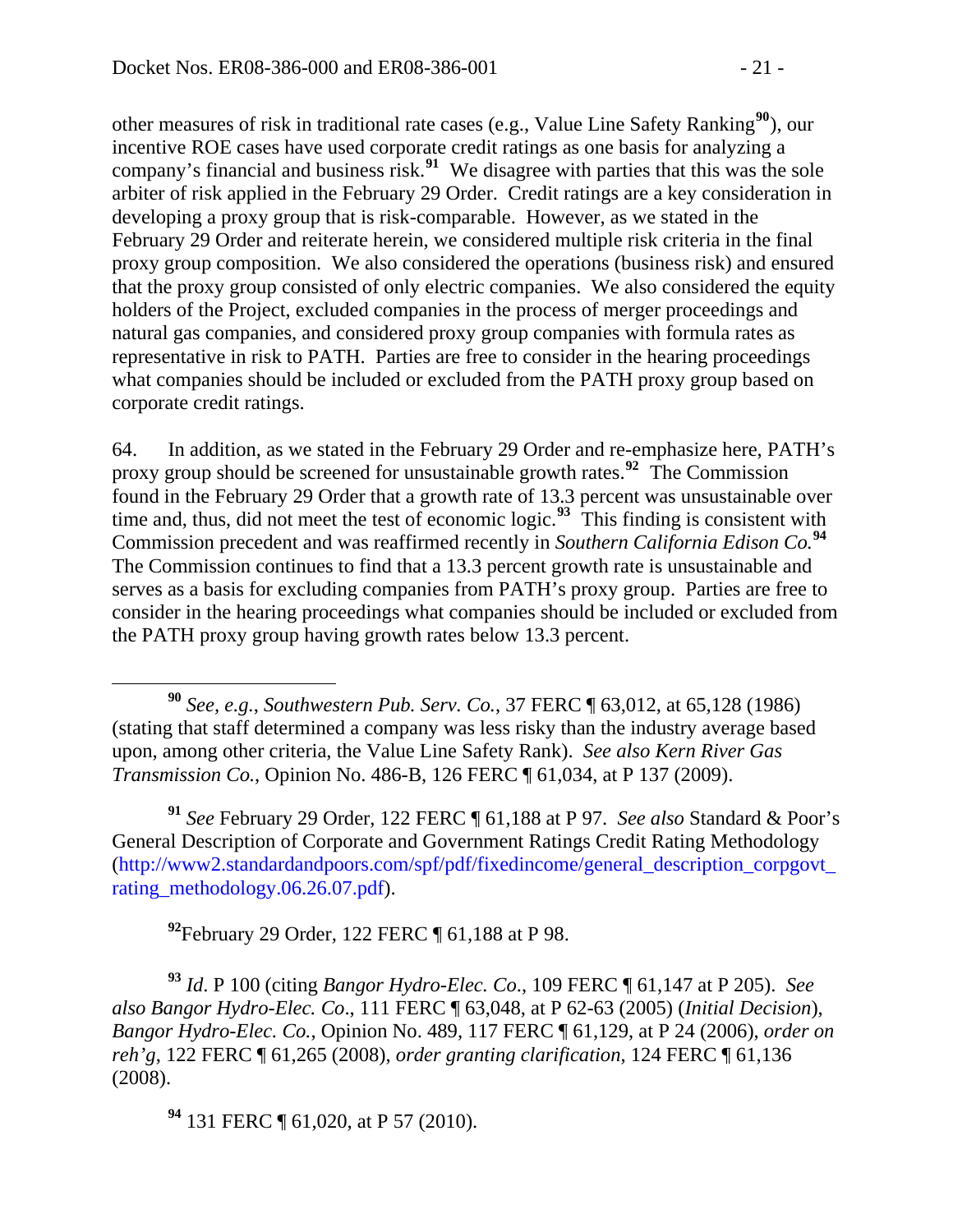65. With regard to the midpoint/median issue, we agree with parties that the median<sup>[95](#page-21-0)</sup>—rather than the midpoint<sup>[96](#page-21-1)</sup>—should be used to help determine PATH's base ROE on which to apply ROE incentive adders. While the Commission has used the midpoint for determining a base ROE for a diverse group of electric transmission owners in a RTO, we find that the median is the most accurate measure of central tendency for a single utility of average risk, such as PATH. This determination is consistent with our precedent for electric utilities where we have drawn a distinction between the use of the midpoint for RTOs and the use of the median for a single company of average risk.**[97](#page-21-2)** Accordingly, we instruct the hearing judge to use the median in determining PATH's base ROE on which to apply the ROE incentive adders discussed below.**[98](#page-21-3)**

66. We deny Joint Consumer Advocates' request for rehearing on the Treasury Bond yield adjustment and changes in growth rates. Because we are setting the base ROE for settlement and hearing as discussed herein, Joint Consumer Advocates' concerns on the changes in growth rates and the use of stale data will be resolved as part of the hearing and settlement proceedings ordered herein.**[99](#page-21-4)**

67. While we are setting the base ROE for a trial-type evidentiary hearing, we encourage the participants to make every effort to settle their disputes before hearing procedures are commenced. To aid the parties in their settlement efforts, we will hold the

<span id="page-21-1"></span>**<sup>96</sup>** The midpoint is the average of the highest and lowest data points in the range of reasonable returns.

<span id="page-21-2"></span>**<sup>97</sup>** *Midwest Indep. Transmission System Operator, Inc.*, 106 FERC ¶ 61,302, at P 8-15 (2004); *Pioneer*, 130 FERC ¶ 61,044; *Southern California Edison Co.*, 131 FERC ¶ 61,020, at P 84-93 (2010).

<span id="page-21-3"></span>**<sup>98</sup>** As discussed in more detail below, this order continues to find that PATH's requested ROE incentives, including a 50 basis point adder for RTO membership and a 150 basis point adder for the risks and challenges associated with the Project, are just and reasonable. The final ROE for the Project will be bounded by the range of reasonableness determined in these proceedings.

<span id="page-21-4"></span>**<sup>99</sup>** *See Southern California Edison Co.*, Opinion No. 445, 92 FERC ¶ 61,070 at 61,267 (2000) (Commission found that reopening the record at hearing allowed parties to use current data in setting the company's base ROE and thus, requiring the company to update the ROE based on Treasury Bond data was unnecessary).

<span id="page-21-0"></span>**<sup>95</sup>** The median is calculated by first averaging the low end ROE and high end ROE results for each member of the proxy group, and then sorting those averages from lowest value to highest value, and selecting the central value in the sequence. Where there is an even number of results, the median is the average of the two central numbers.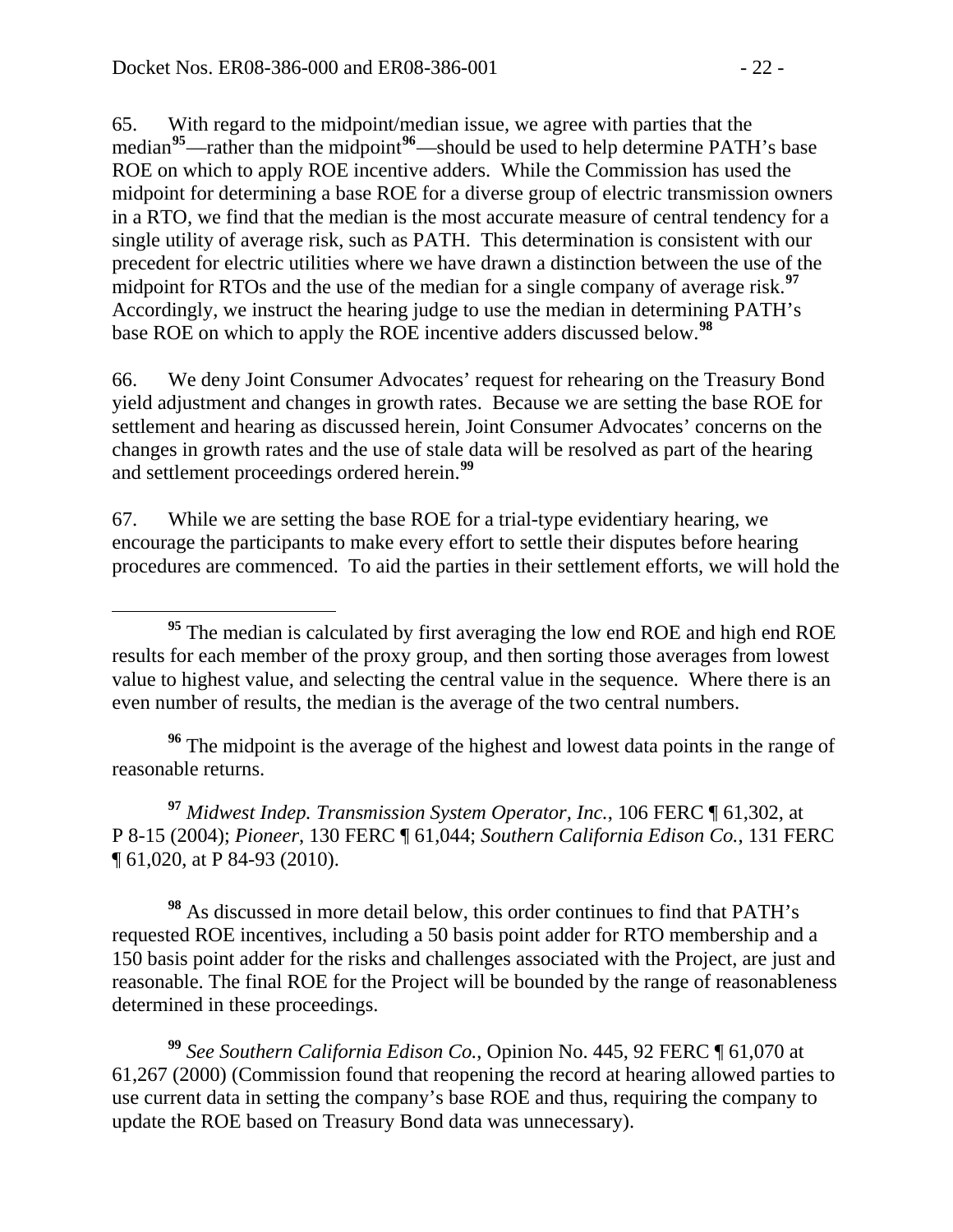hearing in abeyance and direct that a settlement judge be appointed, pursuant to Rule 603 of the Commission's Rules of Practice and Procedure.**<sup>100</sup>** If the parties desire, they may, by mutual agreement, request a specific judge as the settlement judge in the proceeding; otherwise, the Chief Judge will select a judge for this purpose.**<sup>101</sup>** The settlement judge shall report to the Chief Judge and the Commission within 30 days of the date of the appointment of the settlement judge, concerning the status of settlement discussions.

68. Based on this report, the Chief Judge shall provide the parties with additional time to continue their settlement discussions or provide for commencement of a hearing by assigning the case to a presiding judge.

# **2. Errors Related to Transmission Incentives**

# **a. February 29 Order**

69. In the February 29 Order, the Commission granted various transmission incentives under Order No. 679 and section 219 of the FPA. These incentives included: (1) an ROE of 14.3 percent which was within the high end of the zone of reasonableness; (2) a 50 basis point adder to PATH's authorized ROE for becoming a member of PJM which was included as part of the 14.3 percent ROE; (3) 100 percent of CWIP in rate base; (4) permission to file for recovery of development and construction costs if the project is abandoned for reasons beyond PATH's control; (5) permission to use a hypothetical capital structure of 50 percent debt and 50 percent equity during the construction period; and (6) authorization to include in rate base an unamortized regulatory asset, consisting of deferred pre-commercial expenses not included in CWIP, and to amortize the deferred amounts during the construction period. In addition, the Commission authorized PATH to apply and accrue carrying charges on the regulatory asset using an AFUDC rate until the deferred amounts are included in rate base on the requested effective date of March 1, 2008, to reflect the time value associated with these expenditures.

# **b. Arguments on Rehearing**

# **i. ROE Incentive**

70. Parties raise various arguments related to the Commission's determination to grant PATH's requested incentives, especially the ROE of 14.3 percent. Parties state that the

<sup>101</sup> If the parties decide to request a specific judge, they must make their joint request to the Chief Judge by telephone at (202) 502-8500 within five days of this order. The Commission's website contains a list of Commission judges and a summary of their background and experience (www.ferc.gov – click on Office of Administrative Law Judges).

**<sup>100</sup>** 18 C.F.R. § 385.603 (2010).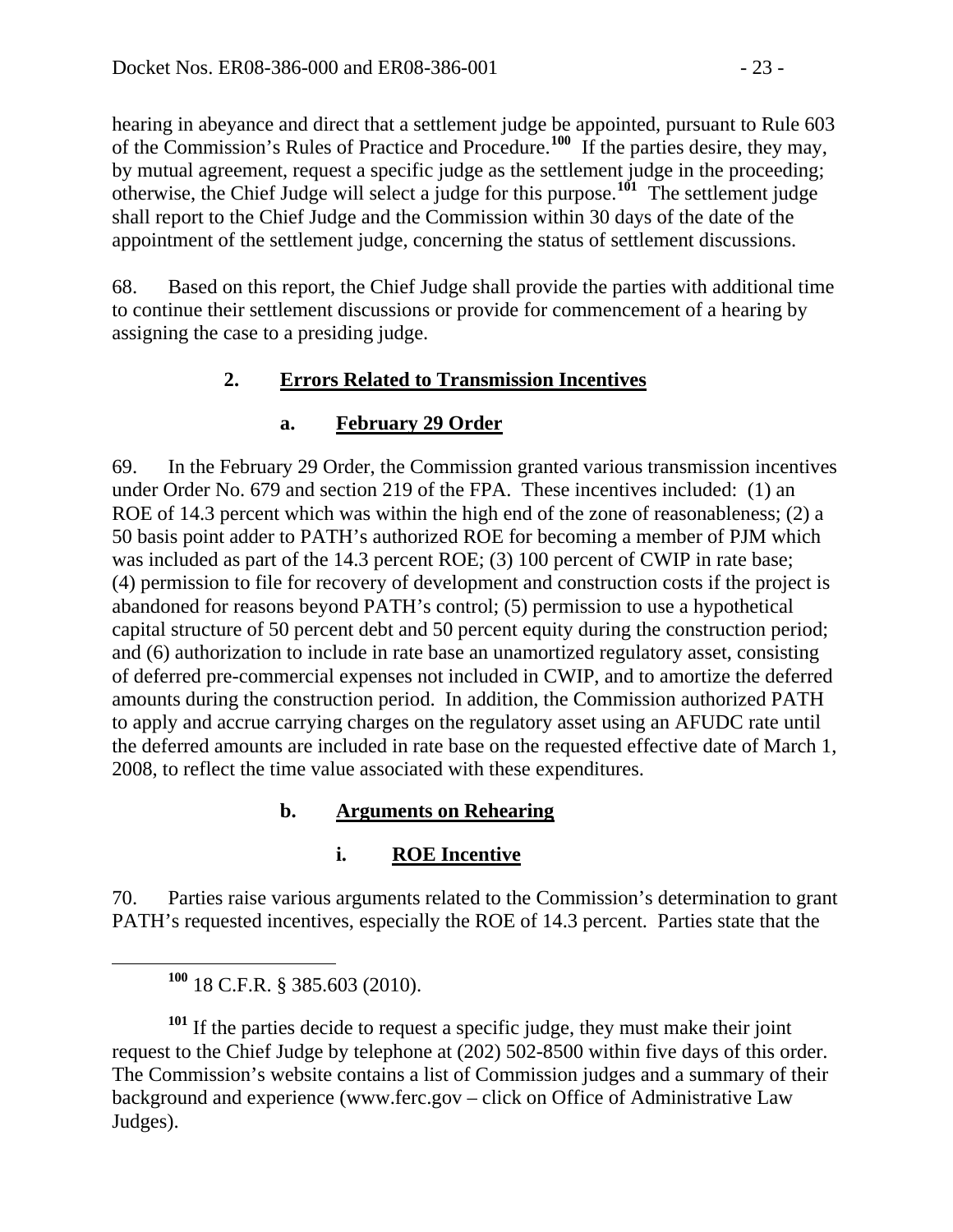14.3 percent ROE is unjust and unreasonable because it does not adequately balance the primary aim of the "just and reasonable" standard, which is to protect consumers from excessive rates, against the need to attract capital for PATH.**<sup>102</sup>** Parties state that the Commission's determination that it may set the ROE at any point in the zone of reasonableness is contrary to Commission precedent.

71. Joint Consumer Advocates argue that the Commission reversed longstanding precedent and prior policy by expanding the ROE consideration to include the full range of reasonableness so as to make eligible for incentive ratemaking the very top of that range.**[103](#page-23-0)** Joint Consumer Advocates further argue that if all points in the zone set by the Commission were reasonable, then the Commission theoretically could have granted an ROE of only 6.7 percent.<sup>[104](#page-23-1)</sup> They assert that the Commission's decision will not withstand review under the Administrative Procedures Act if the Commission were to premise a policy for the DCF methodology in "an effort to obtain the highest rate of return. . .."**[105](#page-23-2)**

72. Nor do parties agree that risks associated with the Project are sufficient to justify an incentivized ROE of 14.3 percent. Joint Intervenors argue that the general risk criteria applied here—i.e., the need for siting approval in multiple states, the "sheer size" of the Project, the need for coordination among multiple service territories, and the aggressive timetable for completion—are generic and speculative. They do not believe that such generalized risks can be used to justify the ROE incentive. Joint Intervenors and Maryland Commission further contend that PATH's parent companies (AEP and Allegheny) help to reduce or ameliorate any risk associated with the Project. They assert that the joint venture should reduce risk associated with siting approval and the coordination in multiple states and service territories. They assert that merely citing to sheer size of the Project is meaningless without a frame of reference to the size of the company or the parent companies.**[106](#page-23-3)**

73. Joint Intervenors argue that because Order No. 679-A states, "it may be difficult to meaningfully distinguish between an ROE that appropriately reflects a utility's risk and

<span id="page-23-0"></span> **<sup>102</sup>** Joint Consumer Advocates March 31, 2008 Request for Rehearing at 4 (citations omitted); Maryland PSC March 31, 2008 Request for Rehearing at 9.

**<sup>103</sup>** Joint Consumer Advocates March 31, 2008 Request for Rehearing at 50.

**<sup>104</sup>** *Id.* at 49.

<span id="page-23-2"></span><span id="page-23-1"></span>**<sup>105</sup>** *Id.* (citing *Public Serv. Comm'n of Kentucky v. FERC*, 397 F.3d 1004, 1006 (D.C.Cir. 2005)).

<span id="page-23-3"></span>**<sup>106</sup>** Joint Intervenors March 31, 2008 Request for Rehearing at 23; Maryland PSC March 31, 2008 Request for Rehearing at 12.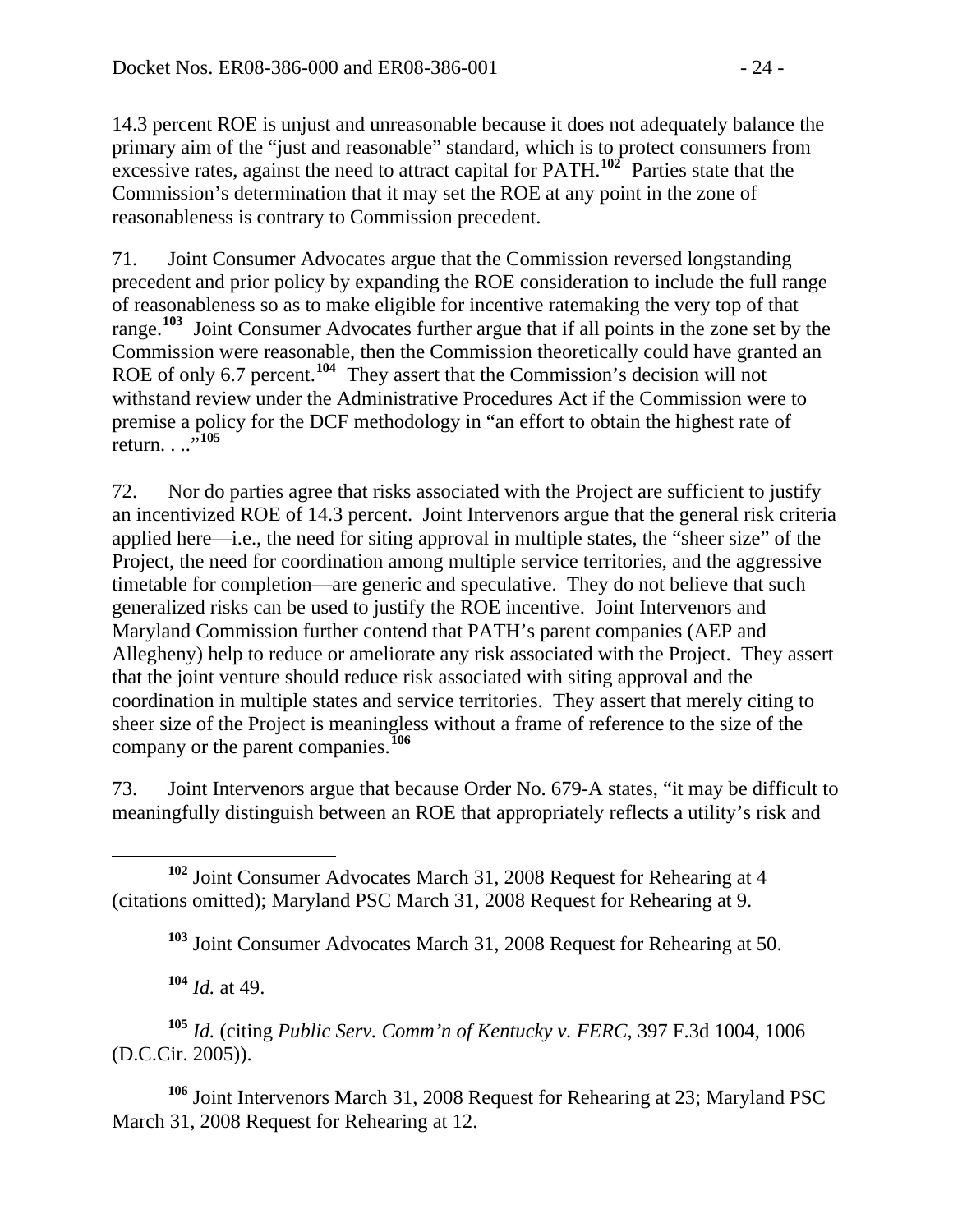ability to attract capital and an 'incentive' ROE to attract new investment," a comparative risk analysis between an incentive ROE and a traditional non-incentive ROE cannot be summarily resolved, but necessarily involves issues of material fact that compel a hearing.**<sup>107</sup>** Joint Intervenors also raise the question of whether there is double-counting for essentially the same risk factor expressed in different ways. Joint Intervenors argue that the Commission cited to "significant risks related to the magnitude of the financial investment required,"**<sup>108</sup>** but this claim is difficult to separate from the "sheer size" of the project claim, also expressed in dollar terms.**<sup>109</sup>**

74. Joint Intervenors argue that the Commission erred in justifying PATH's allowed ROE based on the alleged significant time period that may pass before any costs are recovered.**[110](#page-24-0)** Joint Intervenors argue that the Commission erred because PATH's formula rates go into effect March 1, 2008, and these rates include an allowance for CWIP in rate base, which will include an estimated \$430 million during the construction period from 2008 to 2012.**[111](#page-24-1)** Joint Intervenors argue that this belies the Commission's justification that a significant time period may pass before any costs are recovered, and to the extent the Commission relied upon this justification to grant a higher ROE, that adjustment was in error and should be corrected on rehearing.**[112](#page-24-2)**

### **ii. Need for a Hearing**

75. Joint Intervenors argue that there are disputed issues of material fact in how PATH justified an ROE in the high end of the zone of reasonableness. Specifically, Joint Intervenors argue that the analysis under section 219 of the FPA to determine an "incentive" ROE is not distinguishable from how a traditional risk-appropriate ROE is calculated for an applicant utility. Joint Intervenors cite to Order No. 679-A, which states that "it may be difficult to meaningfully distinguish between an ROE that appropriately reflects a utility's risk and ability to attract capital and an 'incentive' ROE to attract new investment." Accordingly, Joint Intervenors argue that comparative risk analysis

**<sup>108</sup>** *Id.* at 25.

**<sup>109</sup>** *Id*.

<span id="page-24-0"></span>**<sup>110</sup>** *Id.* at 38.

<span id="page-24-1"></span>**<sup>111</sup>** *Id.* (internal citations omitted).

<span id="page-24-2"></span>**<sup>112</sup>** *Id.* (internal citations omitted).

**<sup>107</sup>** Joint Intervenors at 22-23 (citing Order No. 679-A, FERC Stats. & Regs. ¶ 31,236 at P 15).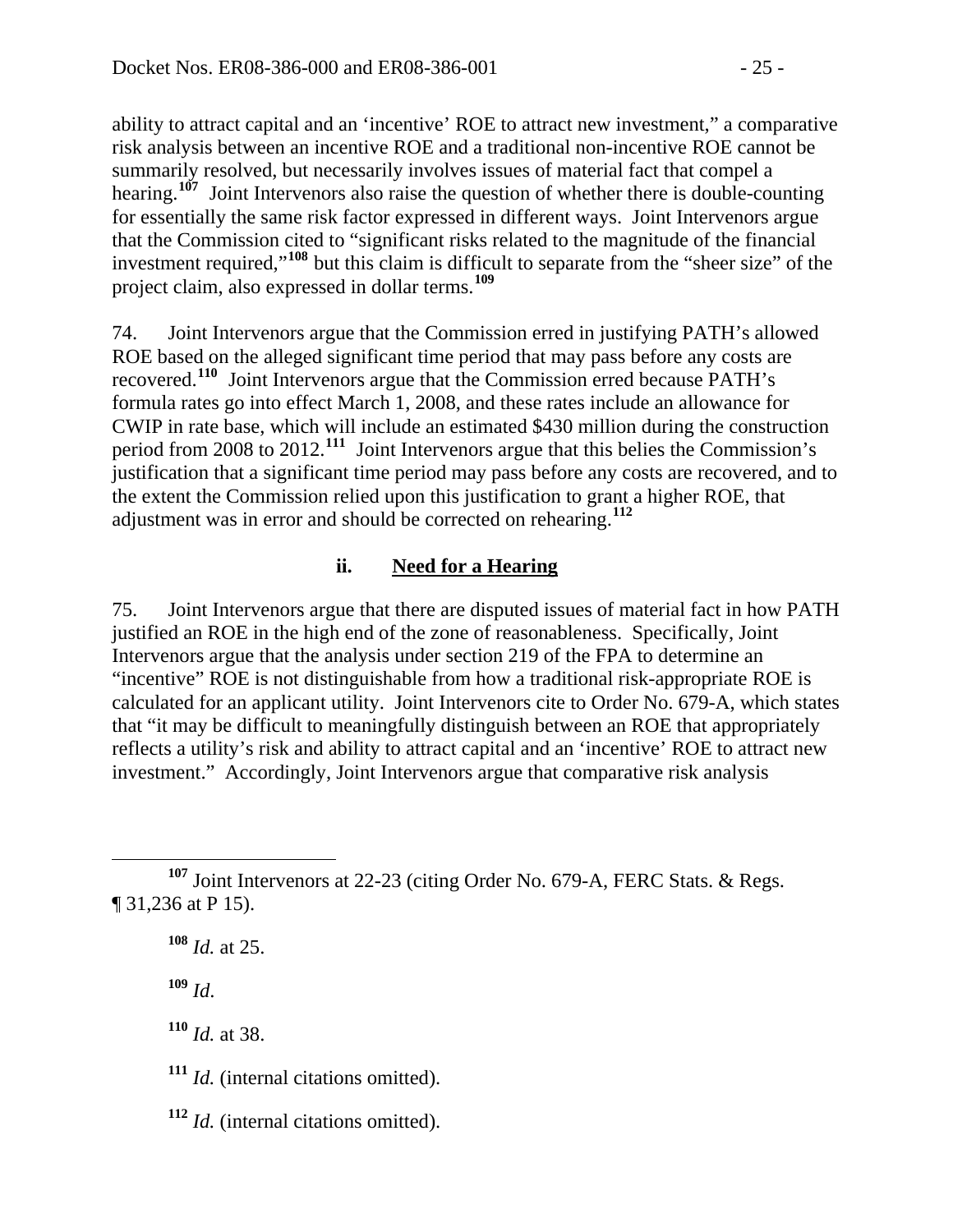between an incentive ROE and a traditional non-incentive ROE cannot be summarily resolved, but necessarily involves issues of material fact that compel a hearing.**[113](#page-25-0)**

76. Joint Consumer Advocates argue that although it may be difficult to measure the reductions in risk with finite detail, it is impossible to determine outside of hearing and discovery to assess whether such reductions in risk can be any more precisely measured. However, the Commission did not explain how such a measure of the "reduction in risk" should be achieved generally, and how it is achieved in the instant case, and therefore, this issue must be reheard and set for hearing.**[114](#page-25-1)**

### **iii. Failure to Consider Overall Package of Incentives**

77. Parties argue that the February 29 Order failed to adequately analyze the overall package of incentives, as required by Order Nos. 679 and 679-A. In particular, they assert that the Commission did not adequately address the reduced risk associated with the non-ROE incentives (i.e., recovery of CWIP, recovery of abandonment costs, the right to amortize pre-construction costs over a five-year period, and the right to use a hypothetical capital structure) and the higher, incentivized ROE.**[115](#page-25-2)** Parties note that the Commission highlighted numerous financial advantages and reductions in risk resulting from the numerous incentives granted to PATH: increased cash flow, reduction in interest expense, assistance with financing, improved coverage ratios used by credit rating agencies in determining credit quality, reduction in investment risk associated with approval of the abandonment incentive, and lower debt costs.**[116](#page-25-3)** All of these factors, according to parties, serve as a basis for not granting an ROE of 14.3 percent.

78. In addition, Joint Intervenors argue that the February 29 Order conflicts with Commission policy, as enunciated in *Southern California Edison Co.***[117](#page-25-4)** In that case, Joint Intervenors note the Commission reduced the ROE adder because it granted two other transmission incentives, including recovery of CWIP and recovery of abandonment costs.**[118](#page-25-5)**

**<sup>113</sup>** *Id.* at 22-23.

**<sup>114</sup>** Joint Consumer Advocates March 31, 2008 Request for Rehearing at 52.

<span id="page-25-3"></span><span id="page-25-2"></span><span id="page-25-1"></span><span id="page-25-0"></span>**<sup>115</sup>** *Id.* at 50-52; AMP-Ohio March 31, 2008 Rehearing Request at 21-22; Maryland PSC March 31, 2008 Request for Rehearing at 21; Joint Intervenors March 31, 2008 Request for Rehearing at 32-33.

**<sup>116</sup>** Joint Consumer Advocates March 31, 2008 Request for Rehearing at 51-52.

<span id="page-25-4"></span>**<sup>117</sup>** 121 FERC ¶ 61,168, at P 143 (2007).

<span id="page-25-5"></span>**<sup>118</sup>** Joint Intervenors March 31, 2008 Request for Rehearing at 32.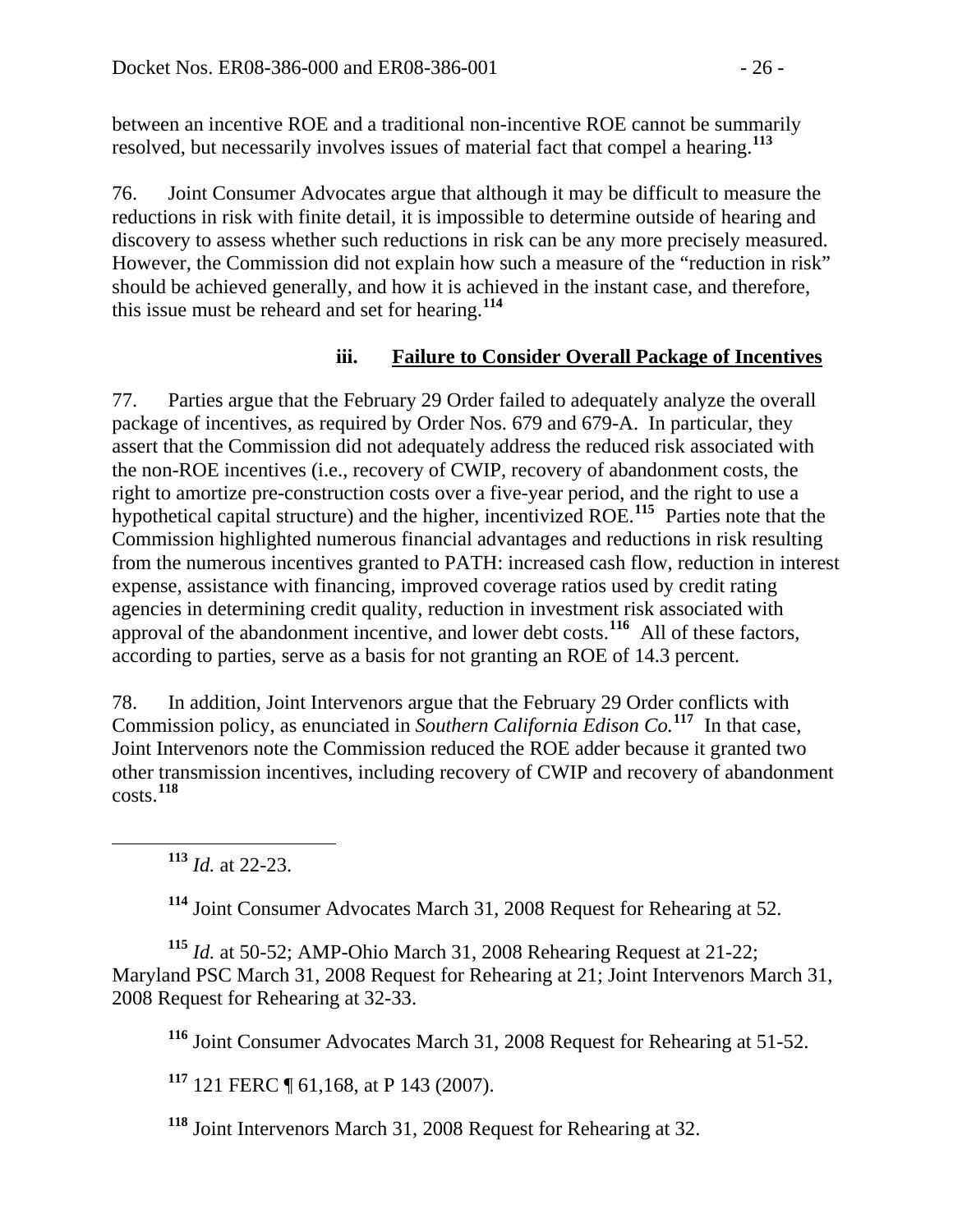#### **iv. Public Power Participation**

79. AMP-Ohio argues that the Commission erred in denying AMP-Ohio's earlier protest that PATH should be denied the enhanced ROE because PATH rejected AMP-Ohio's offer to finance part of the Project. While AMP-Ohio understands that public power participation is not a requisite of incentive approval, it believes that its offer to finance would have reduced financing risks related to the Project. Had PATH accepted AMP-Ohio's financing, AMP-Ohio argues that PATH would have obtained financing at lower, tax-exempt rates, and financing that would have been spread among multiple investors. AMP-Ohio argues that PATH's rejection of public financing demonstrate that that PATH is not as concerned about the level of risk it claims and the incentives should be tempered to reflect this lower risk.**[119](#page-26-0)**

#### **c. Commission Determination**

80. As a preliminary matter, we note that in their requests for rehearing, parties raised various arguments that generally challenge the incentivized overall ROE of 14.3 percent granted in the February 29 Order. We need not address all of those arguments here because we are not establishing an overall ROE for PATH in this order. PATH's overall ROE will depend on the outcome of the hearing and settlement proceedings, as discussed above, which will address issues related to PATH's base ROE. However, to the extent that parties' arguments relate to the incentives granted in the February 29 Order, we address those issues below.

81. As the Commission stated in *Pepco Holdings, Inc.*, "[e]ach case must be analyzed on its merits to determine if the incentives requested are justified."**[120](#page-26-1)** In the February 29 Order, the Commission found that the Project is worthy of transmission incentives under Order No. 679. The Commission granted PATH an incentivized overall ROE, but did not identify what portion of that overall ROE reflected incentive ROE adders.**[121](#page-26-2)** We continue to believe that the Project is worthy of ROE incentives.

82. Specifically, we find here that PATH is entitled to receive a 50 basis point incentive ROE adder to its base ROE for becoming a member of PJM and a 150 basis point incentive ROE adder to its base ROE for the risks and challenges related to the Project.**[122](#page-26-3)**

**<sup>119</sup>** AMP-Ohio March 31, 2008 Request for Rehearing at 24-26.

**<sup>120</sup>** *Pepco Holdings, Inc.*, 125 FERC ¶ 61,130, at n.96 (2008).

<span id="page-26-1"></span><span id="page-26-0"></span> $\overline{a}$ 

**<sup>121</sup>** February 29 Order, 122 FERC ¶ 61,188 at P 104, 120-121.

<span id="page-26-3"></span><span id="page-26-2"></span>**<sup>122</sup>** Other incentives that the Commission granted in the February 29 Order were not challenged on rehearing. Therefore, PATH also remains entitled to: (1) ability to recover 100 percent of CWIP in rate base; (2) ability to recover development and

(continued…)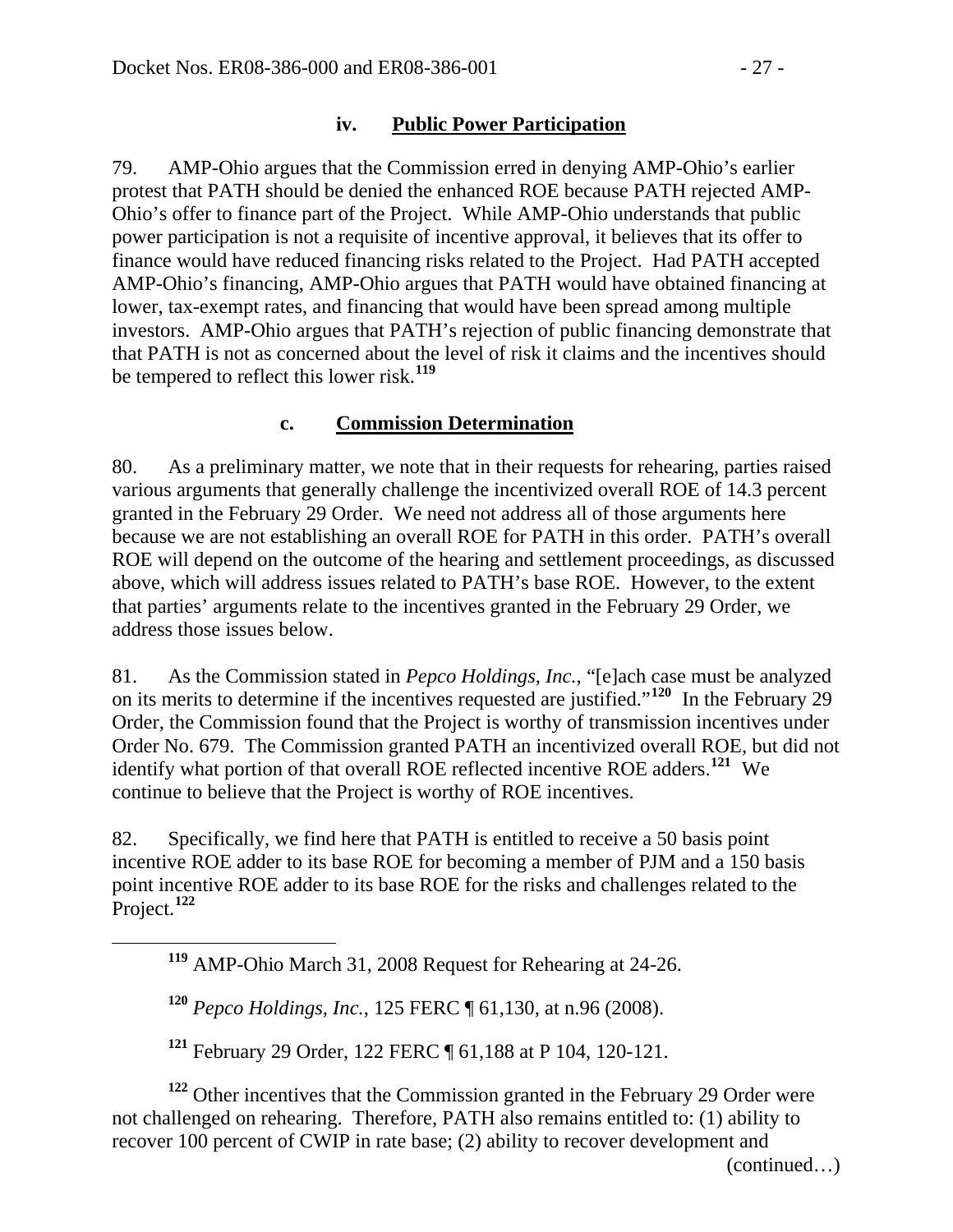$\overline{a}$ 

83. As noted in the February 29 Order, the Project is significant in both size and scope and will relieve transmission constraints along a critical mid-Atlantic corridor.**[123](#page-27-0)** In the February 29 Order, the Commission found that the Project faces considerable financial risks and will face many challenges due to siting a Project across multiple states and control areas. The Commission further found that these risks would increase because of the long lead time of the Project. The Project also faces risks associated with the proposed use of advanced technologies that are relevant to the Commission's nexus analysis under Order No. 679. Such technologies include advanced conductor design, fiber optic shield wires, wide-area monitoring and control, remote station equipment diagnostics and security and large static var compensator with enhanced controls, boosting line loadability from 2,700MW to 4,000MW. **[124](#page-27-1)** The incentive ROE adders will be added to the median base ROE, to be established pursuant to the hearing and settlement proceedings discussed herein. In addition, the overall ROE for the Project will be bounded by the range of reasonableness determined in those proceedings.

84. We disagree with the assertion that the Commission erred in the February 29 Order by using the same "risks" for both PATH's base ROE and its incentives under Order No. 679. While there may be some "risks" that were relevant to both determinations, those risks are not the only factors that the Commission considered. For example, with regard to our determination on the ROE incentive, the Commission also examined the scope of the Project (e.g., dollar investment, increase in transfer capability, involvement of multiple entities or jurisdictions, size, effect on region) and the effect of the Project on reliability and congestion.**[125](#page-27-2)** The February 29 Order was consistent with our precedent in this respect, and we will not grant rehearing.

construction costs if the Project is abandoned for reasons beyond PATH's control; (3) permission to use a hypothetical capital structure of 50 percent debt and 50 percent equity during the construction period; and (4) authorization to amortize the regulatory asset during the construction period and to include the unamortized portion of the regulatory asset costs in its rate base. Additionally, PATH may apply and accrue carrying charges on the regulatory asset using an AFUDC rate until the deferred amounts are included in rate base to reflect the time value associated with these expenditures. PATH must record the accrual of any carrying charges in Account 421, Miscellaneous Nonoperating Income, pursuant to the accounting direction in Order No. 552. *Revisions to Uniform Systems of Accounts to Account for Allowances under the Clean Air Act Amendments of 1990 and Regulatory-Created Assets and Liabilities and to Form Nos. 1, 1-F, 2 and 2-A*, Order No. 552, FERC Stats. & Regs. ¶ 30,967 at 30,825.

**<sup>123</sup>** February 29 Order, 122 FERC ¶ 61,188 at P 91.

**<sup>124</sup>** PATH December 28, 2007 Filing, Ex. PTH-100 at 22-35.

<span id="page-27-2"></span><span id="page-27-1"></span><span id="page-27-0"></span>**<sup>125</sup>** *Id.* P 58 & n.61, P 91; *see also Baltimore Gas & Elec. Co.*, 120 FERC ¶ 61,084, P 52 (2007).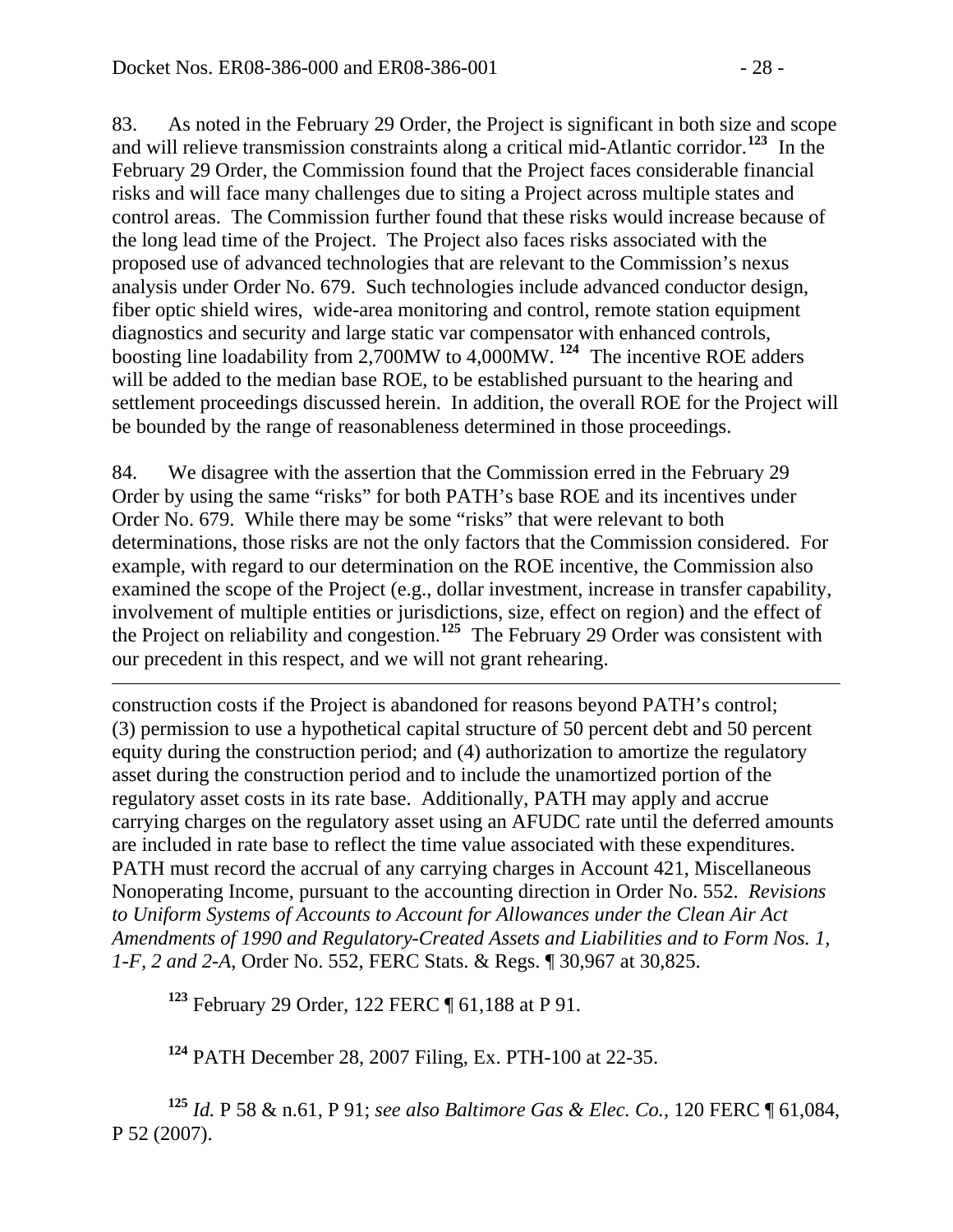85. Nor do we agree with Joint Intervenors' assertion that the Commission erred by granting both CWIP and an ROE incentive. As the Commission emphasized in Order No. 679, the CWIP incentive and ROE incentive serve two separate purposes. The inclusion of CWIP in rate base enhances cash flow, reduces interest expense, and assists utilities with financing, all of which were important to PATH given the long lead time and significant outlay of capitol associated with the Project. In contrast, a higher ROE encourages new transmission investment because it provides a longer term higher ROE after the project comes on line, only for that new investment, and makes that transmission project more attractive as an investment.<sup>[126](#page-28-0)</sup> We continue to find that both incentives are just and reasonable in this case.

86. We also reject Joint Intervenors' assertion that the Commission should have set PATH's requested incentives for hearing. Contrary to Joint Intervenors' claim, the Commission's analysis of risks and challenges associated with an incentive request is not a comparative analysis. Rather, as the Commission emphasized in the February 29 Order, the Commission's risk analysis is "fact-specific and requires the Commission to review each application on a case-by-case basis.<sup>7,[127](#page-28-1)</sup> It is not a comparative analysis, but instead focuses on the project requesting incentives. There was ample evidence on the record to make this determination without a hearing. We will reject Joint Intervenors' argument that we should have set the incentives for hearing.

87. Similarly, we deny AMP-Ohio's request for rehearing that the February 29 Order failed to address the reduction in risk that would have occurred if PATH accepted AMP-Ohio's offer to contribute public financing for the project. This argument is speculative. However, even if there was a reduction of risk, we nevertheless find that the risk and challenges associated with the Project, as well as the other factors that we considered (size and scope of project and its effect on reliability), justified the requested incentives.

88. Finally, we do not agree with Joint Intervenors' assertion that PATH's incentivized ROE should be reduced because PATH employs formula rates and was granted other incentives. The Commission finds that PATH's use of a formula rate does not prevent PATH from receiving an incentivized ROE or other rate incentives. While a formula rate is designed to improve cash flow by providing for the timely and administratively efficient recovery of costs, the very purpose of the incentive rates is to provide additional rate assurance in order to encourage investment in the Project.**[128](#page-28-2)**

<span id="page-28-2"></span><span id="page-28-1"></span><span id="page-28-0"></span>**<sup>127</sup>** February 29 Order, 122 FERC ¶ 61,188 at P 32 (citing Order No. 679, FERC Stats. & Regs. ¶ 31,222 at P 18).

<sup>128</sup> *See* Order No. 679, FERC Stats. & Regs. ¶ 31,222 at P 1.

**<sup>126</sup>** Order No. 679, FERC Stats. & Regs. ¶ 31,222 at P 91, 115.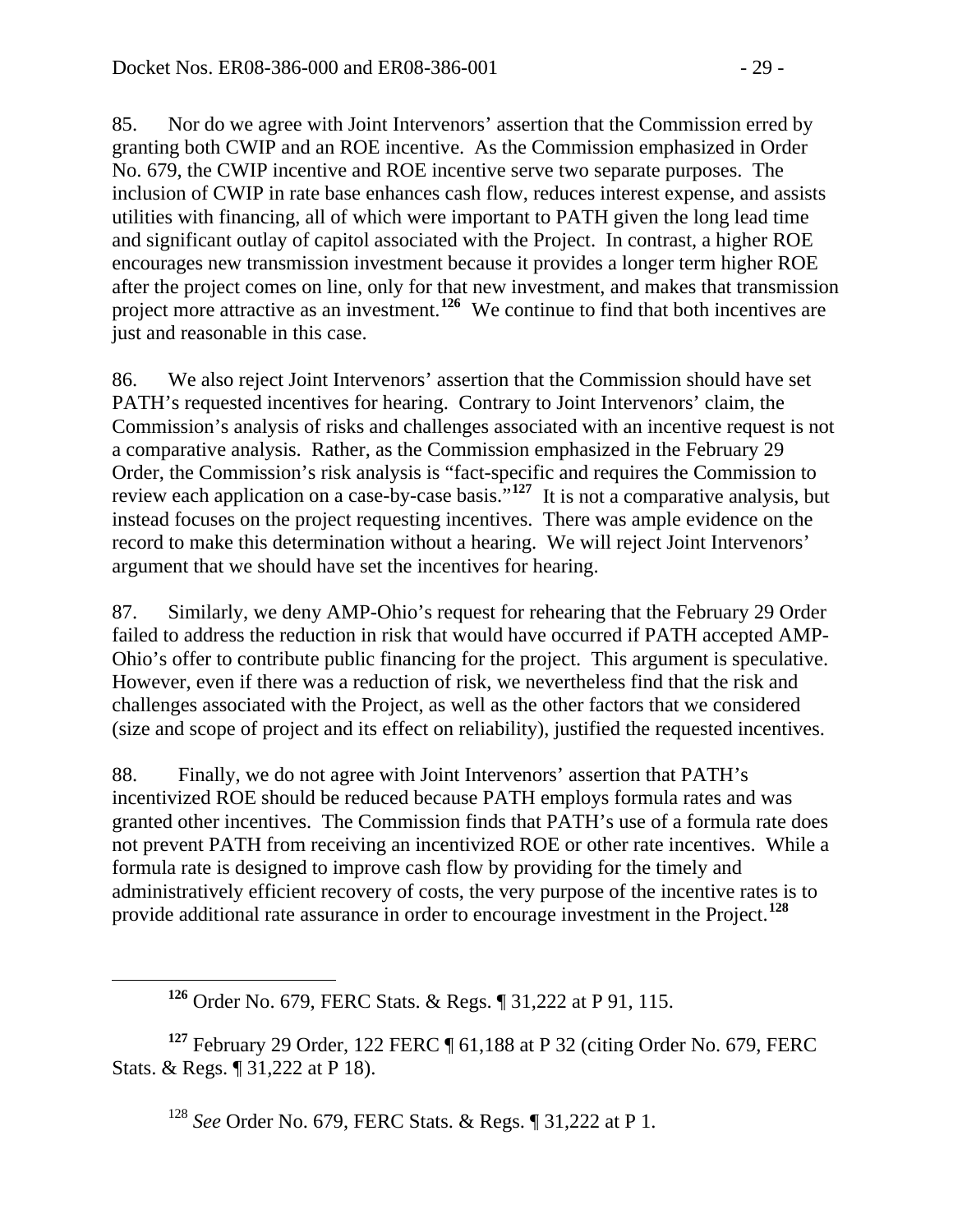89. After careful consideration of the facts in the record, we continue to find that PATH is entitled to the package of incentives discussed herein. The effect of an incentive ROE adder, the non-ROE incentives, and the formula rate are cumulative, not mutually exclusive, and together will encourage investment in the Project. Here, the Commission finds that these incentives are appropriately tailored to address the specific, demonstrable risks and challenges faced by PATH in developing the Project.**[129](#page-29-0)** We find that this combination of factors merits the package of incentives requested and granted herein.

## **C. Settlement Agreement**

## **1. February 29 Order**

90. In the February 29 Order, the Commission set for hearing and settlement judge procedures the formula rate and protocols, which are set forth in Attachments H-19, H-19-A, and H-19-B of the PJM Tariff.

## **2. Settlement Agreement**

91. On December 10, 2008, PATH filed on behalf of the Settling Parties, a Settlement Agreement and accompanying materials pursuant to Rule 602 of the Commission's Rules of Practice and Procedure. PATH also filed, pursuant to Section 3.1 of the Settlement Agreement, an unopposed Motion for Interim Rates and Request for Expedited Action. The motion requested that the Settlement Agreement rates be placed in effect on an interim basis, pending Commission approval of the Settlement Agreement, on or before December 18, 2008. On December 16, 2008, the Chief Judge issued an order that placed the Settlement Agreement rates into effect on an interim basis as of December 18, 2008.

92. On December 31, 2008, PATH filed an errata to correct inadvertent clerical errors in Exhibits 1 (clean revised tariff sheets) and 2 (clean redlined revised tariff sheets) of the Settlement Agreement.

93. On January 16, 2009, the Settlement Judge certified the Settlement Agreement to the Commission as uncontested.

94. Article I of the Settlement Agreement sets forth the procedural background and scope of the Settlement. It provides that the Settlement Agreement (i) does not affect pending requests for rehearing of the Commission's February 29 Order to the extent that

<span id="page-29-0"></span>**<sup>129</sup>** Order No. 679-A, FERC Stats. & Regs. ¶ 31,236 at P 21, 27; *see also Duquesne Light Co.*, 125 FERC ¶ 61,028, at P 57 (2008); *Duquesne Light Co.*, 118 FERC ¶ 61,087 at P 76 (2007).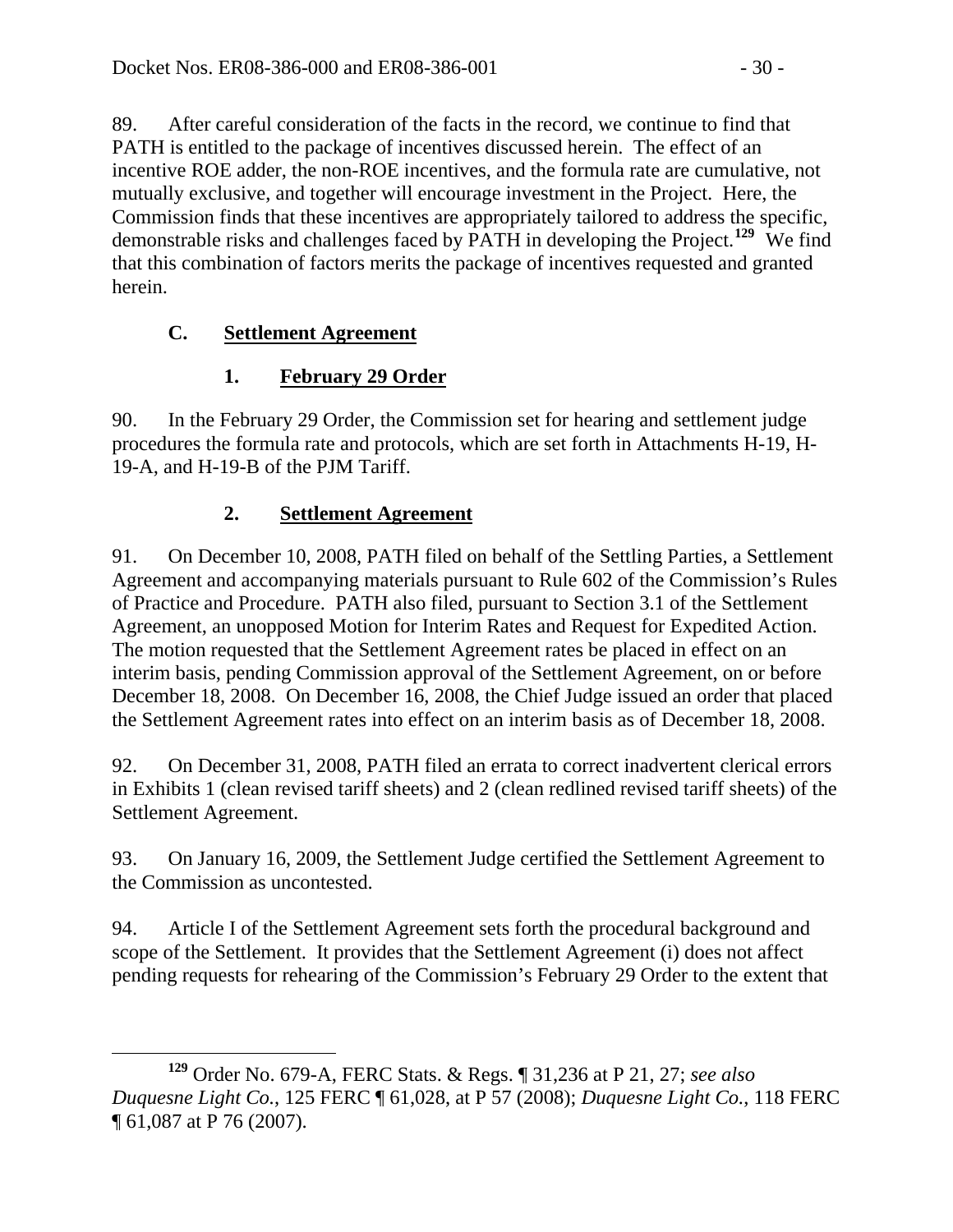those rehearing requests seek rehearing of issues not set for hearing and (ii) is conditioned on acceptance of the Settlement Agreement in its entirety, without condition or modification by the Commission.

95. Article VI outlines the standard of review for modifications. Section 6.2 states that "Nothing herein shall be construed as affecting in any way the right of any other Settling Party unilaterally to make an application of any type to the Commission to modify in prospectively, in whole or in part, the Formula Rate or Protocols under [s]ection 206 of the FPA. . .." Article VI, Sections 6.3 and 6.4 provide, respectively, that: (i) the Settlement does not affect the Commission's right to act *sua sponte* to modify prospectively the Formula Rate or Protocols; and (ii) the Commission shall apply the "just and reasonable" standard of review" to any modifications to the Settlement or the tariff sheets submitted as part of the Settlement. Section 6.4 also provides that "changes proposed by a non-party or by the Commission acting *sua sponte* shall also be subject to the 'just and reasonable' standard of review."

# **3. Comments or Protest**

96. Trial Staff filed comments on the Settlement Agreement, noting that the Settlement Agreement, pursuant to Section VIII of the Protocols, explicitly defers the issue of whether prior period errors, including errors in data applied in the formula rate, if any, must be corrected. Ultimately, Trial Staff believes that the various revisions to the initial filing have produced a Formula Rate and Protocols that are substantially more transparent and understandable to customers. Therefore, Trial Staff believes that the Settlement Agreement is fair and reasonable and in the public interest. Trial Staff recommends that the Settlement Agreement be approved by the Commission.

97. The Pennsylvania Commission filed brief initial comments, explaining that it does not oppose the Settlement Agreement. However, the Pennsylvania Commission requests that the Commission take notice that the Settlement Agreement does not settle or resolve ROE or incentive questions pending rehearing.

# **4. Commission Determination**

98. The Settlement resolves all outstanding issues set for hearing in the February 29 Order. The Settlement is fair, reasonable, and in the public interest, and is hereby approved. However, the Commission's approval of this settlement does not constitute approval of, or precedent regarding, any principle or issue in this proceeding.

99. PATH's formula rate will be determined using data contained in PATH Allegheny Company, L.L.C.'s (PATH-Allegheny) and PATH West Virginia Transmission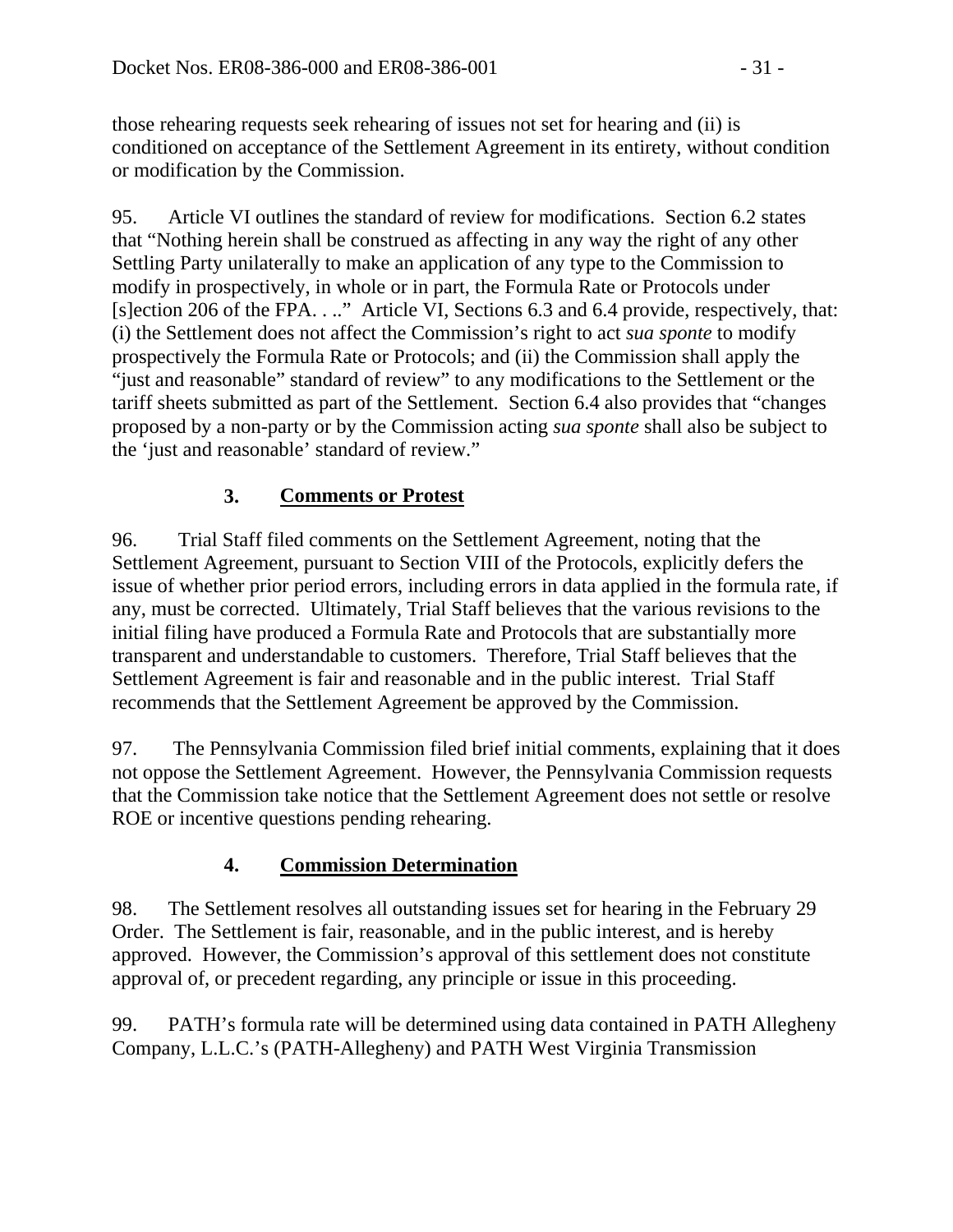Company, L.L.C.'s (PATH-WV)**[130](#page-31-0)** FERC Form No. 1 to reflect PATH's transmission revenue requirement. To build portions of the Project in Virginia and Maryland, PATH-Allegheny was required to create two new subsidiaries, PATH Allegheny Virginia Transmission Corporation (PATH-VA) and PATH Allegheny Maryland Transmission Company LLC (PATH-MD), to own portions of the Project. Therefore, PATH-Allegheny sought authorization to file a consolidated FERC Form No. 1 to include the financial information of PATH-VA and PATH-MD.**[131](#page-31-1)** By letter orders dated September 28, 2009, and August 5, 2010, the Chief Accountant approved**[132](#page-31-2)** PATH-Allegheny's request to file a consolidated FERC Form No. 1 to allow PATH-Allegheny to include all assets and activities in its books upon which its rates are determined.**[133](#page-31-3)** The use of consolidated financial information contained in the FERC Form No. 1 could increase the risk that costs may be recovered more than once through PATH's formula rates. To guard against the over-recovery of costs through the formula rate and ensure transparency of PATH-Allegheny's consolidation with PATH-VA and PATH-MD, we will require that PATH-Allegheny disclose in the notes to the financial statements in its FERC Form No. 1 the accounting and control procedures employed to prevent the potential over-recovery of costs resulting from consolidation.

100. To the extent that costs are shared between affiliates, we will require that the PATH companies describe the specific cost allocation methodology used for each cost category for recording of shared costs between affiliated companies and parent, including

<span id="page-31-1"></span> **<sup>131</sup>** Applicants requested and the Chief Accountant approved all necessary waivers under 18 C.F.R. § 141.1, FERC Form No. 1, Annual Report of Major Electric Utilities, Licensees, and Others; 141.2, FERC Form No. 1-F, Annual Report for Nonmajor Public Utilities and Licensees; and 141.400, FERC Form No. 3-Q, Quarterly Financial Report of Electric Utilities, Licensees, and Natural Gas Companies, to permit consolidation of financial information related to PATH-VA's and PATH-MD's activities into PATH-Allegheny's FERC Form No. 1.

<span id="page-31-2"></span> **<sup>132</sup>** *Allegheny Energy, Inc.,* Docket Nos. AC09-168-000 (September 28, 2009) and AC10-56-000 (August 5, 2010) (unpublished letter orders).

<span id="page-31-3"></span>**<sup>133</sup>** *See* PATH's formula rate and implementation protocols at PJM Interconnection, L.L.C., FERC Electric Tariff, Sixth Revised Volume No. 1, Original (and Revised) Sheet Nos. 314J through 314ZZ.

<span id="page-31-0"></span>**<sup>130</sup>** PATH consists, in part, of two operating companies including PATH West Virginia Transmission Company, L.L.C., which is owned jointly by AEP and Allegheny, and PATH Allegheny Company, L.L.C., which is owned solely by Allegheny. These companies (jointly, PATH Operating Companies) were organized to finance, construct, own, operate, and maintain the Project.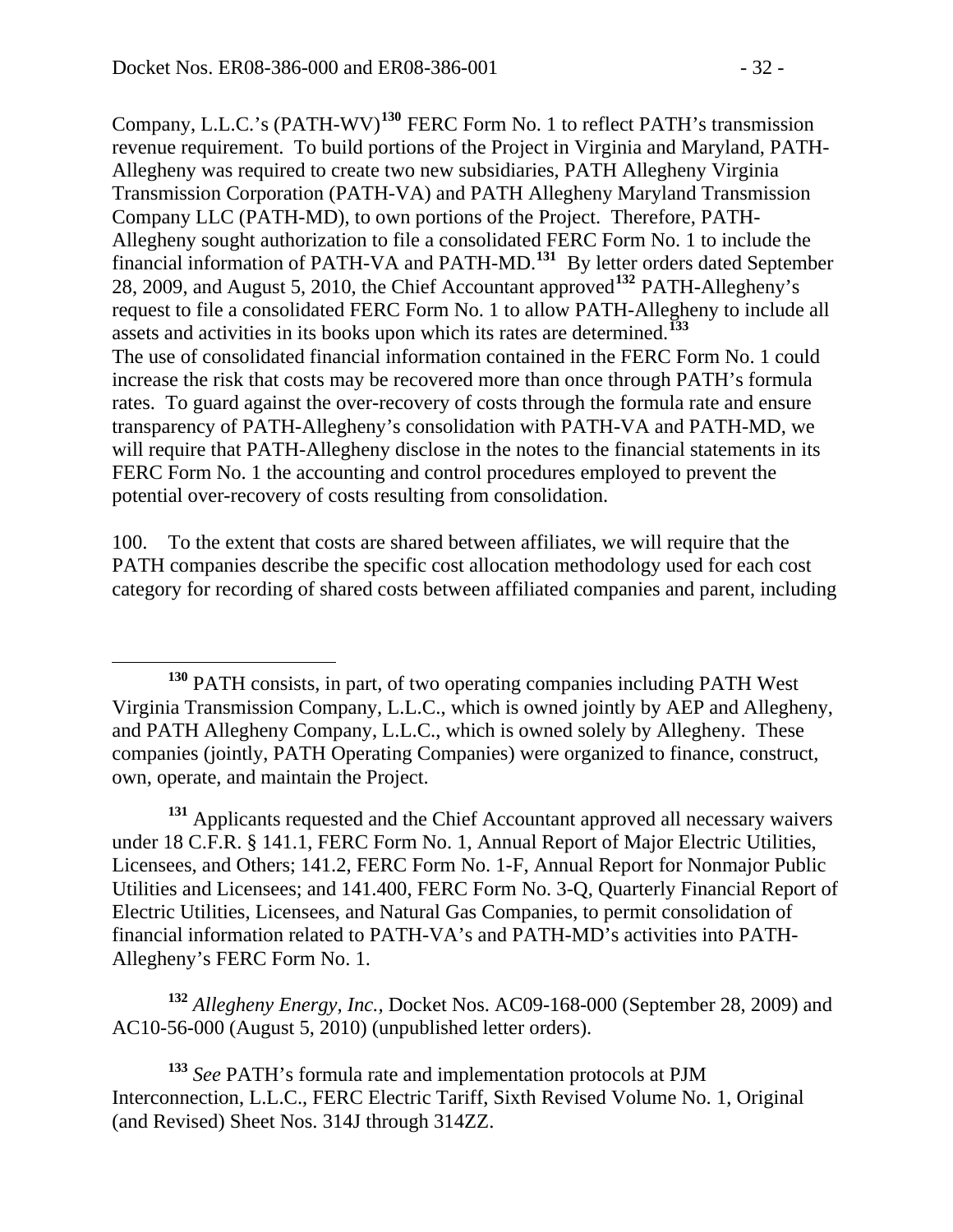calculations of direct and indirect rates applied to shared services in the notes to the financial statements of their FERC Form No. 1. The representations made with respect to consolidation accounting and cost allocation are subject to audit by the Commission.

#### The Commission orders:

(A) The Settlement Agreement is hereby approved, as discussed in the body of this order.

(B) Rehearing and/or clarification of the February 29 Order is hereby granted, in part, and denied, in part, as discussed in the body of this order.

(C) PATH-Allegheny is hereby directed to provide, as part of its annual FERC Form No. 1 filings, the accounting and control procedures that it used to prevent the potential over-recovery of costs resulting from consolidation.

(D) PATH Operating Companies are hereby directed to describe in their annual FERC Form No. 1 filings, the specific cost allocation method for each cost category for recording of shared costs between affiliated companies and parent, including calculations of direct and indirect rates applied to shared services.

(E) Pursuant to the authority contained in and subject to the jurisdiction conferred upon the Federal Energy Regulatory Commission by section 402(a) of the Department of Energy Organization Act and by the Federal Power Act, particularly sections 205 and 206 thereof, and pursuant to the Commission's Rules of Practice and Procedure and the regulations under the Federal Power Act (18 C.F.R. Chapter I), a public hearing shall be held concerning PATH's proposed base ROE. However, the hearing shall be held in abeyance to provide time for settlement judge procedures, as discussed in Paragraphs (F) and (G) below.

(F) Pursuant to Rule 603 of the Commission's Rules of Practice and Procedure, 18 C.F.R. § 385.603 (2007), the Chief Administrative Law Judge is hereby directed to appoint a settlement judge in this proceeding within fifteen (15) days of the date of this order. Such settlement judge shall have all powers and duties enumerated in Rule 603 and shall convene a settlement conference as soon as practicable after the Chief Judge designates the settlement judge. If the parties decide to request a specific judge, they must make their request to the Chief Judge within five (5) days of the date of this order.

(G) Within thirty (30) days of the appointment of the settlement judge, the settlement judge shall file a report with the Commission and the Chief Judge on the status of the settlement discussions. Based on this report, the Chief Judge shall provide the parties with additional time to continue their settlement discussions, if appropriate, or assign this case to a presiding judge for a trial-type evidentiary hearing, if appropriate. If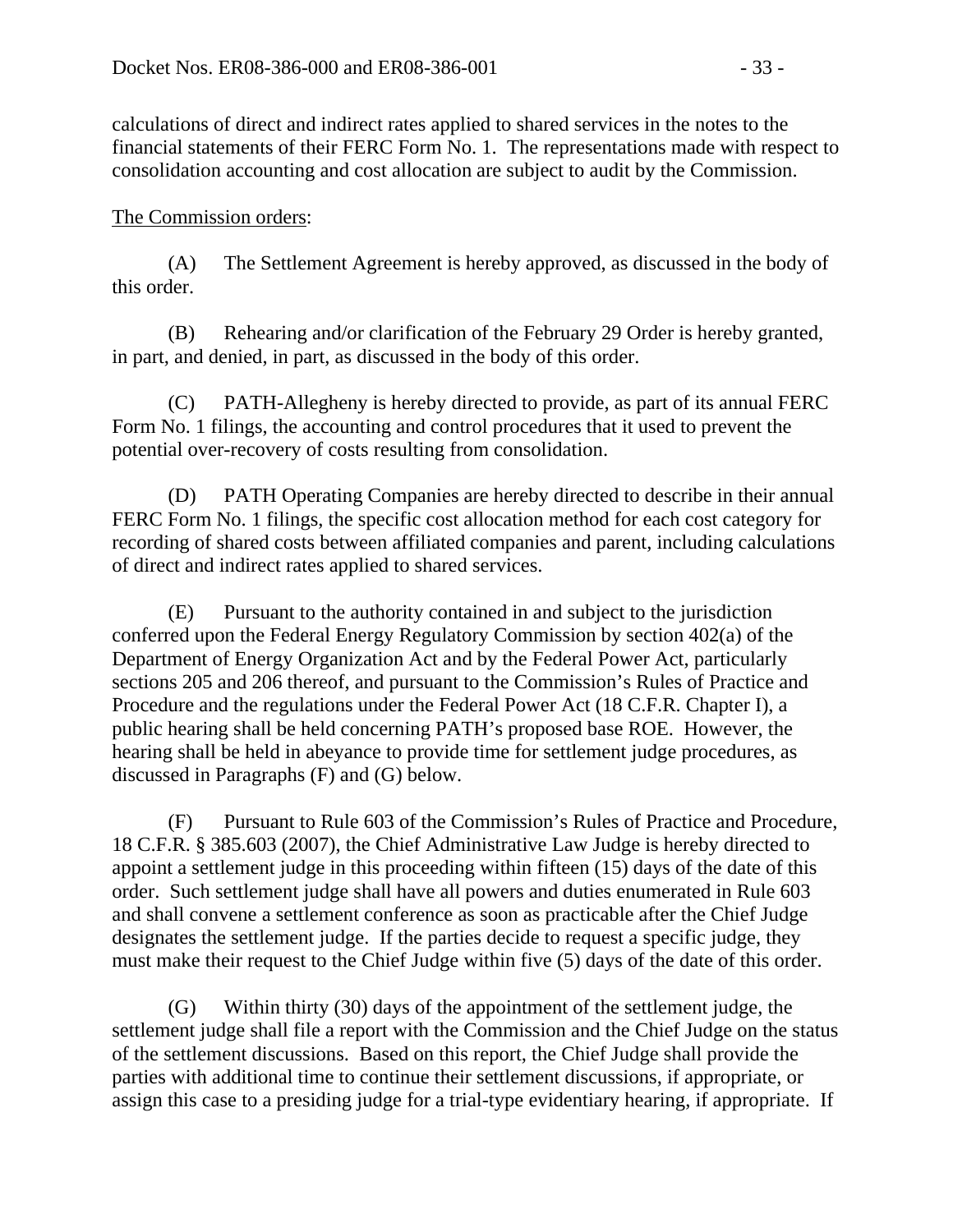settlement discussions continue, the settlement judge shall file a report at least every sixty (60) days thereafter, informing the Commission and the Chief Judge of the parties' progress toward settlement.

(H) If settlement judge procedures fail and a trial-type evidentiary hearing is to be held, a presiding judge, to be designated by the Chief Judge, shall, within fifteen (15) days of the date of the presiding judge's designation, convene a prehearing conference in this proceeding in a hearing room of the Commission, 888 First Street, NE, Washington, DC 20426. Such conference shall be held for the purpose of establishing a procedural schedule. The presiding judge is authorized to establish procedural dates, and to rule on all motions (except motions to dismiss) as provided in the Commission's Rules of Practice and Procedure.

By the Commission. Chairman Wellinghoff concurring with a separate statement attached. Commissioner Norris concurring with a separate statement to be issued at a later date. Commissioner Moeller is not participating.

 $(S E A L)$ 

Nathaniel J. Davis, Sr., Deputy Secretary.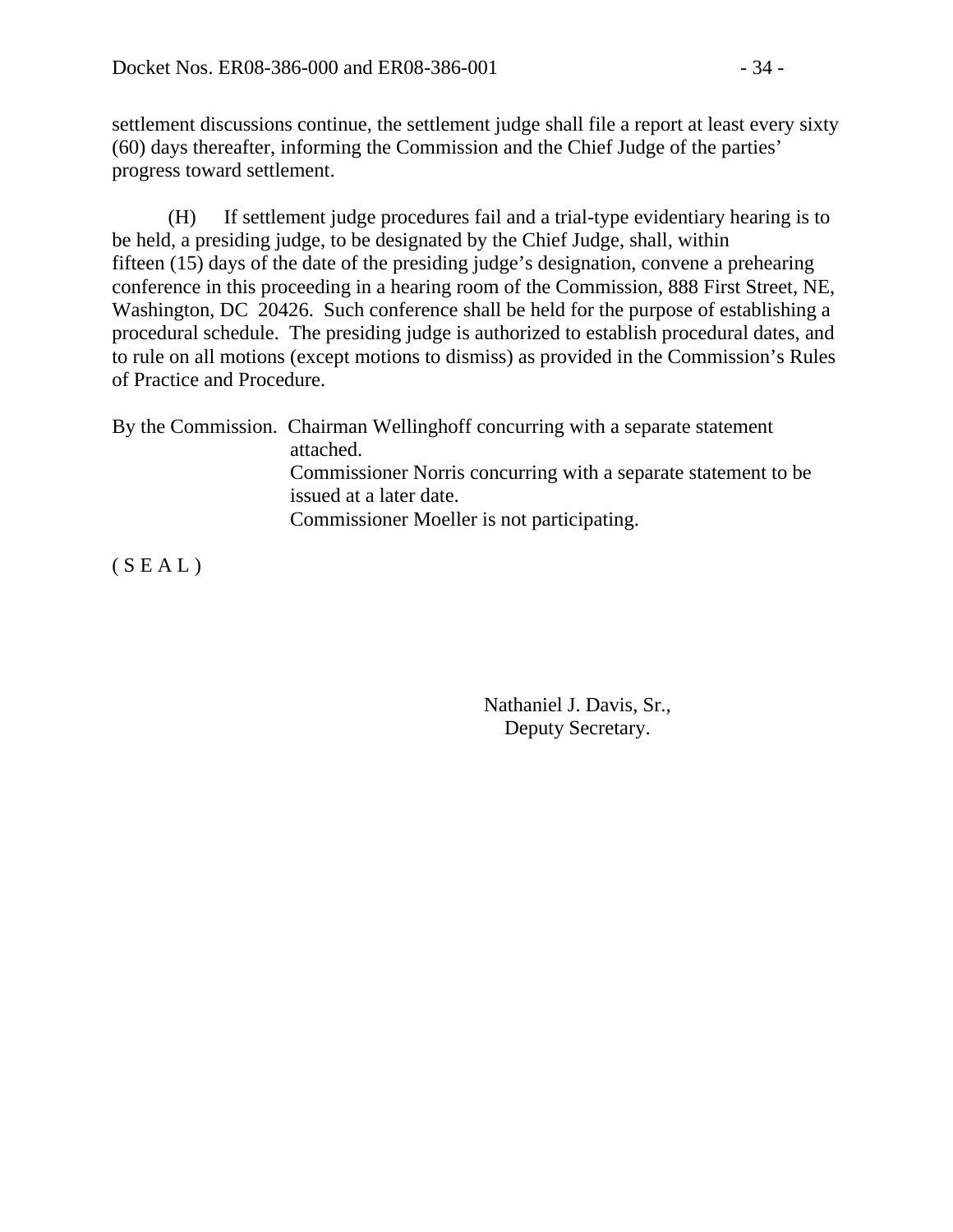#### UNITED STATES OF AMERICA FEDERAL ENERGY REGULATORY COMMISSION

Potomac-Appalachian Transmission Docket Nos. ER08-386-000 Highline, L.L.C. ER08-386-001

(Issued November 19, 2010)

WELLINGHOFF, Chairman, *concurring in part*:

 I support today's decision to establish a hearing on issues related to PATH's base return on equity (ROE). I write separately to discuss the relationship between that action and statements made in my partial dissent to the underlying order in this proceeding.

 In the underlying order, the majority established an overall, incentivized ROE for PATH of 14.3 percent without first establishing a base ROE. In my partial dissent to that order, I explained that by failing to establish a base ROE, the majority skipped an important step in assessing the appropriate relationship between the incentive ROE adders to be granted to an applicant and that applicant's overall ROE. To address that shortcoming, I further explained that based on the proxy group on which the majority relied to establish a zone of reasonableness and PATH's separate proposal to use the midpoint of its proposed proxy group, I would have granted PATH an overall ROE of 13.1 percent to reflect a base ROE of 11.35 percent and incentive ROE adders.

 For the reasons discussed in today's order, the Commission is setting for hearing certain matters related to PATH's base ROE. I support that action, as well as the Commission's decision to grant PATH substantial incentive ROE adders. Until the hearing and settlement procedures set in today's order are complete, it is not possible to establish an overall ROE for PATH, at either the 13.1 percent level that I calculated in my prior dissent or at another level. When those procedures are complete, I will consider the enhanced record in determining the appropriate overall ROE for PATH.

> Jon Wellinghoff Chairman

\_\_\_\_\_\_\_\_\_\_\_\_\_\_\_\_\_\_\_\_\_\_\_\_\_\_\_\_\_\_\_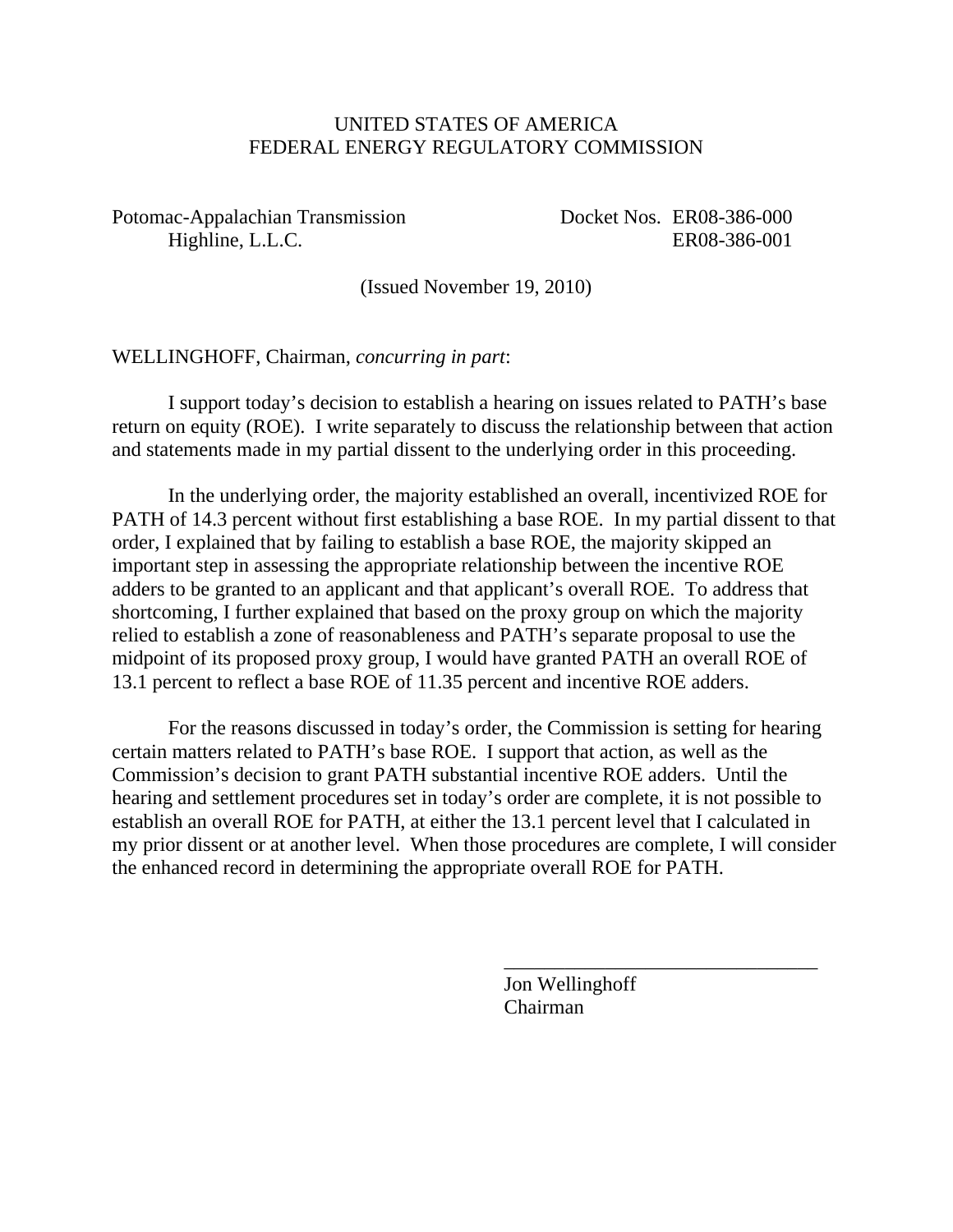#### UNITED STATES OF AMERICA FEDERAL ENERGY REGULATORY COMMISSION

Potomac-Appalachian Transmission Highline, L.L.C.

Docket Nos. ER08-386-000 ER08-386-001

(Issued November 29, 2010)

 Attached is the separate statement by Commissioner Norris concurring to an order issued on November 19, 2010, in the above-referenced proceeding, *Potomac-Appalachian Transmission Highline, L.L.C.,* 133 FERC ¶ 61,152 (2010).

> Nathaniel J. Davis, Sr., Deputy Secretary.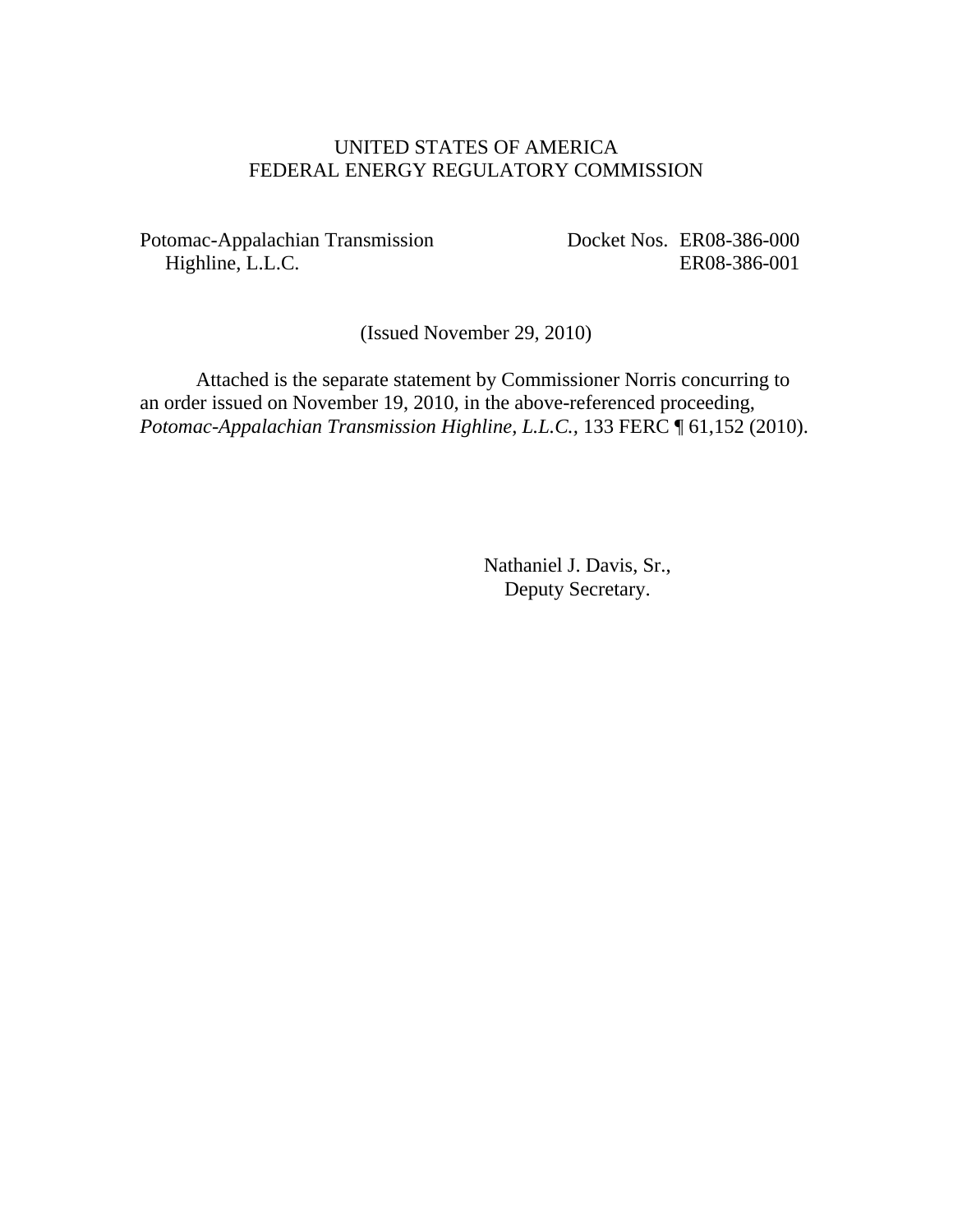#### UNITED STATES OF AMERICA FEDERAL ENERGY REGULATORY COMMISSION

Potomac-Appalachian Transmission Docket Nos. ER08-386-000 Highline, L.L.C. ER08-386-001

(Issued November 29, 2010)

NORRIS*,* Commissioner, *concurring*:

I support the Commission's decision in this order to grant rehearing of the up-front determination of the return on equity (ROE) for Potomac-Applachian Transmission Highline, L.L.C. (PATH) made in the February 29 order, and to set PATH's proposed proxy group and ROE for hearing and settlement judge procedures.

I also concur in the Commission's ultimate decision to grant the transmission rate incentives requested by PATH. I write separately, however, to discuss the broader issue of the Commission's transmission rate incentive policy and how the incentive rate set in this order is representative of my concerns with Commission policy on this issue.

As I have stated previously, I strongly believe our nation needs to invest in and build out our transmission infrastructure. We are asking our transmission system to perform a number of functions, such as supporting state and federal public policy objectives, enabling vibrant wholesale power markets, and incorporating new technologies. These demands are being placed on a grid that is aging, and that nearly everyone agrees will need to be updated and expanded to help achieve our nation's energy and environmental policy goals.

It has been more than five years since Congress, in the Energy Policy Act of 2005 (EPAct 2005), directed the Commission to provide for incentive rate treatments for transmission infrastructure investment. That legislation added a new section 219 to the Federal Power Act (FPA), which required the Commission to:

establish, by rule, incentive-based (including performance-based) rate treatments for the transmission of electric energy in interstate commerce by public utilities for the purpose of benefiting consumers by ensuring reliability and reducing the cost of delivered power by reducing transmission congestion.[**[1](#page-36-0)** ]

<span id="page-36-0"></span><u>1</u>  $1\,$  16 U.S.C. § 824s.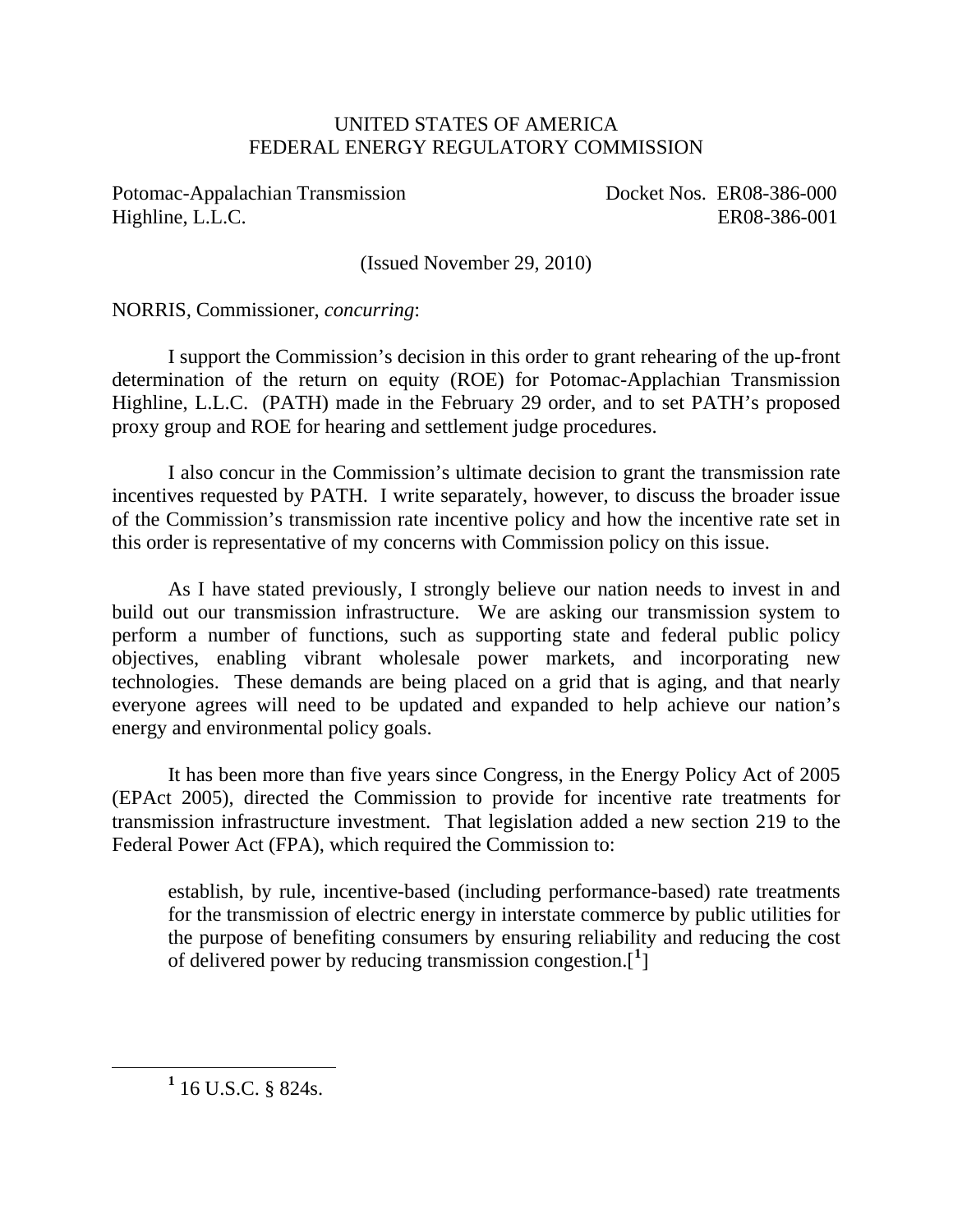In response to this direction from Congress, the Commission issued Order No. 679**[2](#page-37-0)** in 2006, adopting regulations to guide how the Commission would review requests from public utilities for various kinds of transmission rate incentives.

Since joining the Commission, I have voted on a few occasions (mostly in orders on rehearing) to grant or affirm a previous grant of various transmission incentives for new transmission infrastructure projects.**[3](#page-37-1)** I have struggled, however, with applying Order No. 679 and the Commission's precedent to date under that order.

In particular, I am troubled by the lack of a limit on incentive rate amounts, and the absence of a clear analysis that articulates the balance achieved by the project's risks and rewards and its benefits to consumers. Under our policy in Order No. 679, the only limit for the final ROE for incentive rate cases is determined by the base ROE and the accompanying range of reasonableness. With no limit on incentive rate amounts, I believe the current policy will naturally lead to a ratcheting up of transmission rates over time. Furthermore, with no Commission range established for incentive rates it is difficult to determine a project's incentive award relative to its impact on consumer benefits or relationship to risks and challenges compared to other projects.

To be sure, determining the appropriate type and level of rate incentives that should be granted to a project is more art than science. To be eligible for incentive rate treatment under Order No. 679, a project need only pass the rebuttable presumption test for addressing reliability or congestion and then establish a nexus between the requested incentives and the risks and challenges faced by the project. The Commission then determines the appropriate level of incentives on a case-by-case basis. In reviewing particular requests for ROE adders and other rate incentives, the Commission exercises its considerable discretion to decide which projects need or merit enhanced rate treatment. Under the Commission's current approach to incentives, however, it has not articulated a range of potentially acceptable incentive ROE adders, and then drawn meaningful conclusions in individual cases as to why a particular level of incentive ROE adders within that range was awarded. In other words, the art of setting incentive rates is too abstract in an industry where consistency is important.

<span id="page-37-0"></span>**<sup>2</sup>** *Promoting Transmission Investment Through Pricing Reform*, Order No. 679, FERC Stats. & Regs. ¶ 31,222 (Order No. 679), *order on reh'g*, Order No. 679-A, FERC Stats. & Regs. ¶ 31,236 (2006) (Order No. 679-A), *order on reh'g*, 119 FERC ¶ 61,062 (2007).

<span id="page-37-1"></span>**<sup>3</sup>** *See, e.g., Baltimore Gas & Electric,* 130 FERC ¶ 61,210 (2010); *PSE&G*, 131 FERC ¶ 61,028 (2010).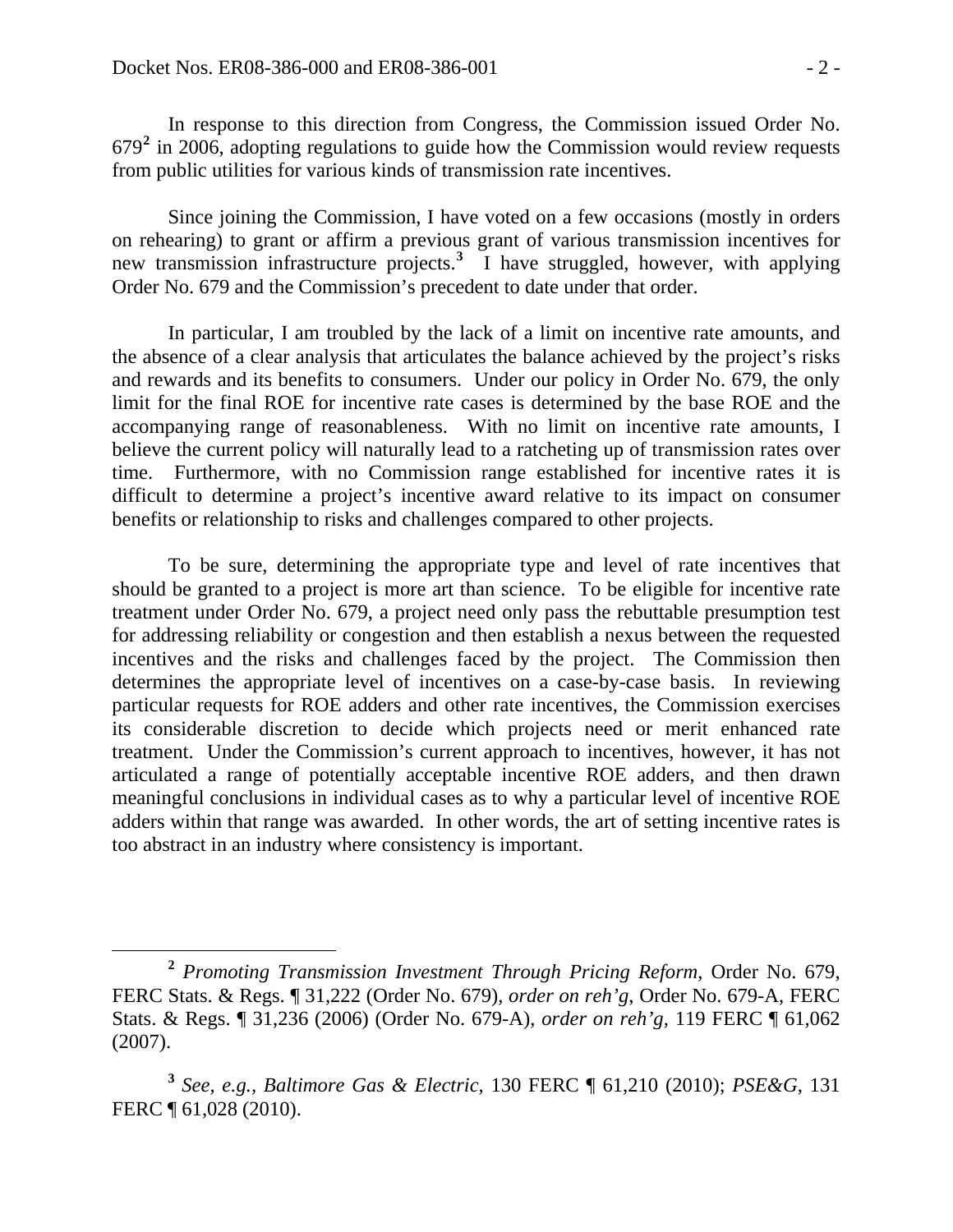Additionally, the Commission's current approach may not appropriately balance the different types of incentives awarded to a project. Some incentives, such as the collection of rates during construction work in progress (CWIP) and the approved recovery of prudently incurred costs if the project is abandoned, serve to substantially lower risk for investors in the project. Other kinds of incentives, such as an incentive ROE adder, give investors the opportunity for greater rewards. The Commission has not articulated a sufficiently clear framework to balance requests for packages of incentives that individually seek to both limit downside risk and provide greater potential upside rewards.

The order on PATH's request for incentives exemplifies some of the difficulty I have had assessing transmission rate incentives under the Commission's current policies. In the order, we grant a total of 200 basis points of ROE adders: 50 basis points for participation in an RTO, and 150 additional basis points "for the risks and challenges related to the Project."**[4](#page-38-0)**

The Commission's determination does not balance the effect of the risk reducing rate treatments granted to PATH, including CWIP and abandoned plant, against the incentive ROE adders that are also granted. We need to be able to offer consumers a clear story as to why the level and package of incentives we grant is necessary and then how it reasonably compares to other incentive award projects.

To be clear, I do believe that the PATH Project is worthy of some level of rate incentives. Without question, PATH involves a number of high risk factors such as crossing multiple state boundaries and deploying new technologies to address a critical reliability need and relieve transmission constraints along a critical mid-Atlantic corridor. My concurrence on this order should not be read to suggest that I do not believe that PATH's Project is worthwhile and important.

I am also sensitive to the fact that this order is on rehearing, and that PATH was originally granted an incentivized ROE nearly three years ago.**[5](#page-38-1)** Had this request for incentives come before me for the first time, I might have supported a different set and level of incentives. A 200 basis point incentive is a significant amount to add on top of a

<span id="page-38-0"></span> **<sup>4</sup>** *Potomac-Appalachian Transmission Highline, LLC,* 133 FERC ¶ 61,152, at P 82 (2010).

<span id="page-38-1"></span><sup>&</sup>lt;sup>5</sup> Additionally, the Commission individually granted two separate projects that ultimately become the PATH Project rate incentives over four years ago. *See Allegheny Energy Inc.*, 116 FERC ¶ 61,058 (2006), *order on reh'g*, 118 FERC ¶ 61,058 (2007); *Amer. Elec. Power Serv. Corp.*, 116 FERC ¶ 61,059 (2006), *order on reh'g*, 118 FERC ¶ 61,041 (2007).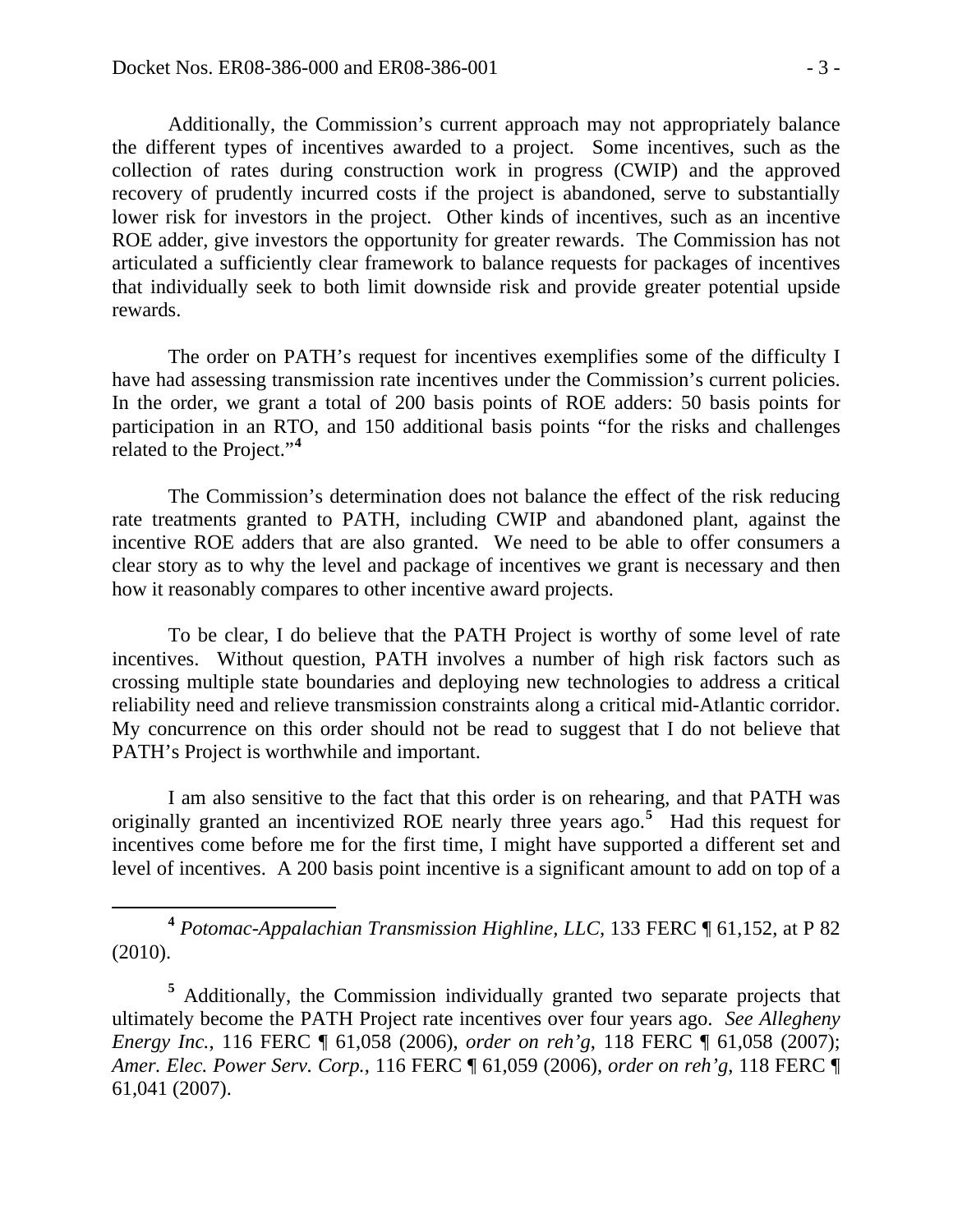base ROE that has been determined to be just and reasonable. According to the Maryland Commission, 200 basis points added to PATH will cost ratepayers in PJM at least \$18 million per year.<sup>[6](#page-39-0)</sup> As I noted earlier, had the Commission established an incentive rate range, for example zero to 200 basis points, this would have enabled the Commission to place the incentive package for PATH within that range as compared to other projects. If such a policy were in place, PATH may not have been at the high end but still higher than most projects, given the benefits to consumers it will provide.

However, I believe regulatory certainty benefits consumers by lowering the overall cost of capital for utility businesses and it is important to allow PATH and similarly situated entities to continue with their projects. For that reason, I support the ultimate outcome in today's order.**[7](#page-39-1)**

Nonetheless, I am concerned that, to date, the Commission's transmission rate incentives policies have become too one-sided, approving a similar level of incentives for nearly all transmission projects that are proposed. As a result, it has become difficult for the Commission to weigh what particular level of incentives is appropriate for individual projects, and to balance the potential impacts of these incentives on consumers. While there may be periods where it makes sense to provide greater incentives across the board to help new transmission projects compete for capital, these incentives must always work to benefit consumers.

Moreover, a transmission rate incentives policy tipped too far in favor of granting similar incentives to a majority of transmission projects may well prove problematic as more transmission projects are proposed. Such a policy runs the risk that in the future the Commission will not have a good basis on which to target rate incentives to particular projects. Rate incentives can and should be a regulatory tool to address the risks and challenges of particularly difficult projects, or provide an additional possible reward for projects that have the potential to provide significant benefits to consumers. But we must clearly articulate the rationale for granting incentives to each individual project in order to mitigate increasing public opposition to new transmission infrastructure that will be vital to our nation's energy future.

In light of these concerns and the passage of time since EPAct 2005 and Order No. 679, I believe the Commission should reassess its policies regarding transmission rate

<span id="page-39-0"></span>**<sup>6</sup>** Maryland PSC March 31, 2008 Request for Rehearing, Docket No. ER08-386- 001, at 6 (explaining that every 100 basis point increase in ROE costs ratepayers \$9 million per year).

<span id="page-39-1"></span>**<sup>7</sup>**While regulatory certainty is an important consideration in my decision on PATH, I will evaluate incentive rates granted in rehearing orders on a case-by-case basis.